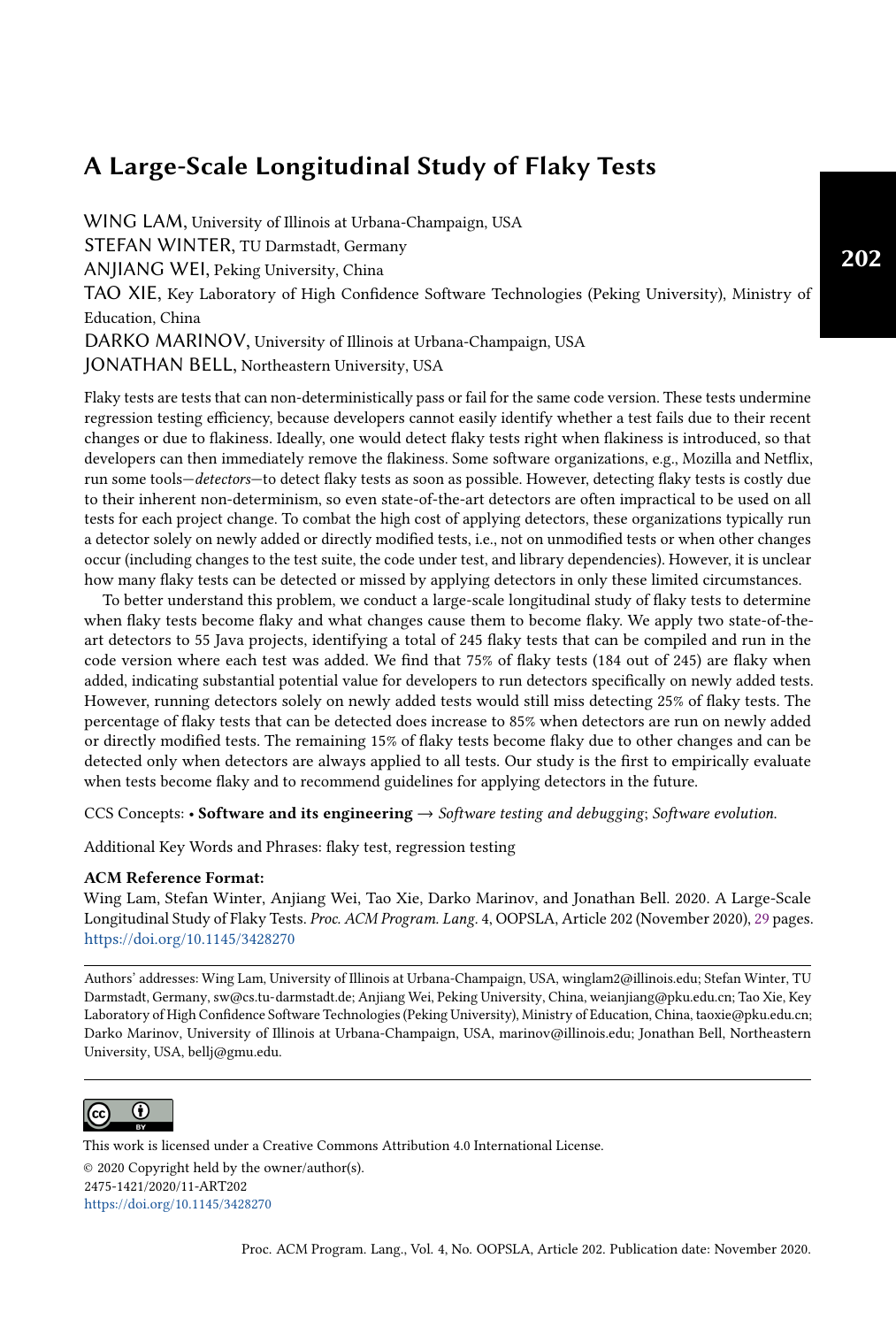#### 1 INTRODUCTION

To find bugs and regressions during software development, developers run tests that execute the software under test (SUT) and check the results. If all tests pass, the new changes are allowed to be merged to the SUT. However, if some test fails, then the developers typically debug their changes to locate and remove the cause of the failure. Unfortunately, not all tests provide a consistent result, and may fail for reasons other than a recent change. A test that can both pass and fail in repeated runs, on the same SUT (even without new changes), is known as a flaky test [\[Luo et al. 2014\]](#page-27-0).

When a flaky test fails, the developers, unaware of the flakiness at first, can start debugging for the cause of the failure within their changes. In particular, during regression testing, if a test that passed on a previous code revision fails on the new code revision, the developers would typically debug for the cause in the changes between the two revisions. Unfortunately, this debugging can take substantial time and effort, because the new changes are not the (sole) cause of failure for flaky tests, essentially (mis)leading developers to debug the failure in the wrong place.

Many software organizations report that flaky tests are one of their biggest problems in software development. For example, Facebook released a position paper on the importance of flaky tests [\[Har](#page-27-1)[man and O'Hearn 2018\]](#page-27-1) and recently ran a call for research projects focused on flaky tests [\[Face](#page-27-2)[bookFlakyTestCall 2019\]](#page-27-2). Several papers and blog posts from Google [\[AvoidingFlakeyTests 2019;](#page-27-3) [FlakinessDashboardHOWTO 2020;](#page-27-4) [Micco 2020;](#page-28-1) [Ziftci and Reardon 2017\]](#page-28-2) and Microsoft [\[Harry](#page-27-5) [2019;](#page-27-5) [Lam et al.](#page-27-6) [2019a,](#page-27-6) [2020a\]](#page-27-7) have reported several challenges with flaky tests, even estimating the monetary cost of flaky tests on developer productivity [\[Herzig et al.](#page-27-8) [2015\]](#page-27-8). Huawei test logs were analyzed for flaky test failures by [Jiang et al.](#page-27-9) [\[2017\]](#page-27-9). Other organizations, including Mozilla [\[Eck](#page-27-10) [et al.](#page-27-10) [2019;](#page-27-10) [Rahman and Rigby 2018\]](#page-28-3), Netflix [\[NetflixAutomationTalk 2017\]](#page-28-4), Salesforce [\[Salesforce-](#page-28-5)[FlakyTests 2016\]](#page-28-5), and ThoughtWorks [\[Sudarshan 2012\]](#page-28-6), also publicly report their problems with flaky tests.

Much existing work [\[Coverity 2014;](#page-27-11) [Infer 2020;](#page-27-12) [Larus et al.](#page-27-13) [2004;](#page-27-13) [Memon et al.](#page-27-14) [2017;](#page-27-14) [Muşlu et al.](#page-28-7) [2015;](#page-28-7) [Sadowski et al.](#page-28-8) [2015;](#page-28-8) [Saff and Ernst 2003\]](#page-28-9) has found that providing developers with feedback regarding problematic code is most helpful if provided as soon as possible in the development process. For example, for the static bug-detection tool [Infer](#page-27-12) [\[2020\]](#page-27-12) at Facebook, [Harman and](#page-27-1) [O'Hearn](#page-27-1) [\[2018\]](#page-27-1) found that bugs reported to developers at "post land" (after code has been merged into the SUT) had a close to 0% fix rate, yet bugs reported at "diff time" (when the developer submits the code change) had a fix rate of over 70%. In the case of flaky tests, it is likely far more useful to notify developers that a change they are in the process of making introduces test flakiness, rather than to notify developers weeks or months after they made the change that a test is flaky. In fact, the standard testing practice at organizations, such as Mozilla [\[MozillaChaosMode 2019\]](#page-28-10) and Netflix [\[NetflixAutomationTalk 2017\]](#page-28-4), already aims to find whether newly added tests are flaky as soon as possible.

Due to the non-deterministic nature of flaky tests, detecting them is quite challenging, and has become an increasingly active area of research. The simplest approach to detect flaky tests is to just rerun tests many times: if different outcomes are observed on two runs, then the test is flaky. However, if we can guess the underlying source of non-determinism that causes a test to be flaky, it can be easier to detect the test by purposefully modifying some relevant environmental properties. For instance, some flaky tests might be *order-dependent*, where some test(s) may write to a shared state (e.g., memory or disk), and this state "pollution" can cause another test to fail depending on the order in which the tests run. Other flaky tests may be implementation-dependent, where a test is flaky due to an assumption that an API is deterministic, when that API is not (e.g., the order of iteration over a HashSet). Several tools have been proposed for detecting these and other categories of flaky tests [\[Gyori et al.](#page-27-15) [2015;](#page-27-15) [Huo and Clause 2014;](#page-27-16) [Lam et al.](#page-27-17) [2019b;](#page-27-17) [MozillaChaosMode 2019;](#page-28-10)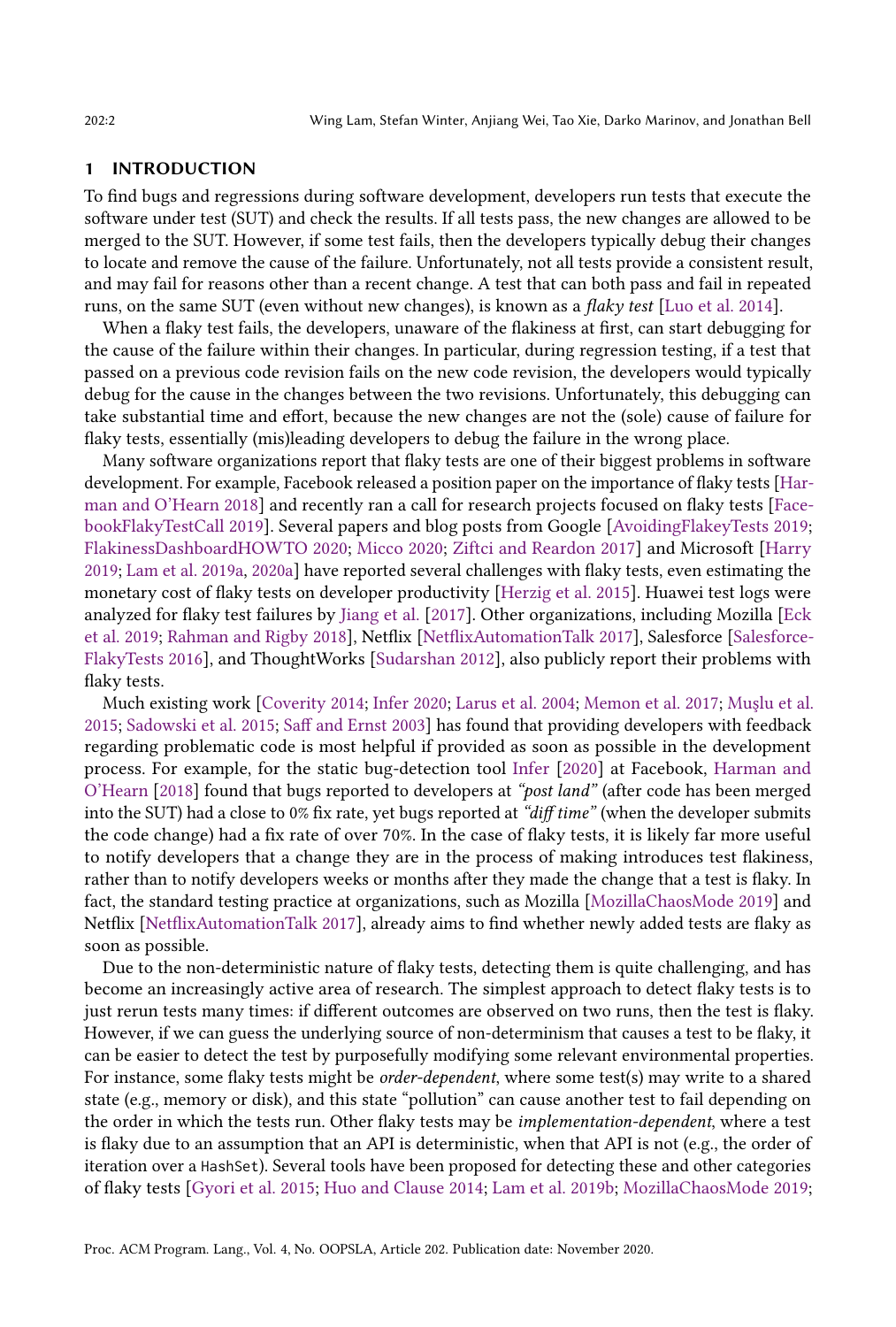[NetflixAutomationTalk 2017;](#page-28-4) [Shi et al.](#page-28-11) [2016;](#page-28-11) [Zhang et al.](#page-28-12) [2014\]](#page-28-12). We refer to these tools as detectors. Although they make it easier to detect some flaky tests, detectors are costly to apply as they rerun some or all tests in a test suite many times to check for potential failures. At the same time, many organizations are reporting a desire to decrease the amount of time taken to run tests [\[Yoo and](#page-28-13) [Harman 2012\]](#page-28-13), thereby rendering the option of running a test suite multiple times for every code change to be an infeasible option for detecting flaky tests.

One solution to decrease the time to run detectors is not to check for flaky tests on every code change, but instead, only when flakiness might be introduced. Unfortunately, it is not easy to determine such checking points. For instance, to better optimize flaky-test detection at "diff time", Mozilla [\[MozillaChaosMode 2019\]](#page-28-10) and Netflix [\[NetflixAutomationTalk 2017\]](#page-28-4) treat newly added or directly modified tests differently from existing tests that are not modified. Specifically, these organizations run each newly added or directly modified test some number of times in various environments in isolation from all other tests (e.g., for Mozillia, the default is 10 isolated runs and 5 other additional isolated runs, each in a new execution environment). Although the idea of applying detectors on just newly added tests would substantially reduce the cost of flaky-test detection (i.e., rerunning only new tests many times, and not rerunning the entire test suite many times), one important question is how often flaky tests are already flaky when they are added.

Currently, developers have little guidance in terms of predicting when a test becomes flaky $-i$ s it when the test is added, when the test is modified, or even when the test is not directly modified but something else changes (the test suite, the code under test, or some library dependency)? Our literature search reveals only two research papers [\[Gambi et al.](#page-27-18) [2018;](#page-27-18) [Luo et al.](#page-27-0) [2014\]](#page-27-0) that mention checking whether tests are flaky when they are added, but both studies are quite limited to just a handful of flaky tests that were manually studied, and in at least one study [\[Luo et al.](#page-27-0) [2014\]](#page-27-0) tests were not even executed at all. To shed light on the situation, we conduct a large-scale longitudinal study to answer precisely this question: when do tests become flaky and what implications does that answer have for how developers should apply detectors to effectively detect flaky tests?

To understand the potential effectiveness of applying detectors on only newly added tests versus at other points in each test's lifecycle, we perform a study to find flaky tests' flakiness-introducing commit (FIC), the commit in which a flaky test first becomes flaky. We find that a nontrivial number of flaky tests are not flaky in their test-introducing commit (TIC), the commit in which the test was first added, i.e., the test's TIC is not the same as the FIC. Our study uses the Maven-based, Java projects from a dataset provided by our prior work [\[Lam et al. 2019b\]](#page-27-17).

We apply two flaky-test detectors-NonDex [\[Shi et al.](#page-28-11) [2016\]](#page-28-11) and iDFlakies [\[Lam et al.](#page-27-17) [2019b\]](#page-27-17)-to these projects and detect 684 potentially flaky tests in 55 projects. We use these two detectors because they can together detect four categories of flaky tests and are state-of-the-art tools for Maven-based, Java projects. The NonDex detector has some similarities with the Mozilla Chaos mode [\[MozillaChaosMode 2019\]](#page-28-10) in that they both randomize various non-deterministic choices (specifically for standard library methods with non-deterministic specifications). They differ in that NonDex is for Java, while the Mozilla Chaos mode is for C/C++. (Moreover, our personal communication with developers from Google reveals that they also have a detector very similar to NonDex and the detector is also for Java.) In contrast, the iDFlakies detector differs from the Mozilla Chaos mode in that iDFlakies can randomize the order of tests in the entire test suite. We apply each detector on each project's *iDFlakies-commit*, the same commit from the original iDFlakies dataset. As we intend to find all FICs for every flaky test in our study, we do not directly use the iDFlakies dataset of flaky tests because certain test suites were run up to 16,503 times in the iDFlakies dataset, and it would substantially increase the cost of our experiments to run test suites that many times for many commits.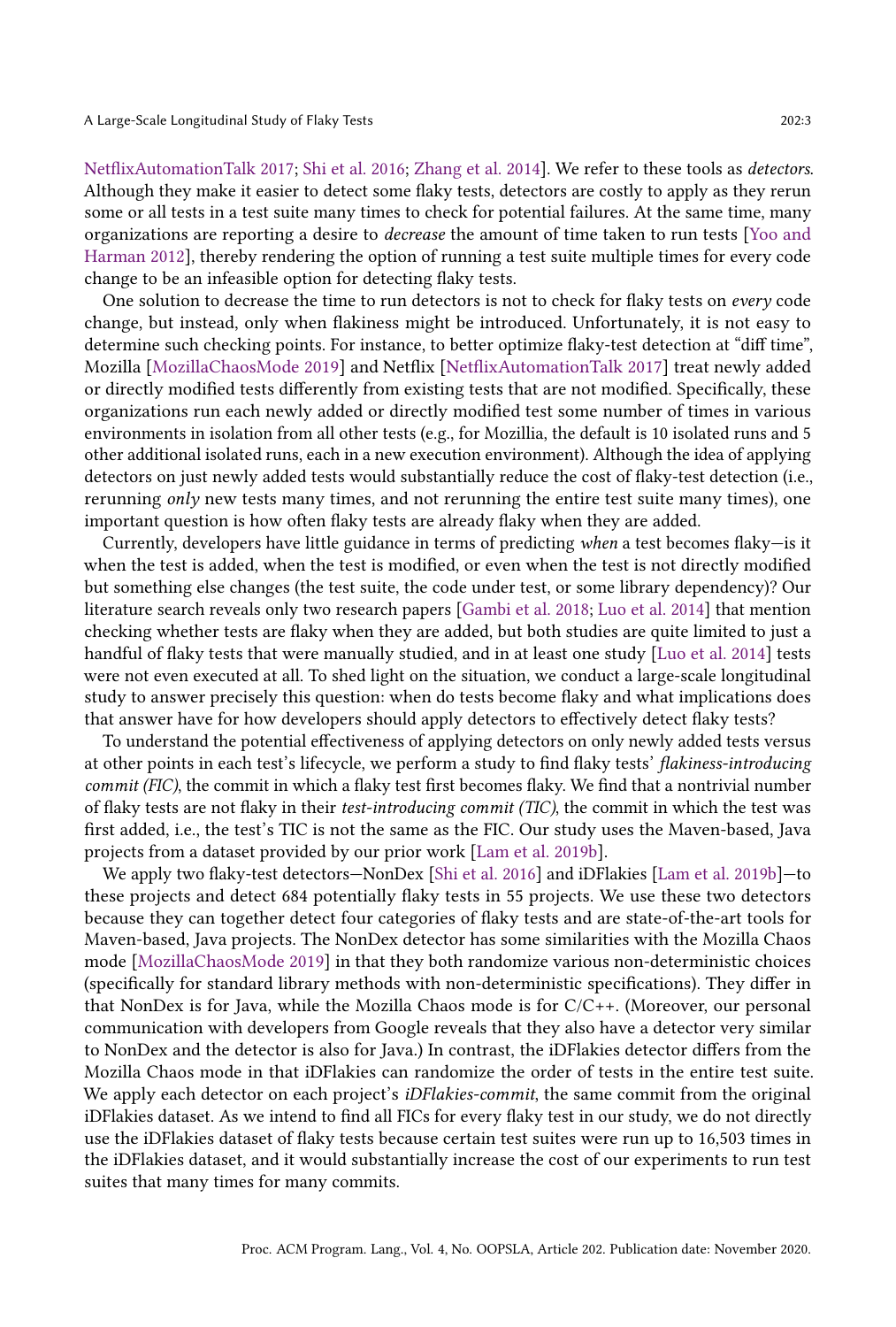To determine whether a flaky test is flaky at any particular commit, we use the following approaches to rerun and categorize each test:

- (1) Isolation, where every test is repeatedly run by itself, as a representative technique for detecting order-dependent brittle (OD Brit) tests [\[Shi et al.](#page-28-14) [2019\]](#page-28-14) and for how developers [\[MozillaChaosMode 2019\]](#page-28-10) typically detect flaky tests;
- (2) One-By-One (OBO), where each flaky test is run with every other test, as a representative technique for detecting order-dependent victim (OD Vic) tests [\[Shi et al. 2019\]](#page-28-14); and
- (3) NonDex [\[Shi et al.](#page-28-11) [2016\]](#page-28-11) as a representative technique for detecting implementation-dependent (ID) tests.

Besides the three categories of tests that these three approaches focus on, all three approaches can also detect, through multiple reruns of the tests, non-deterministic (ND) tests, which can non-deterministically pass or fail because of other causes. We also use all three of these approaches on the iDFlakies-commit to categorize each flaky test into one of the four categories so that we can evaluate how different categories of flaky tests may affect when one should run detectors (RQ2).

Our study finds that 245 out of 684 flaky tests can be compiled and run on the test's TIC. Some of the tests cannot be compiled or run on older commits for various reasons (Section [4\)](#page-13-0), e.g., the code cannot compile because an old library dependency is no longer available. Of these 245 tests, we find that 184 (75%) are flaky when they are first added to the project. That is, if developers used detectors solely on newly added tests, and not on existing modified or unmodified tests, they could detect 75% of the flaky tests that we study.

To understand how one may detect the remaining 25% of flaky tests, we proceed to study when such tests become flaky and what changes cause them to become flaky. Specifically, for all tests that are not identified as flaky in the TIC, we traverse the commit history between TIC and iDFlakiescommit to find the FIC. We find that tests that are not flaky when added can become flaky at a varying point in the future, from the immediate next commit of the TIC to tens of thousands of commits after the TIC. With the FICs, we then study how many of them involve changes to the code of the flaky test. We find that if developers were to apply detectors on newly added tests and tests that have been modified, then the detectors can detect 85% of the flaky tests that we study (a 10pp increase from just applying detectors on newly added tests). For the remaining 15% of flaky tests in our study, we find that these tests are not flaky in their TIC, and the changes that cause these tests to be flaky are not directly made to the test itself.

The topic of flaky test research is relatively new, and this study provides quantitative empirical evidence for the hypotheses that underpin much work on this topic. Our foundational study can inspire researchers to build new detectors that focus on finding flaky tests early, and we confirm developers' practices for running detectors. We also contribute a dataset of flaky tests with labeled TICs and FICs on our website [\[FlakyTestFICWebsite 2020\]](#page-27-19), so future research can use them for evaluations and to develop techniques to better detect and categorize these tests. To help researchers and developers on this topic, this paper answers the following research questions:

RQ1: How effective are flaky-test detectors if run only when tests are introduced?

- RQ2: How do flaky-test categories affect the effectiveness of running flaky-test detectors only when tests are introduced?
- RQ3: When should one run flaky-test detectors?

We additionally discuss (Section [7\)](#page-19-0) several examples of flaky tests that are not flaky when introduced (TIC) but become flaky in a later commit (FIC).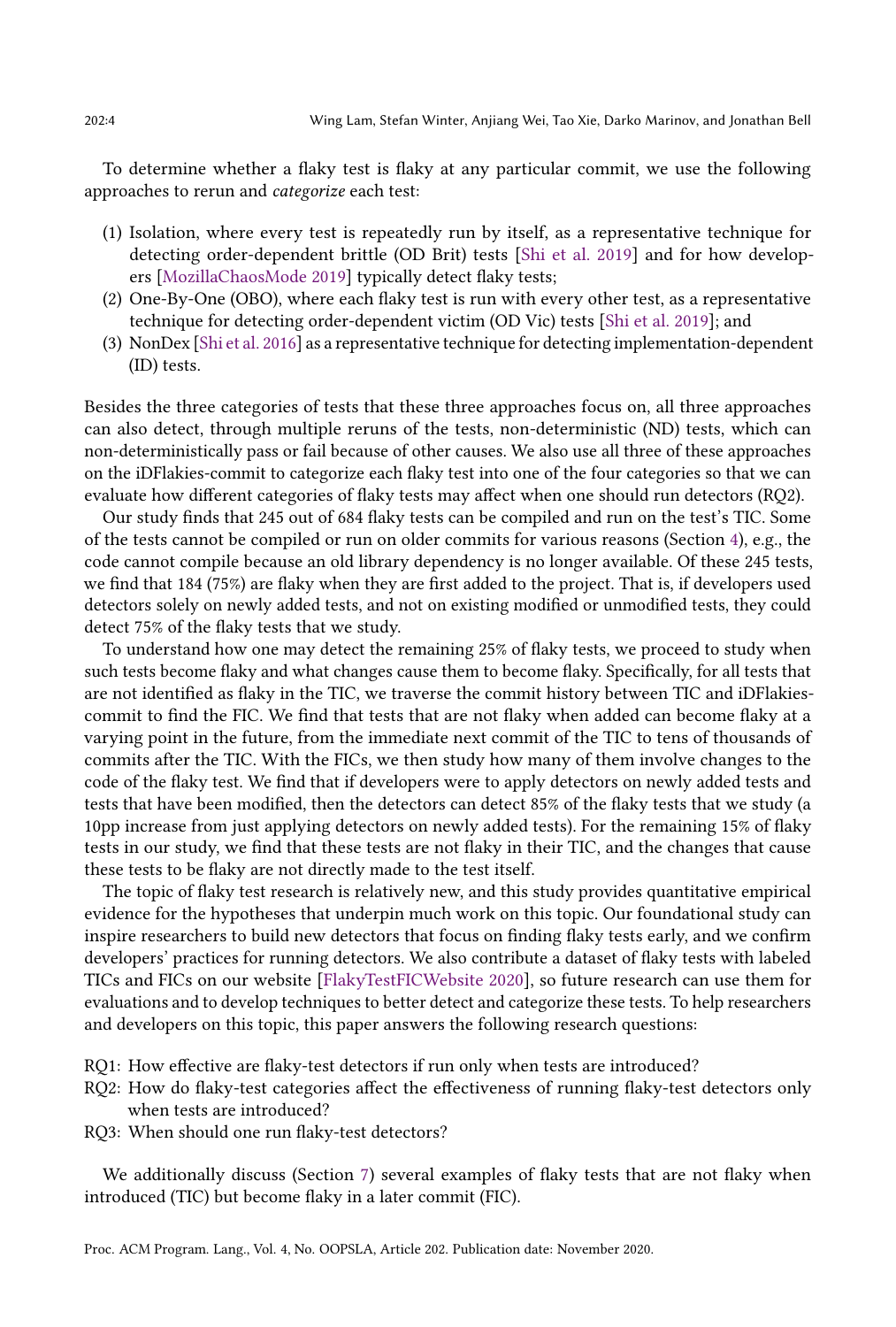## 2 STUDY SETUP

Flaky tests should be detected as soon as the change that introduces the flakiness is made. Developers at Mozilla [\[MozillaChaosMode 2019\]](#page-28-10) and Netflix [\[NetflixAutomationTalk 2017\]](#page-28-4) are already trying to detect flaky tests right when tests are added or modified by repeatedly running such tests in isolation multiple times. Aside from rerunning tests in isolation, various other approaches have been proposed to detect flaky tests [\[Gambi et al.](#page-27-18) [2018;](#page-27-18) [Gyori et al.](#page-27-15) [2015;](#page-27-15) [Huo and Clause 2014;](#page-27-16) [Lam](#page-27-17) [et al.](#page-27-17) [2019b;](#page-27-17) [Shi et al.](#page-28-11) [2016;](#page-28-11) [Zhang et al.](#page-28-12) [2014\]](#page-28-12). We next describe the detection approaches that we use to obtain a dataset of flaky tests (Section [2.1\)](#page-4-0), the flaky-test dataset that we use for our study (Section [2.2\)](#page-5-0), and how we categorize flaky tests to reproduce their failures (Section [2.3\)](#page-7-0).

## <span id="page-4-0"></span>2.1 Flaky-Test Detection Approaches

As flaky tests become a growing problem for developers, two flaky-test detection approaches have been proposed for some common categories:

- (1) [Gambi et al.](#page-27-18) [\[2018\]](#page-27-18); [Gyori et al.](#page-27-15) [\[2015\]](#page-27-15); [Huo and Clause](#page-27-16) [\[2014\]](#page-27-16); [Lam et al.](#page-27-17) [\[2019b\]](#page-27-17); [Zhang](#page-28-12) [et al.](#page-28-12) [\[2014\]](#page-28-12) have proposed various ways to detect flaky tests whose test result depends on the order the tests are run; such tests are known as order-dependent (OD) flaky tests.
- (2) [MozillaChaosMode](#page-28-10) [\[2019\]](#page-28-10); [Shi et al.](#page-28-11) [\[2016\]](#page-28-11) have proposed various ways to detect flaky tests whose test result depends on the implementation of a non-deterministic specification; we refer to such tests as implementation-dependent (ID) flaky tests.

For our study, we select one tool for each flaky-test detection approach, specifically iDFlakies for detecting OD tests and NonDex for detecting ID tests. We refer to flaky-test detection tools as detectors. Our selection of detectors is based on our goal to evaluate both detectors on a common set of projects. Therefore, we select detectors that share the same programming language and build infrastructure. For detecting OD tests, all of the detectors that we find [\[Gambi et al.](#page-27-18) [2018;](#page-27-18) [Gyori](#page-27-15) [et al.](#page-27-15) [2015;](#page-27-15) [Huo and Clause 2014;](#page-27-16) [Lam et al.](#page-27-17) [2019b;](#page-27-17) [Zhang et al.](#page-28-12) [2014\]](#page-28-12) are for Java projects and most are for Maven-based projects. We select iDFlakies [\[Lam et al.](#page-27-17) [2019b\]](#page-27-17), because it is the most recently published detector and co-authored by us (we are thus familiar with it). For detecting ID tests, we select NonDex [\[Shi et al. 2016\]](#page-28-11) because it is the only detector for Maven-based, Java projects.

2.1.1 *iDFlakies.* iDFlakies [\[Lam et al.](#page-27-17) [2019b\]](#page-27-17) is a testing tool developed for detecting flaky tests in Maven-based, Java projects. To detect flaky tests, iDFlakies repeatedly runs projects' test suites, by permuting the order of tests in a test suite, and compares test results across repeated runs. If a test has both pass and fail results for at least two runs, the detector flags the test as flaky. To increase the likelihood of detecting flaky tests, iDFlakies provides different ways to change the order in which tests are run. iDFlakies can detect three main categories of flaky tests:

- Order-dependent brittle (OD Brit) tests that fail when run in isolation but pass when run after some specific tests;
- Order-dependent victim (OD Vic) tests that pass when run in isolation but fail when run after some specific tests;
- Non-deterministic (ND) tests that non-deterministically pass or fail with no changes to test execution order or implementation of test dependencies.

<span id="page-4-1"></span>2.1.2 NonDex. NonDex [\[Shi et al.](#page-28-11) [2016\]](#page-28-11) is a tool for detecting incorrect assumptions by developers on specifications. Some APIs have underdetermined specifications [\[Liskov and Guttag 2000\]](#page-27-20), i.e., the specifications allow multiple implementations to return different results for the same input, even if each implementation is itself deterministic and always returns the same result for the same input. Such specifications allow implementations to be changed later to achieve various goals, e.g., to optimize performance or reliability. When developers use such APIs with assumptions that are not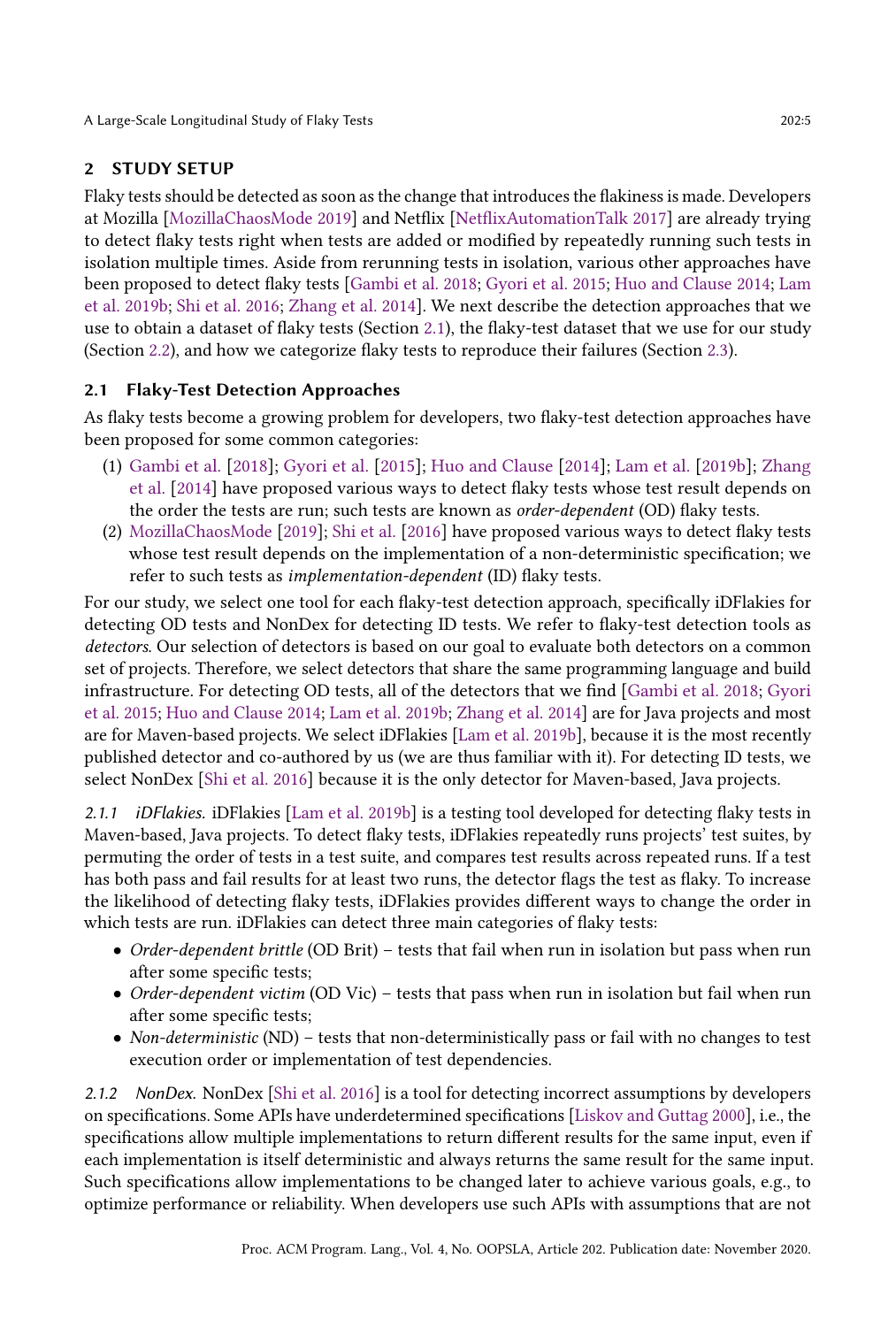documented in the specifications, the developers may inadvertently create flaky tests. For example, imagine a test that uses a HashSet and makes an assumption regarding the order in which elements of the HashSet are iterated. While one Java version could provide a deterministic iteration order, there is no guarantee that another Java version provides the same order, e.g., the iteration order of HashSet in Java 7 may differ from that in Java 8. Since HashSet's specification never specifies the iteration order of elements, a test may fail in Java 8 but not Java 7 if the implementation of HashSet between the two versions changes the iteration order.

NonDex is a detector for tests that make such assumptions. Specifically, NonDex detects a flaky test by exploring different allowed behaviors of under-specified APIs while the test is running. For example, in the case of HashSet, NonDex explores whether different iteration orders of the HashSet may cause the test to fail. By exploring different allowed behaviors of underdetermined APIs through repeated runs of a test, NonDex can detect two main categories of flaky tests:

- Implementation-dependent (ID)  $-$  tests that are dependent on a specific implementation of an API whose specification admits other implementations;
- Non-deterministic (ND) tests that non-deterministically pass or fail with no changes to test execution order or implementation of test dependencies.

#### <span id="page-5-0"></span>2.2 Flaky Tests Used in Our Study

As described in Section [2.1,](#page-4-0) both detectors that we select to detect flaky tests work on Maven-based, Java projects. One detector that we use in this study is our iDFlakies tool, which also comes with a dataset of flaky tests that we detected with the detector in our prior work [\[Lam et al.](#page-27-17) [2019b\]](#page-27-17). For this study, we use the same set of projects on the same commit $^1$  $^1$  as the iDFlakies dataset. We refer to this commit for each project as the project's *iDFlakies-commit*. Specifically, the dataset has 82 projects that are all selected from GitHub [\[GitHub 2020\]](#page-27-21) based on their popularity among Java projects. Each Maven-based project is organized into one or more modules, which are the basic units that Maven-based tools, including iDFlakies and NonDex, run. When we refer to modules in this paper, we do not refer to the Java Platform Module System [\[JavaModules 2020\]](#page-27-22), but instead refer to Maven modules, which are (sub)directories that organize code under test and test code, with no particular visibility/access guarantees imposed by the compiler or runtime.

We use iDFlakies version 1.0.2, which can be configured to permute tests in a module's test suite in several ways. Following the recommendation from our prior work [\[Lam et al.](#page-27-17) [2019b\]](#page-27-17), we first run the ReverseC+M configuration once (which runs all test methods in the reverse order of the default Maven order) and then proceed to run the RandomC+M configuration 100 times (which runs all test methods in a random order each time). The iDFlakies dataset consists of a Comprehensive dataset (projects on which all configurations of iDFlakies were evaluated) and an Extended dataset (a larger set of projects on which only the RandomC+M configuration was evaluated). For this paper, we select all of the modules of all projects in the Comprehensive dataset except for seven projects that take more than three days to run–leaving us with 21 projects. We also run iDFlakies on each module where a flaky test is detected in the iDFlakies dataset, regardless of whether the module belongs to a project from the Comprehensive or Extended set of projects. We do not directly use the flaky tests from the iDFlakies dataset, because the test suites of some modules where iDFlakies detected flaky tests for the dataset were run up to 16,503 times, enabling the dataset to contain flaky tests that require many runs to be detected. To limit the machine cost of our experiments, we want flaky tests that are likely to be detected in 100 runs, which, as described in Section [3.2,](#page-10-0) is the number of runs that we use for each applicable categorization step to reproduce flaky-test failures.

<span id="page-5-1"></span><sup>1</sup>Only for the alibaba/fastjson project, the commit that we use (SHA 5c6d6fd4) differs because the original commit (SHA 57d0434) used in the iDFlakies dataset is no longer available [\[fastjsonGitIssue 2020\]](#page-27-23).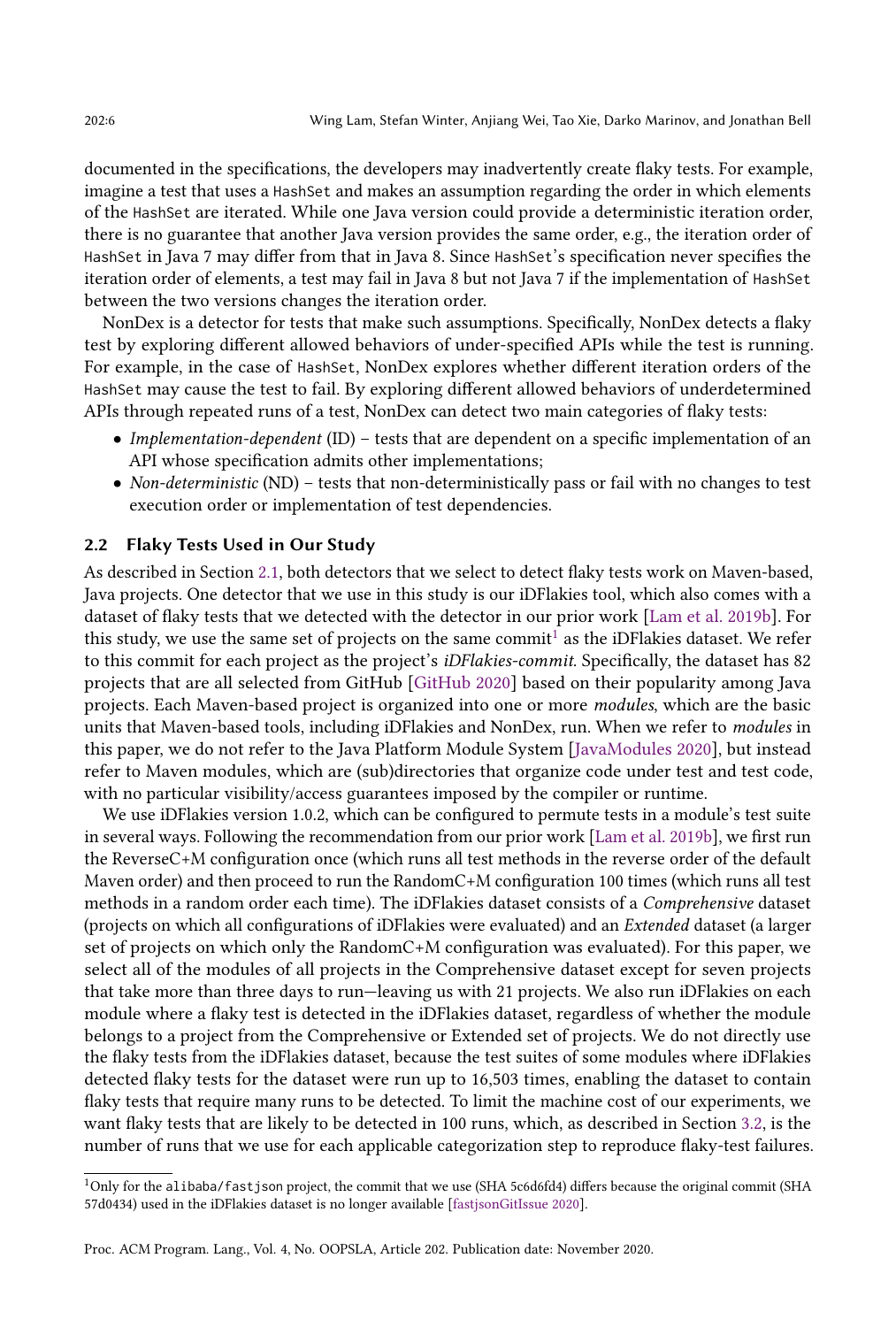<span id="page-6-2"></span>

Fig. 1. Relation of project characteristics and flaky test counts for projects with one or more flaky tests.

For NonDex, we set it to run for 10 times for each module's test suite. We do not provide a random seed to NonDex, which means that NonDex generates its own random seed for each of the 10 runs. We also set NonDex to the ONE level, where NonDex changes the order of any object only when it is first accessed, and this order is not changed by NonDex for the rest of the run. We use the ONE level, because compared to other levels of NonDex, the ONE level modifies the execution of tests the least, and failures found from this level are therefore more likely to be real flaky tests than the ones found by the other levels. With these settings for NonDex, we use version 1.1.2 and run the tool on all modules of all projects from the iDFlakies dataset.

Running iDFlakies and NonDex as described detects a total of 684 flaky tests from 55 projects. Table [1](#page-7-1) shows the overall characteristics of these 55 projects, and Table [2](#page-14-0) shows the number of flaky tests detected per project. The projects have a wide range of sizes (from only 387 to 958,112 lines of Non-Test code $^2$  $^2$ ), and their test suites can be quite big (up to 8,471 tests $^3$  $^3$ ).

Using Kendall's rank correlation coefficient, we investigate the relationship between the project characteristics (Table [1\)](#page-7-1) and the number of flaky tests detected (Table [2\)](#page-14-0). Because flaky tests are a subset of all tests, the cardinalities of the two sets have an obvious relationship: the former can never exceed the latter. However, it is not obvious to which degree the number of flaky tests is correlated with the total number of tests. We find moderate positive correlations between the number of flaky tests in a project and all three project characteristics in Table [1;](#page-7-1) lines of Non-Test code (τ = 0.322, p = 7.8 × 10<sup>-4</sup>), lines of Test code (τ = 0.408, p = 2.1 × 10<sup>-5</sup>), and number of tests  $(\tau = 0.365, p = 1.4 \times 10^{-4})$ . We also investigate the correlations for individual categories of flaky tests. We find that the correlations are only significant (at  $\alpha = 0.05$ ) for the number of ID flaky tests and lines of Non-Test code ( $\tau = 0.261$ ,  $p = 0.04$ ), lines of Test code ( $\tau = 0.332$ ,  $p = 0.01$ ), and number of tests ( $\tau = 0.316$ ,  $p = 0.02$ ).

Because the number of flaky tests is positively correlated with the project characteristics in Table [1,](#page-7-1) and these characteristics differ widely for the projects in our study, we also investigate whether the number of flaky tests increases proportionally with the project characteristics. We conduct a test for equality of proportions and find that flaky tests and project characteristics do not grow proportionally ( $p < 2.2 \times 10^{-16}$ ). A visual investigation of the corresponding scatter plots in Figure [1](#page-6-2) confirms that the number of flaky tests grows at a lower rate than project characteristics, but it still grows. To combat the growing number of flaky tests, we conclude that developers should strive to detect and fix flaky tests when they are introduced.

<span id="page-6-0"></span> ${}^{2}$ Lines of code (LOC) have been counted using cloc [\(https://github.com/AlDanial/cloc\)](https://github.com/AlDanial/cloc). "Test" LOC have been counted as Java LOC in files whose names include the word "Test". "Non-Test" LOC have been counted as all Java LOC in a project, except for test LOC as specified before.

<span id="page-6-1"></span><sup>&</sup>lt;sup>3</sup>Tests have been counted as test methods run according to Maven Surefire reports.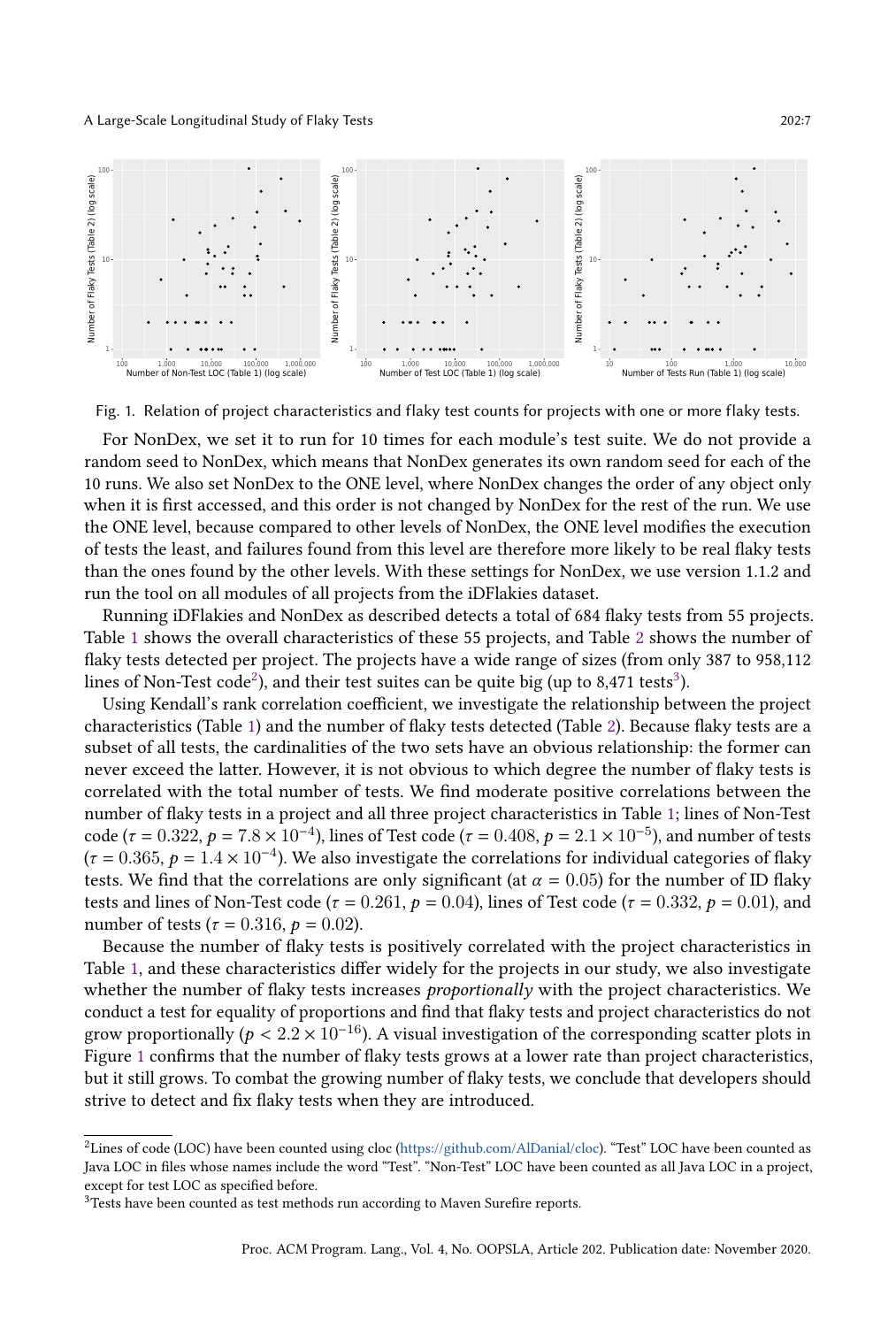<span id="page-7-1"></span>

|                                                | iDFlakies  | <b>Lines of Code</b> | <b>Test</b> |          |
|------------------------------------------------|------------|----------------------|-------------|----------|
| <b>Project Slug from GitHub</b>                | <b>SHA</b> | Non-Test             | Test        | Count    |
| activiti/activiti                              | b11f757a   | 93,827               | 53,958      | 2,045    |
| alibaba/fastjson                               | 5c6d6fd4   | 105,454              | 64,700      | 4,781    |
| apache/hadoop                                  | cc2babc1   | 958,112              | 688,013     | 5,358    |
| apache/hbase                                   | 801fc05e   | 422,013              | 267,346     | 2,844    |
| apache/incubator-dubbo                         | 737f7a7e   | 69,473               | 32,681      | 2,156    |
| apache/struts                                  | 13d90530   | 112,028              | 45,774      | 4,003    |
| apereo/java-cas-client                         | 574b74fa   | 7,547                | 2,862       | 160      |
| c2mon/c2mon                                    | d80687b1   | 55,931               | 21,494      | 284      |
| codingchili/excelastic                         | 6bb7884b   | 1,228                | 261         | 12       |
| ctco/cukes                                     | b483e1a8   | 7,631                | 1,154       | 54       |
| davidmoten/rxjava2-extras                      | d0315b6e   | 7,467                | 5,324       | 389      |
| doanduyhai/achilles                            | e3099bdc   | 30,289               | 17,827      | 613      |
| dropwizard/dropwizard                          | 07dfaed6   | 23,926               | 27,790      | 1,559    |
| eclipse-ee4j/tyrus                             | d86e0cb0   | 30,615               | 25,944      | 554      |
| elasticjob/elastic-job-lite                    | b022898e   | 8,277                | 7,947       | 562      |
| espertechinc/esper                             | 590fa9c9   | 461,075              | 30,656      | 1,604    |
| feroult/yawp                                   | b3bcf9c9   | 16,751               | 5,631       | 362      |
| fhoeben/hsac-fitnesse-fixtures                 | a64c18d9   | 11,801               | 7,076       | 341      |
| flaxsearch/luwak                               | c27ec08c   | 4,609                | 3,350       | 205      |
| fluent/fluent-logger-java                      | da14ec34   | 739                  | 899         | 18       |
| fromage/redpipe                                | 0aff891d   | 5,796                | 1,983       | 64       |
| google/jimfs                                   | ced6093f   | 7,882                | 9,484       | 454      |
| hexagonframework/spring-data-ebean             | dd11b976   | 2,984                | 508         | 48       |
| javadelight/delight-nashorn-sandbox            | da35edc0   | 1,029                | 1,459       | 79       |
| jfree/jfreechart                               | 520a4be6   | 94,000               | 39,847      | 2,176    |
| jhipster/jhipster-registry                     | 00db3661   | 2,580                | 965         | 53       |
| kagkarlsson/db-scheduler                       | 4a8a28e6   | 2,433                | 1,417       | 48       |
| kevinsawicki/http-request                      | 2d62a3e9   | 1,391                | 2,721       | 163      |
| ktuukkan/marine-api                            | af000384   | 8,598                | 7,274       | 926      |
| logzio/sawmill                                 | e493c2e2   | 5,923                | 4,595       | 271      |
| looly/hutool                                   | 91565d05   | 54,678               | 7,704       | 611      |
| nationalsecurityagency/timely                  | 3a8cbd33   | 18,290               | 5,422       | 166      |
| openpojo/openpojo                              | 9badbcc4   | 12,019               | 10,982      | 1,185    |
| orbit/orbit                                    | c4904af2   | 15,907               | 6,532       | 192      |
| oryxproject/oryx                               | 72ae4bb3   | 14,428               | 5,743       | 393      |
| pholser/junit-quickcheck                       | 9361b6da   | 8,338                | 16,893      | 1,081    |
|                                                | ae898b6c   | 16,348               | 3,488       | 211      |
| pippo-java/pippo                               | 2bf234ca   | 72,487               | 37,317      | 8,471    |
| querydsl/querydsl                              | 79e90f41   |                      |             | 2,563    |
| ripe-ncc/whois                                 | 60a9e8de   | 55,115               | 66,283      |          |
| sonatype-nexus-community/nexus-repository-helm | d53a4942   | 1,562                | 682         | 18<br>35 |
| spinn3r/noxy                                   |            | 2,794                | 1,286       |          |
| spotify/helios                                 | aebf68dc   | 28,039               | 18,434      | 569      |
| spring-projects/spring-boot                    | daa3d457   | 126,310              | 133,285     | 7,337    |
| spring-projects/spring-data-envers             | 5637994b   | 387                  | 251         | 10       |
| spring-projects/spring-ws                      | e8d89c9e   | 29,727               | 19,252      | 1,367    |
| tbsalling/aismessages                          | 7b0c4c70   | 5,118                | 1,021       | 44       |
| tools4j/unix4j                                 | 367da7d2   | 10,779               | 6,401       | 454      |
| tootallnate/java-websocket                     | fa3909c3   | 7,679                | 3,239       | 146      |
| undertow-io/undertow                           | d0efffad   | 107,888              | 29,315      | 852      |
| vmware/admiral                                 | e4b02936   | 130,480              | 61,289      | 1,383    |
| wikidata/wikidata-toolkit                      | 20de6f7f   | 20,156               | 11,089      | 787      |
| wildfly/wildfly                                | b19048b7   | 366,899              | 148,605     | 1,102    |
| wro4j/wro4j                                    | 185ab607   | 20,187               | 20,098      | 1,288    |
| wso2/carbon-apimgt                             | a82213e4   | 75,958               | 26,459      | 1,292    |
| zalando/riptide                                | 8277e11f   | 5,526                | 7,147       | 337      |
| Total                                          |            | 3,768,508            | 2,029,157   | 64.080   |

#### Table 1. Characteristics of the projects used in our study.

#### <span id="page-7-0"></span>2.3 Flaky-Test Categorization Approaches

To study whether flaky tests are flaky when introduced (RQ1), and thus whether flaky-test detectors should run only when tests are introduced, we find the commit where each flaky test that we detect on the iDFlakies-commit first becomes flaky. As iDFlakies randomly permutes test orders, the flaky-test failures that it finds on the iDFlakies-commit in a particular test order may be expensive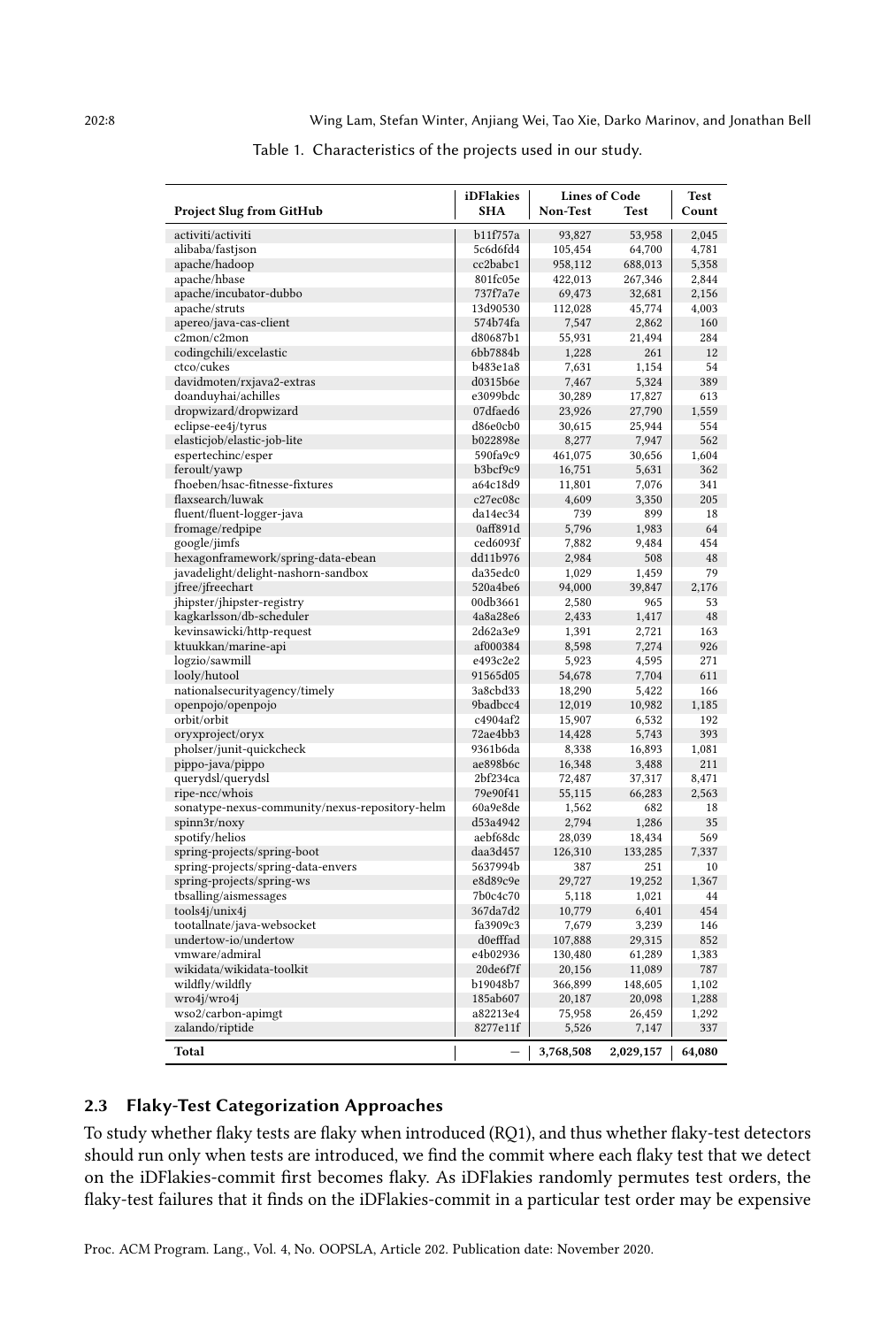to find on a different commit due to the number of possible orders for the tests  $(n!)$ , where *n* is the number of tests in the test suite of a particular commit). While we can sample a large number of orders on a single commit (the iDFlakies-commit), it is not scalable to use this approach across potentially many commits to identify the flakiness-introducing commit for each test. Instead of running iDFlakies on each revision, we rely on three targeted approaches to allow us to faster check whether flaky tests are flaky (and when they first become flaky) and to study whether the point of introducing flakiness differs across different categories of flaky tests.

Specifically, we run isolation (running each test by itself) to detect OD Brit tests, NonDex (as described in Section [2.1.2\)](#page-4-1) to detect ID tests, and One-By-One (running each test after every other test) to detect OD Vic tests. Although NonDex and iDFlakies are designed to detect specific categories of flaky tests (ID and OD, respectively), they can also both detect ND tests. As described in Section [3.2,](#page-10-0) we use these same categories of flaky tests to study whether some kinds of flaky tests are easier to detect when tests are introduced than other kinds (RQ2).

2.3.1 Isolation. [Bell](#page-27-24) [\[2014\]](#page-27-24); [Bell and Kaiser](#page-27-25) [\[2014\]](#page-27-25); [MozillaChaosMode](#page-28-10) [\[2019\]](#page-28-10); [Muşlu et al.](#page-28-15) [\[2011\]](#page-28-15) have proposed isolating tests from one another during their runs. Running tests in isolation is a common way for developers to detect flaky tests. Its popularity largely stems from the fact that tests of the OD Brit category deterministically fail when run in isolation (and moreover, if one aims to avoid rather than detect flaky tests, then running tests in isolation can avoid failures from the OD Vic category). Furthermore, because each test is run in isolation (rather than in various permutations with other tests), the cost of this approach is relatively low. This approach also helps detect ND tests, because the tests can be run more times in a limited amount of time compared to other tools, such as OD test detectors, that typically run many permutations of the test suite.

This approach for detecting flaky tests also resembles the strategy used by developers at Mozilla [\[MozillaChaosMode 2019\]](#page-28-10) and Netflix [\[NetflixAutomationTalk 2017\]](#page-28-4). By including this approach, we benefit from its complementary detection abilities compared to the other tools and its representativeness for pragmatic approaches commonly used by developers. One caveat for running tests in isolation is that the number of runs needed to detect any particular flaky test is unclear, and typically developers arbitrarily choose the number of times to run (e.g., for Mozilla, tests are run 10 times with no particular justification for the number 10). For our runs, we choose a much higher number of times to run (100) than what Mozilla [\[MozillaChaosMode 2019\]](#page-28-10) developers use by default. For running a specific test in isolation, we simply use an already existing feature in Maven Surefire [\[Maven 2020\]](#page-27-26), namely mvn test -Dtest=TestClass#testMethod.

2.3.2 One-By-One. While iDFlakies can effectively detect flaky tests, it has one major limitation for our study. Namely, depending on the test suite size, randomized runs may (a) take substantial time, and (b) cover only a small fraction of the relevant permutations. Not covering all permutations is particularly important to our study. When we do not observe a failure of an OD Vic test at a particular commit, the reason may simply be that the random orders tried by iDFlakies do not include any order that exposes the OD Vic test, and not because the test is not flaky at that particular commit. To address this limitation of iDFlakies, we run every potentially flaky test after every other test from the test suite. That is, we pair every potentially flaky test  $t$  with every other test,  $t'$ , and run all pairs  $\langle t',t\rangle$ . We call this way of running tests as running them one-by-one (OBO). We rely on OBO as a potentially more expensive, yet also more deterministic way than iDFlakies to confirm whether tests are OD at a particular commit. One caveat of using OBO compared to iDFlakies is that OBO may miss OD Vic tests that require multiple tests to run before  $t$  to fail (e.g., for  $t$  to fail, it must run  $\langle t'', t', t \rangle$ , while both  $\langle t', t \rangle$  and  $\langle t'', t \rangle$  pass). However, according to our prior work [\[Shi](#page-28-14) [et al.](#page-28-14) [2019\]](#page-28-14), it is rarely the case that multiple tests are required for an OD Vic test to fail, and it is suggested that future work focuses on just individual tests to find OD Vic tests.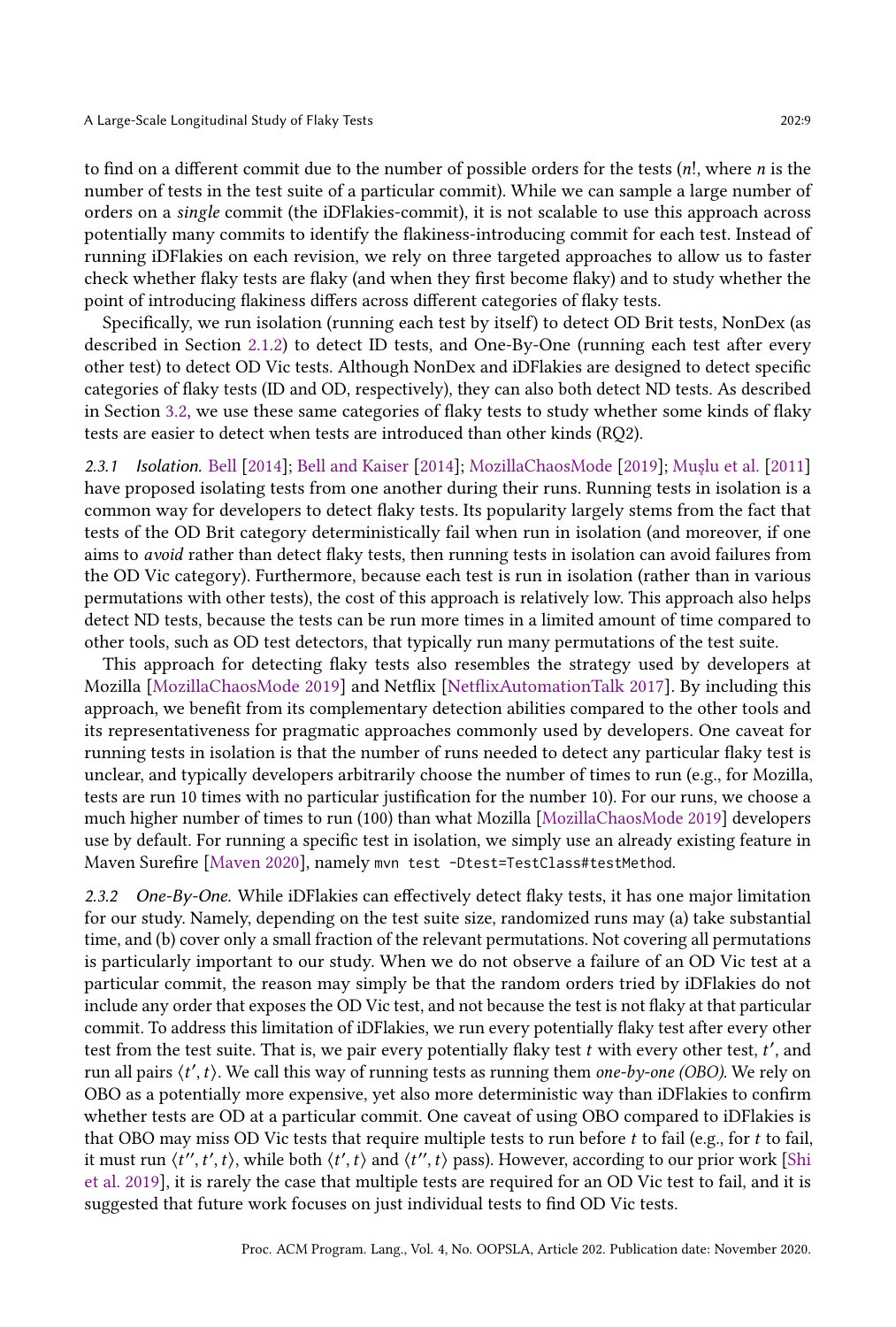202:10 Wing Lam, Stefan Winter, Anjiang Wei, Tao Xie, Darko Marinov, and Jonathan Bell

<span id="page-9-1"></span>

Fig. 2. High-level overview of our study methodology. For Step 1, we use two different tools to detect flaky tests. For Step 2, we categorize each of these flaky tests. For Step 3, we identify the test-introducing commit (TIC) and confirm whether the test was flaky in that commit. For Step 4, we identify the flakiness-introducing commit (FIC) for each test that is not flaky in its TIC.

As far as we are aware, there is no existing tool that would support our OBO approach by running a specific test after every other test $^4$  $^4$ . By default, Maven Surefire [\[Surefire 2020\]](#page-28-16) allows one to specify which specific tests to run, but it does not enable one to specify the order of the tests. Therefore, to run tests in OBO, we build on top of Maven Surefire version 3.0.0-M6 to enable it to customize the order in which tests are run. Using our custom plugin, we first obtain the full list of tests for each test suite and then for any particular flaky test, we invoke our Surefire plugin with every other test coming before that particular test, resulting in an OBO test execution.

## 3 METHODOLOGY

This section describes how we use the flaky-test dataset described in Section [2.2](#page-5-0) and the flaky-test categorization approaches described in Section [2.3](#page-7-0) to answer our RQs.

## <span id="page-9-2"></span>3.1 RQ1: How Effective Are Detectors if Run Only When Tests Are Introduced?

The main goal of our study is to understand when one should run flaky-test detectors such as iDFlakies [\[Lam et al.](#page-27-17) [2019b\]](#page-27-17) and NonDex [\[Shi et al.](#page-28-11) [2016\]](#page-28-11). Specifically, to reduce the cost of running these tools, should one run them only when new tests are added, and how would it impact the effectiveness of these tools, namely the number of flaky tests detected? To study this question, for each flaky test detected by iDFlakies or NonDex as described in Section [2.2,](#page-5-0) we apply the targeted approaches described in Section [2.3](#page-7-0) to detect whether the test was flaky in its test-introducing commit (TIC). If the test is not flaky in its TIC, we proceed to run the targeted approaches on subsequent commits to obtain the *flakiness-introducing commit (FIC)* that introduced the flakiness. If a test's TIC is the same as its FIC, it simply implies that the test is already detectable as flaky when it is introduced (TIC). Figure [2](#page-9-1) shows a high-level overview of the process we used to find the TIC and FIC for all flaky tests detected by iDFlakies or NonDex.

<span id="page-9-3"></span>3.1.1 Obtaining TICs. For each flaky test (uniquely identified by its fully qualified Java class and method name) that iDFlakies or NonDex detect on the iDFlakies-commit, we traverse the project's history to find the TIC. While finding the TIC is seemingly simple, there are two key challenges: (1) the location of a test could have changed, e.g., to a different module or package, and (2) test

<span id="page-9-0"></span><sup>4</sup>[Zhang et al.](#page-28-12) [\[2014\]](#page-28-12) did suggest to detect order-dependent tests by running them in pairwise where every test is run with every other test. However, their tool does not allow one to easily specify a specific test to run with every other test.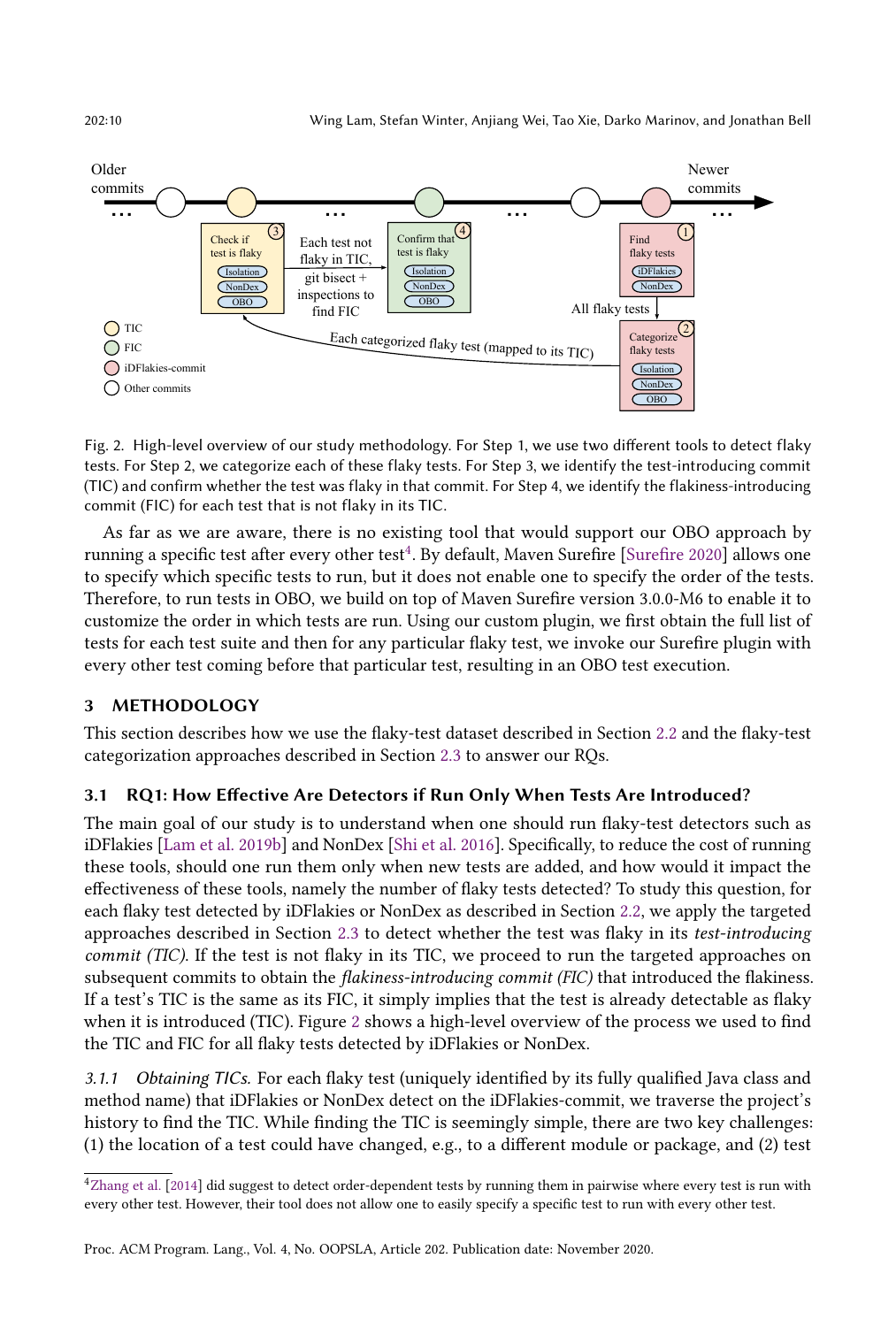method names can occur in multiple classes. To address both challenges, we first search by the test method name and then filter the results. Specifically, we use git pickaxe to search for all commits that add a line containing the test method name. Doing so helps us identify commits in which the test could be added, even if the test's location (i.e., file path) in TIC differs from the test's location in iDFlakies-commit. However, the check for the test method name is insufficient to differentiate common method names (e.g., testList) from different classes. To address this issue, after checking the method name, we check the name of the file that contains an added line with the method name. We continue traversing the commits from the oldest to the newest until we find a match for both the method and file name (i.e., the simple class name) of the flaky test, or we run out of commits without finding an appropriate TIC. Running this procedure automatically finds the TIC for the majority of our tests. This procedure can fail to find the TIC for some tests due to reasons such as a test method defined in a superclass but executed by a subclass, or a test class renamed after the test method name was added. In such cases, we manually find the TICs to ensure a complete dataset.

<span id="page-10-2"></span>3.1.2 Obtaining FICs. Once we have found the TIC, we check to see if the test is flaky on that commit by using our Isolation, NonDex, and One-By-One targeted approaches. If we find the test to be flaky on the TIC, then we have also found the FIC- it matches the TIC. For each flaky test that we are unable to detect as flaky on the TIC, we proceed to find the commit that introduces the flakiness (FIC). In theory, we could simply use git bisect [\[GitBisect 2020\]](#page-27-27) to binary search for the intermediate commit between TIC and iDFlakies-commit that introduces the flakiness. Specifically, at each commit of the binary search, git bisect would run the targeted approach that categorized the flaky test at the iDFlakies-commit. If the flakiness can be detected in a particular commit, then the next commit to search for would be closer to the TIC. If the test cannot be detected as flaky in a particular commit, then the next commit to search for would be closer to the iDFlakies-commit. Finally, git bisect outputs a commit as the FIC once it observes two consecutive commits where the first commit cannot detect the test to be flaky, but the second commit can.

However, the binary search that git bisect employs often gets misled and outputs a wrong commit for a variety of reasons: the project may not compile at some intermediate commit between TIC and iDFlakies-commit (although it does compile on both of those commits)<sup>[5](#page-10-1)</sup>; the test may not exist in some intermediate commit (again, although it does exist in both the starting and ending commits); or the test may have a different category of flakiness, e.g., switching from ND to OD, which increases the number and type of test runs that we need to perform to get a reliable signal about the flakiness status of the test. As a result, we use a semi-automated approach, by first running git bisect to get a suggested intermediate commit, then (manually) double checking if such commit is indeed the commit that introduced flakiness, and if not, we manually continue the search for the FIC. We eventually manually confirm all of the FICs that we find by confirming that the test is flaky in that FIC but not flaky on any parent of the FIC (and for this confirmation, we use many more runs than usual to increase the probability to properly categorize the test).

### <span id="page-10-0"></span>3.2 RQ2: How Do Flaky-Test Categories Affect the Effectiveness of Running Flaky-Test Detectors Only When Tests Are Introduced?

Because different flaky-test detectors are better suited to detect different categories of flaky tests, it is important to understand the high-level reason why each of the flaky tests that we studied is flaky. The goal of RQ2 is to extend the question in RQ1 to better understand how different flaky-test categories may affect when one should run flaky-test detectors. To study this question, we categorize each flaky test found by iDFlakies or NonDex based on the procedure shown in

<span id="page-10-1"></span><sup>5</sup>We have adjusted our git bisect script to use the exit code 125 as recommended for code that does not compile, but even that did not help in many cases to identify the appropriate intermediate commit.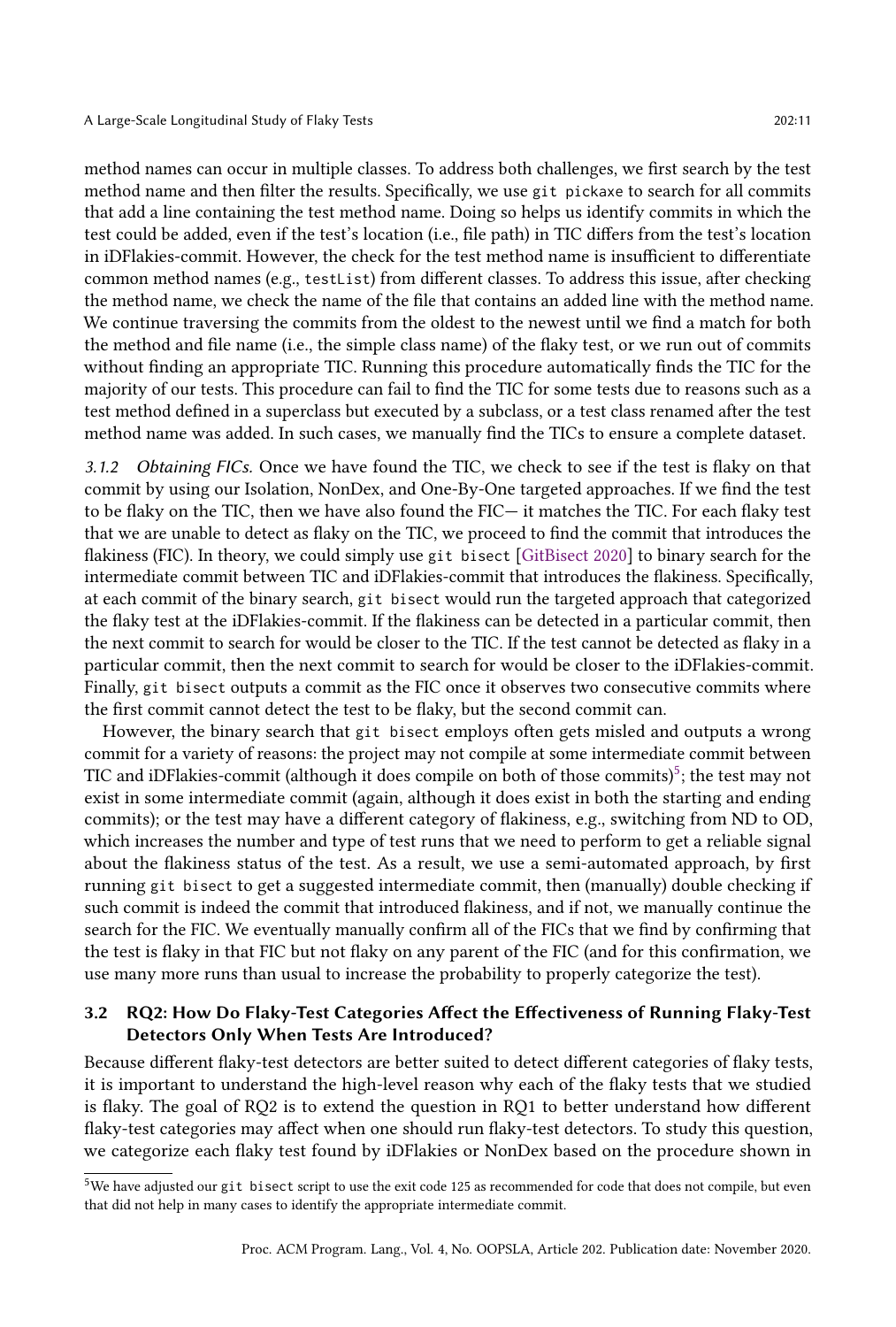<span id="page-11-0"></span>

Fig. 3. Procedure for categorizing flaky tests on the iDFlakies-commit.

Figure [3.](#page-11-0) We perform this categorization on the iDFlakies-commit for each test (before using the approach outlined in Section [3.1](#page-9-2) to search for flakiness-introducing commits).

Running the procedure to find the category of flaky tests is important for several reasons. First, it helps us to confirm that the test is indeed flaky, i.e., the test fails with iDFlakies or NonDex, and the failures can be reproduced using the Isolation, NonDex, or One-By-One approaches (Section [2.3\)](#page-7-0). Second, it provides a lower-cost approach to search for FICs; not knowing the actual category would require running likely irrelevant approaches on many commits (e.g., finding the FIC for an OD Vic test would not benefit from running NonDex). Third, it allows us to analyze whether the results about TIC and FIC vary with the test category, because it could inspire using different strategies to detect flaky tests if one expects a project to mainly have flaky tests of some categories.

Figure [3](#page-11-0) shows the five steps we perform to categorize each flaky test into these categories:

- Order-dependent brittle (OD Brit) tests that fail when run in isolation but pass when run after some specific tests;
- Order-dependent victim (OD Vic) tests that pass when run in isolation but fail when run after some specific tests;
- Non-deterministic (ND) tests that non-deterministically pass or fail with no changes to test execution order or implementation of test dependencies;
- Implementation-dependent (ID)  $-$  tests that are dependent on a specific implementation of an API whose specification admits other implementations;
- Unknown-dependent (UD) tests that are not dependent on the preceding factors.

As the figure shows, we take all flaky tests detected by iDFlakies or NonDex in their iDFlakiescommit and first run each test  $t$  in isolation (Step 1). If  $t$  always fails, it is categorized as OD Brit. If  $t$  sometimes fails but not always, it is categorized as ND. Lastly, if  $t$  never fails, we run NonDex on  $t$  with various random seeds (Step 2). If  $t$  fails at least once, we proceed to rerun NonDex but now ensuring that NonDex uses the same seed for all of the reruns (Step 3). This seed is arbitrarily chosen from all seeds with which failed in Step 2. Note that unless a seed is specified, NonDex, by default, generates a new random seed for every run that it does. If  $t$  always fails when we rerun NonDex,  $t$  is categorized as ID; otherwise, it is categorized as ND. Back to Step 2, if  $t$  never fails, we proceed to run OBO with  $t$  (Step 4). If  $t$  fails at least once in Step 4, we proceed to run any one failing pair (i.e.,  $\langle t',t\rangle$ ) many times (Step 5). We arbitrarily choose any pair that failed in Step 4. If  $t$ always fails in Step 5,  $t$  is categorized as OD Vic. If  $t$  sometimes passes in Step 5, it is categorized as ND. Back to Step 4, if  $t$  never fails,  $t$  is categorized as Unknown-dependent (UD); essentially, a test that was detected as potentially flaky by iDFlakies or NonDex, yet we are unable to reproduce the flaky-test failure using either Isolation, NonDex, or OBO.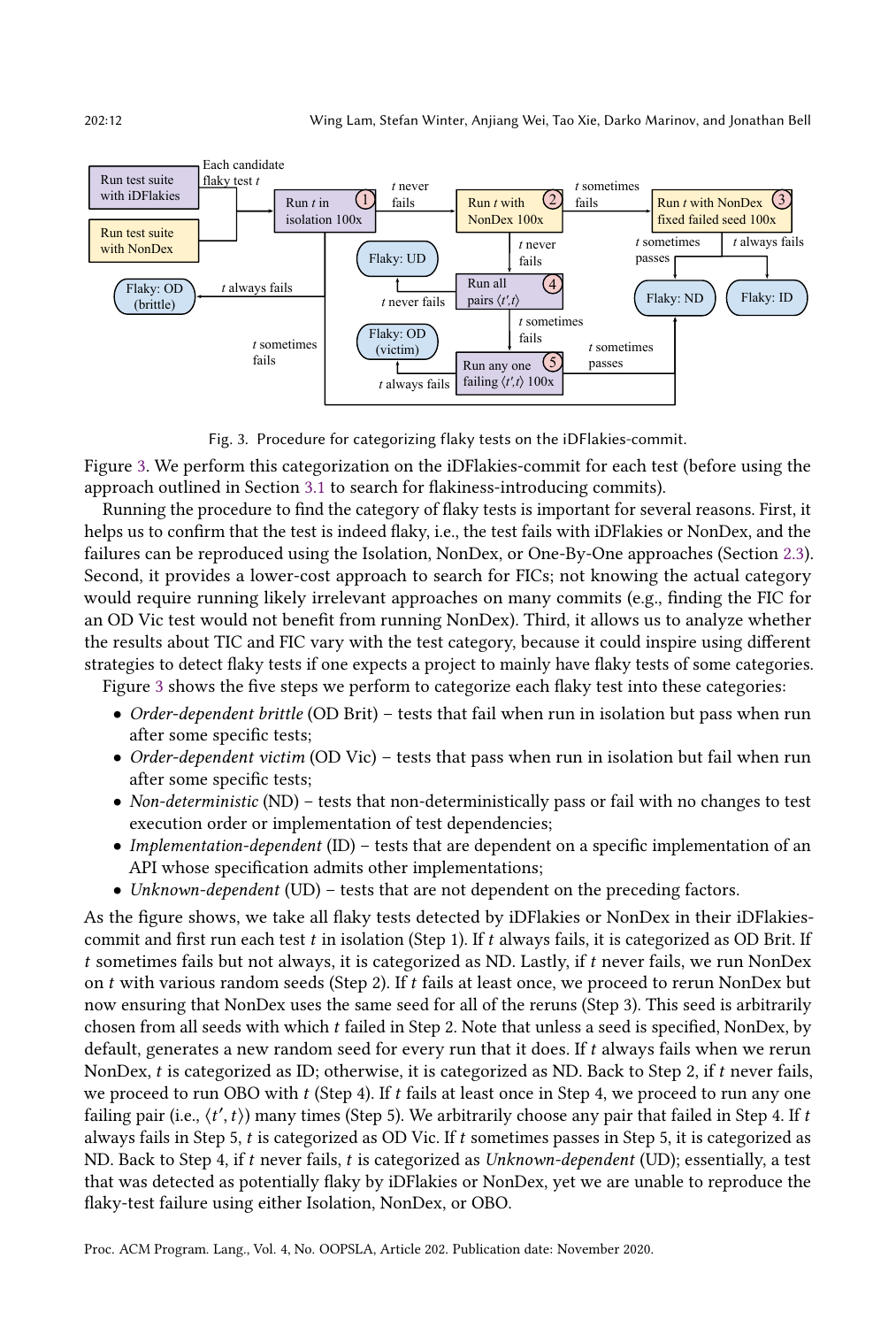Our use of the targeted approaches could not confirm these UD tests as flaky, and hence, we are not able to automatically categorize them further. When we investigate some of these tests, we find that one reason for these tests is because they are OD Vics that require more than one test to pollute the state, e.g., a test *t* that passes both in  $\langle t', t \rangle$  and  $\langle t'', t' \rangle$  but fails in  $\langle t'', t', t \rangle$ . Our prior work [\[Shi et al.](#page-28-14) [2019\]](#page-28-14) has found that such cases are rather uncommon (only 3% of all OD Vics require multiple tests to fail). Nevertheless, our inspection of some UD tests finds that three OD Vic tests from apache/incubator-dubbo's RegistryProtocolTest class fail only when they are run following two polluters. Our OBO approach misses these tests (as it searches for polluters but tries only one at a time), resulting in these OD Vic tests being categorized as UD tests.

Another reason for UD tests is because iDFlakies uses "testrunner", a custom Maven plugin to run tests [\[testrunner 2020\]](#page-28-17) so that it can control the order of all test methods, while all of our targeted approaches use Maven Surefire [\[Surefire 2020\]](#page-28-16) to run tests. Differences in these two plugins and the JUnit versions supported by them cause some UD tests. Specifically, the testrunner plugin uses only JUnit version 4.12 to run tests, while all of our targeted approaches use Maven Surefire version 3.0.0-M6 (with our changes to support the OBO approach added), which uses JUnit version 4.13 to run tests. Finally, besides the differences in the way tests are run, the tests may be flaky but rather hard to reproduce, or there may be a bug in the iDFlakies or NonDex tools that reported the tests as flaky. Some of these tests also may appear flaky due to simple deficiencies of our experimental infrastructure; running a test suite in two parallel runs (with two tools) can lead to spurious failures, e.g., if the test suite tries to bind to a specific network port, or if one rogue test runs and fills up disk space. As we are not familiar with the evaluated projects, we could not inspect in detail all hundreds of failures, so we focus our evaluation only on the tests where we can reproduce flakiness in our Isolation, NonDex, or OBO approaches.

To detect flaky tests in their TIC, we follow the same procedure shown in Figure [3](#page-11-0) as detailed above, but on the tests' TICs instead of their iDFlakies-commits. Specifically, if a test in its TIC fails at least once in steps 1, 2, or 4, then we conclude that the test is flaky in its TIC.

#### 3.3 RQ3: When Should One Run Flaky-Test Detectors?

The main goal of RQ3 is to study whether some code change characteristics could help one identify FICs. After identifying the FIC as described in Section [3.1.2,](#page-10-2) we further inspect which change from the FIC actually introduced flakiness. Commits that introduce flakiness in the existing tests may have a variety of changes—in the test code itself (src/test in Maven projects), in the code under test (src/main in Maven projects), or in the library dependencies (specified in pom.xml files in Maven projects). For this RQ, we want to identify the precise flakiness-introducing change. We compare the files changed in the flakiness-introducing change with those changed by other commits in-between the introduction of the flaky test (TIC) and the first commit in which the test is flaky (FIC). Doing so allows us to compare the changes of FICs with other commits, and to understand if there are simple suggestions that developers could follow to guide when they should run detectors. However, for commits with many changes (e.g., a refactoring commit coupled with some flakiness introducing change), this automated approach does not provide much detail into the precise change that introduced the flakiness. In theory, we could use delta debugging [\[Zeller](#page-28-18) [1999\]](#page-28-18) to automatically identify the change (or, more precisely, a set of changes), but in practice, there are no readily available tools for Java and Maven projects. Therefore, we use a combination of manual delta debugging, coupled with the identification of the root cause of flakiness, to identify the exact change(s) in the commit that introduce the flakiness. Specifically, we manually inspect the code changes for each FIC to understand the semantic meaning of the changes and how such changes cause the test to be flaky. We also study the syntactic code changes, such as the location in which the changes were that cause the test to be flaky.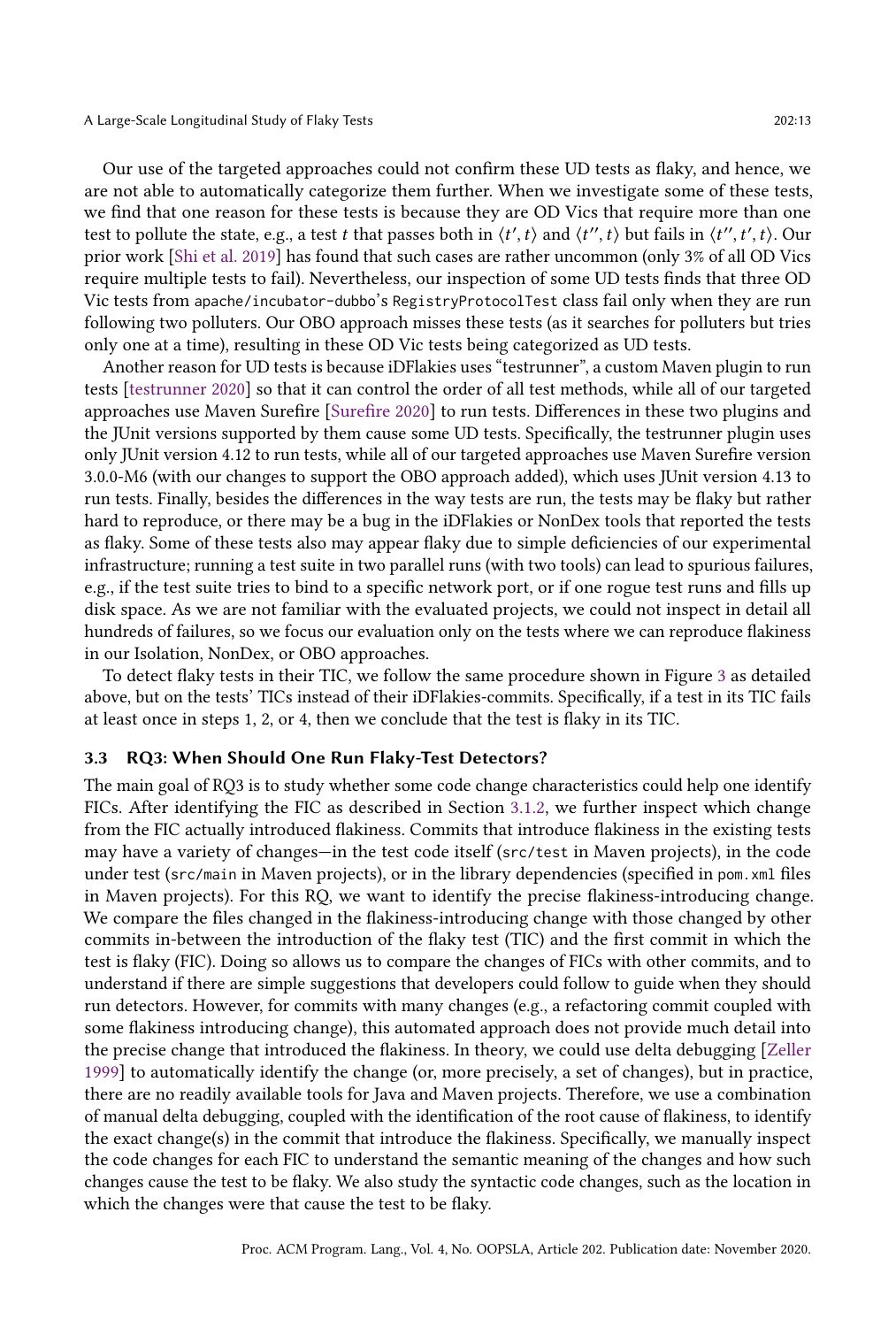<span id="page-13-1"></span>3.3.1 Obtaining Time Between TICs and FICs. Another goal of RQ3 is to understand whether detectors, which often have a configurable number of times in which they run, should be scaled to run more or less for specific tests as the number of commits or the number of days between the current commit and the test's TIC increases. For example, if a test is added and one uses isolation with 100 runs for this test now, should one continue to run isolation with 100 runs for this test on later commits? To study this question, we find the number of commits and days between the commits of the tests whose TIC is not the same as its FIC. We obtain the number of commits by counting the commits on the ancestry path of the two commits and obtain the time difference by taking the difference of the timestamps in the commits' metadata.

## <span id="page-13-0"></span>4 RQ1: HOW EFFECTIVE ARE FLAKY-TEST DETECTORS IF RUN ONLY WHEN TESTS ARE INTRODUCED?

Table [2](#page-14-0) shows an overview of the number and category of flaky tests that our experimental procedure (described in Sections [3.1](#page-9-2) and [3.2\)](#page-10-0) detected in each project's iDFlakies-commit, as well as in each test's respective TIC. Overall, our procedure detected 684 potentially flaky tests in 55 projects. These high numbers of tests and projects show that the problem of flaky tests is widespread, even among well-tested projects developed by open-source communities and companies, e.g., Apache, Google, Spotify, or VMWare. The high number and diversity of projects also increase the generalizability of our results, as we hope that these projects are a representative sample of all projects, particularly ones whose primary language is Java. The number of flaky tests per project ranges from 1 (for several projects) to 104 (for apache/incubator-dubbo). Of 684 tests, our procedure for categorizing flaky tests (described in Section [3.2\)](#page-10-0) confirmed 432 as flaky.

For each of the 432 flaky tests that our procedure detected and confirmed on the iDFlakiescommit, we found the first commit that introduced that test (TIC) as described in Section [3.1.1,](#page-9-3) and we then attempted to compile that revision of the module under test and to run that test. We did not attempt to run unknown-dependent tests on their TIC: if we could not reproduce their flakiness even on the iDFlakies-commit, it is unclear what conclusions we would be able to reach by attempting to reproduce the flakiness on a prior commit. We succeeded in compiling the TIC and running the test for 245 flaky tests. Unfortunately, many other tests could not compile for a variety of reasons; in many cases, the Maven build system reported failures downloading dependencies that were no longer available (e.g., old SNAPSHOT versions that were not intended for long-term use, or dependencies hosted on websites that are no longer active), and in some cases, the problem was that the version of the Java programming language required on the TIC is different than that required on the iDFlakies-commit. While we could extend our experiment to search for the first compilable commit (after the test's TIC) and then run the test on that commit, it would not precisely capture some of the key questions that we consider, e.g., should one run flaky-tests detectors on new vs. modified vs. unchanged tests.

Table [2](#page-14-0) (right-hand side) summarizes the analysis results for the 245 flaky tests that were runnable on their respective TIC. Of the 245 flaky tests, 184 tests (75%) are detected as flaky tests on their TIC, but 61 tests (25%) are not detected as flaky tests on their TIC. The large fraction of flaky tests detected as flaky in their TIC indicates that it is beneficial to run flaky-test detectors for tests just added in a test suite. In fact, doing so could detect 75% of the flaky tests in our study exactly when it is the best for the tests to be fixed (in their TIC). Nevertheless, there is still a relatively large fraction (25%) of flaky tests that are not detected as flaky on their TIC, which raises the importance of further studying these cases in depth.

We first consider how the fraction of tests being flaky or not on their TIC varies across the projects. The fraction ranges from 0% (no test detected as flaky on their TIC) to 100% (all tests detected as flaky on their TIC) across the projects. For the tests that we could compile on their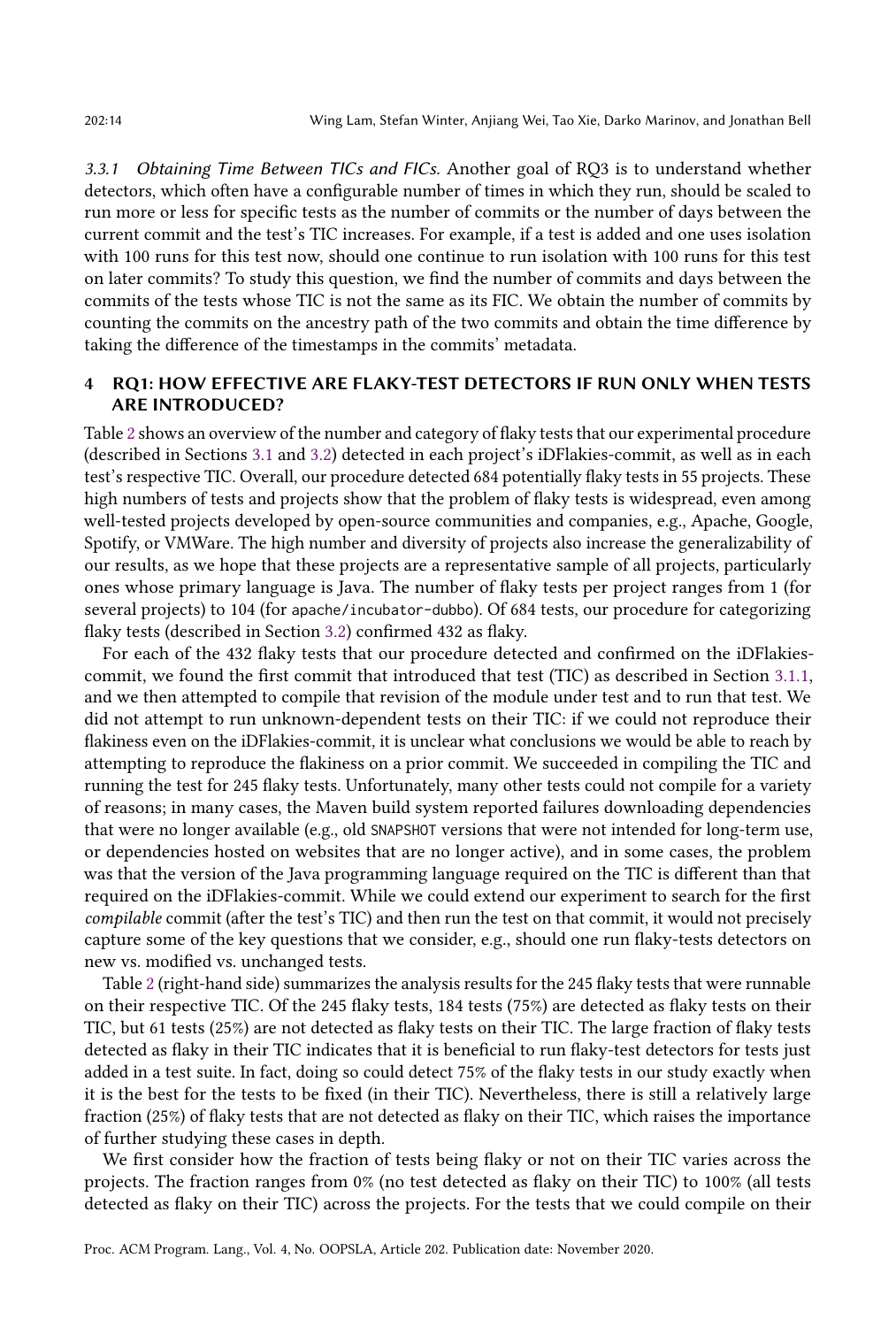<span id="page-14-0"></span>Table 2. Flaky tests detected in each project of our study. After detecting and categorizing flaky tests in the iDFlakies-commit, we find the first commit that introduced each of those tests (TIC), try to compile and run each test, and then determine if each test is flaky or not. Due to difficulties in compiling old versions of projects, we are able to run only 245 of the total 432 (684-252) confirmed flaky tests on their TIC.

|                                     |                         |                | Flaky Tests (on iDFlakies-commit) |                |                  |                | Flaky Tests Detected/Run (TIC) |        |         |       |        |
|-------------------------------------|-------------------------|----------------|-----------------------------------|----------------|------------------|----------------|--------------------------------|--------|---------|-------|--------|
| Project                             | Total                   | OD Vic         | OD Brit                           | ND             | ID               | UD             | Total                          | OD Vic | OD Brit | ND    | ID     |
| activiti/activiti                   | 23                      | 12             | 8                                 |                | $\mathbf{1}$     | $\overline{2}$ | 20/21                          | 12/12  | 8/8     |       | 0/1    |
| alibaba/fastison                    | 34                      |                |                                   | $1\,$          | 33               |                | 28/33                          |        |         | 0/1   | 28/32  |
| apache/hadoop                       | 27                      | 3              |                                   | $\mathbf 1$    | 9                | 14             | 3/3                            | 1/1    |         |       | 2/2    |
| apache/hbase                        | $\overline{5}$          |                |                                   | $\mathbf{1}$   | $\overline{2}$   | $\overline{2}$ | 0/1                            |        |         |       | 0/1    |
| apache/incubator-dubbo              | 104                     | 24             | $\mathbf{1}$                      | $\mathbf{1}$   | $\mathbf{1}$     | 77             | 6/10                           | 5/9    |         | 1/1   |        |
| apache/struts                       | 10                      | $\overline{4}$ |                                   | $\overline{4}$ | $\overline{2}$   |                | 1/1                            |        |         |       | 1/1    |
| apereo/java-cas-client              | $\mathbf{1}$            |                |                                   | $\mathbf{1}$   |                  |                | 1/1                            |        |         | 1/1   |        |
| c2mon/c2mon                         | $\overline{5}$          |                |                                   | 2              | $\mathbf{1}$     | $\overline{2}$ |                                |        |         |       |        |
| codingchili/excelastic              | $\,1$                   |                |                                   |                |                  | $\mathbf{1}$   |                                |        |         |       |        |
| ctco/cukes                          | $\,1\,$                 | $1\,$          |                                   |                |                  |                | 1/1                            | 1/1    |         |       |        |
| davidmoten/rxjava2-extras           | $\overline{2}$          |                |                                   | $\mathbf{1}$   |                  | $\mathbf 1$    | 1/1                            |        |         | 1/1   |        |
| doanduyhai/achilles                 | 29                      | $\mathbf{1}$   | $1\,$                             | $\mathbf{1}$   | $1\,$            | 25             | 2/2                            |        |         | 1/1   | 1/1    |
| dropwizard/dropwizard               | 14                      | $\mathbf{1}$   |                                   |                | 12               | $\mathbf{1}$   | 6/13                           | 0/1    |         |       | 6/12   |
| eclipse-ee4j/tyrus                  | 8                       |                |                                   | $\overline{2}$ | $\overline{2}$   | $\overline{4}$ | 4/4                            |        |         | 2/2   | 2/2    |
| elasticjob/elastic-job-lite         | 9                       | 5              |                                   | $\overline{2}$ | $\overline{2}$   |                | 6/9                            | 4/5    |         | 2/2   | 0/2    |
| espertechinc/esper                  | 35                      |                |                                   | $\overline{4}$ | 23               | 8              | 0/1                            |        |         |       | 0/1    |
| feroult/yawp                        | $\mathbf{1}$            |                |                                   | $\,1\,$        |                  |                | 0/1                            |        |         | 0/1   |        |
| fhoeben/hsac-fitnesse-fixtures      | 11                      |                | $\mathbf 1$                       |                | 10               |                | 11/11                          |        | 1/1     |       | 10/10  |
| flaxsearch/luwak                    | $\overline{2}$          |                |                                   | $\overline{2}$ |                  |                |                                |        |         |       |        |
| fluent/fluent-logger-java           | $\overline{6}$          |                |                                   | $\sqrt{2}$     | $1\,$            | 3              | 2/3                            |        |         | 2/2   | 0/1    |
| fromage/redpipe                     | $\mathbf{1}$            |                |                                   |                | $\mathbf{1}$     |                | 1/1                            |        |         |       | 1/1    |
| google/jimfs                        | $\mathbf{1}$            |                |                                   |                |                  | $\mathbf{1}$   |                                |        |         |       |        |
| hexagonframework/spring-data-ebean  | $\mathbf{1}$            |                | $\mathbf{1}$                      |                |                  |                | 1/1                            |        | 1/1     |       |        |
| javadelight/delight-nashorn-sandbox | $\overline{2}$          |                |                                   | $\sqrt{2}$     |                  |                | 2/2                            |        |         | 2/2   |        |
| jfree/jfreechart                    | $\mathbf{1}$            | $\mathbf{1}$   |                                   |                |                  |                |                                |        |         |       |        |
| jhipster/jhipster-registry          | $\overline{2}$          | $\mathbf{1}$   |                                   |                | 1                |                | 2/2                            | 1/1    |         |       | 1/1    |
| kagkarlsson/db-scheduler            | 10                      |                |                                   | $\mathbf{1}$   |                  | 9              | 1/1                            |        |         | 1/1   |        |
| kevinsawicki/http-request           | 28                      | 28             |                                   |                |                  |                | 0/1                            | 0/1    |         |       |        |
| ktuukkan/marine-api                 | 12                      | 12             |                                   |                |                  |                | 12/12                          | 12/12  |         |       |        |
| logzio/sawmill                      | $\overline{1}$          |                |                                   |                |                  | $\mathbf 1$    |                                |        |         |       |        |
| looly/hutool                        | $\mathbf{1}$            |                |                                   |                | $\overline{1}$   |                | 1/1                            |        |         |       | 1/1    |
| nationalsecurityagency/timely       | 8                       |                |                                   |                | $\overline{4}$   | $\overline{4}$ | 3/3                            |        |         |       | 3/3    |
| openpojo/openpojo                   | 24                      | 5              |                                   |                | $\overline{2}$   | 17             | 4/5                            | 4/5    |         |       |        |
| orbit/orbit                         | $\overline{5}$          |                |                                   |                | $\overline{5}$   |                | 3/5                            |        |         |       | 3/5    |
| oryxproject/oryx                    | $\,1$                   |                |                                   |                | $\overline{1}$   |                | 1/1                            |        |         |       | 1/1    |
| pholser/junit-quickcheck            | 13                      |                |                                   |                | 13               |                | 12/12                          |        |         |       | 12/12  |
| pippo-java/pippo                    | $\overline{2}$          |                |                                   |                |                  | $\overline{2}$ |                                |        |         |       |        |
| querydsl/querydsl                   | $\overline{7}$          |                |                                   | 5              | $\sqrt{2}$       |                | 2/3                            |        |         | 2/2   | 0/1    |
| ripe-ncc/whois                      | $\overline{4}$          |                |                                   |                | $\overline{4}$   |                | 4/4                            |        |         |       | 4/4    |
| sonatype/nexushelm                  | $\overline{2}$          |                |                                   | $\mathbf{1}$   | $\mathbf{1}$     |                | 2/2                            |        |         | 1/1   | 1/1    |
| spinn3r/noxy                        | $\overline{\mathbf{4}}$ |                |                                   |                | $\overline{2}$   | $\overline{2}$ | 0/1                            |        |         |       | 0/1    |
| spotify/helios                      | $\overline{2}$          |                |                                   | $\overline{2}$ |                  |                | 0/2                            |        |         | 0/2   |        |
| spring-projects/spring-boot         | 15                      | 3              | $\overline{1}$                    | $\,1\,$        | $\overline{7}$   | 3              | 1/1                            |        |         |       | 1/1    |
| spring-projects/spring-data-envers  | $\overline{2}$          | $\overline{2}$ |                                   |                |                  |                |                                |        |         |       |        |
| spring-projects/spring-ws           | $\overline{7}$          | $\overline{2}$ |                                   |                | $\overline{5}$   |                |                                |        |         |       |        |
| tbsalling/aismessages               | $\overline{2}$          | $\overline{2}$ |                                   |                |                  |                | 2/2                            | 2/2    |         |       |        |
| tools4j/unix4j                      | $\mathbf{1}$            | $\,1\,$        |                                   |                |                  |                | 0/1                            | 0/1    |         |       |        |
| tootallnate/java-websocket          | $\overline{7}$          |                |                                   | 6              |                  | $1\,$          | 6/6                            |        |         | 6/6   |        |
| undertow-io/undertow                | 11                      |                |                                   | $\overline{4}$ | $\,1$            | $\sqrt{6}$     | 3/3                            |        |         | 3/3   |        |
| vmware/admiral                      | 58                      |                |                                   | 12             | 9                | 37             | 5/6                            |        |         | 2/2   | 3/4    |
| wikidata/wikidata-toolkit           | $\overline{5}$          | $\overline{2}$ | 3                                 |                |                  |                | 2/5                            | 2/2    | 0/3     |       |        |
| wildfly/wildfly                     | 80                      | 43             | $\overline{7}$                    | $\mathbf{1}$   | 25               | $\,4\,$        | 16/39                          | 3/25   | 5/6     |       | 8/8    |
| wro4j/wro4j                         | 12                      |                |                                   | 3              | $\boldsymbol{2}$ | 7              | 4/4                            |        |         | 2/2   | 2/2    |
| wso2/carbon-apimgt                  | $\overline{4}$          |                |                                   |                | $\overline{4}$   |                | 1/1                            |        |         |       | 1/1    |
| zalando/riptide                     | 20                      | $\,2$          |                                   |                |                  | 18             | 1/2                            | 1/2    |         |       |        |
| Total                               | 684                     | 155            | 23                                | 64             | 190              | 252            | 184/245                        | 48/80  | 15/19   | 29/33 | 92/113 |
|                                     |                         |                |                                   |                |                  |                |                                |        |         |       |        |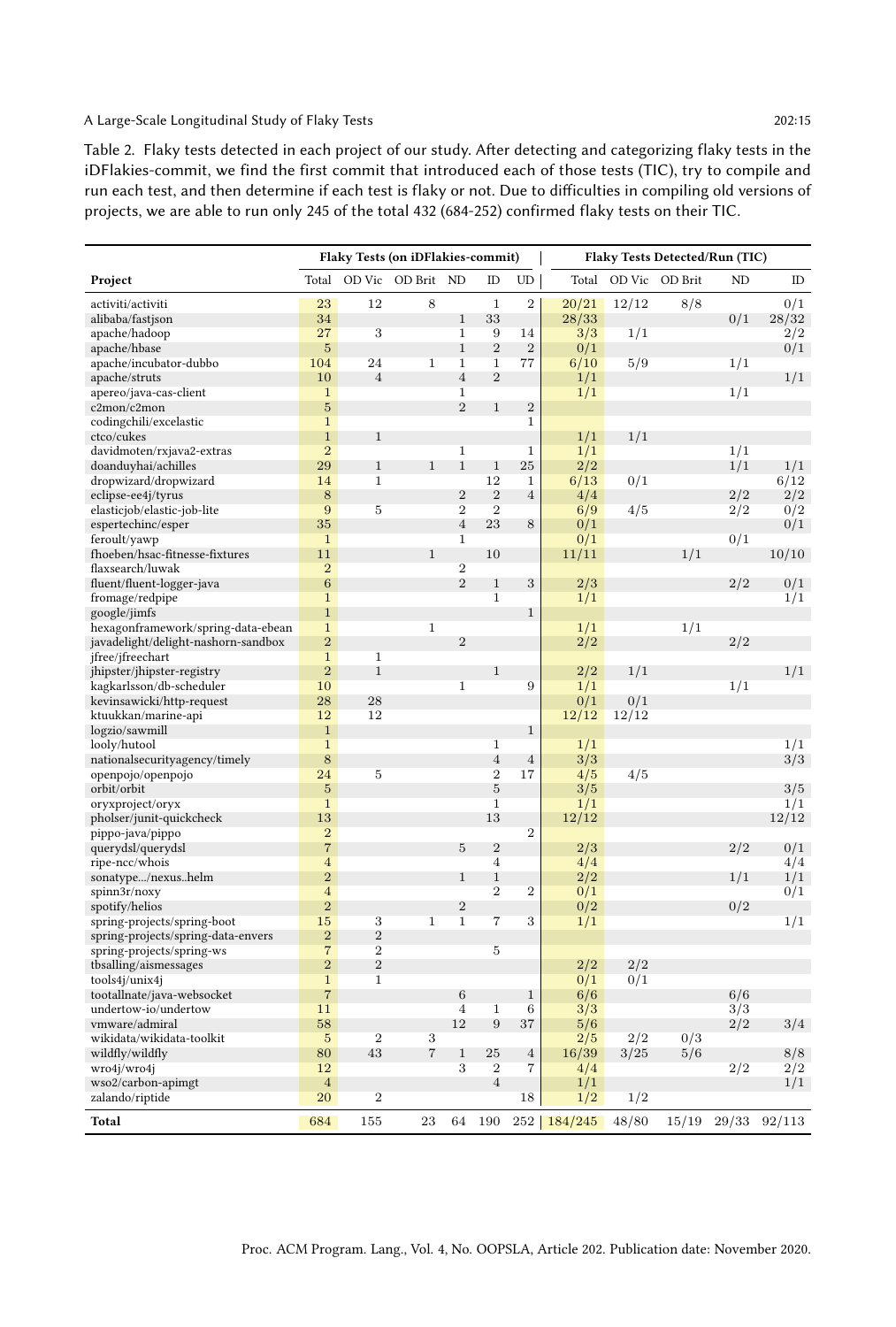TICs, we find that 25 (54%) of the projects detect all of the tests as flaky on their TICs. The largest number is for ktuukkan/marine-api and pholser/junit-quickcheck where all 12 tests that are flaky in the iDFlakies-commit of these two projects are also flaky in their respective TIC. (Note that the TIC for different tests can differ, and in fact, it does differ among these 12 tests for both projects.) The smallest number is for several projects with only one flaky test in the iDFlakies-commit, where that one test is also detected in its TIC. Overall, there are 21 projects that have at least one test not detected in its TIC. 14 of those projects have a mix of tests detected and not detected in their TIC. An outlier that stands out is the project wildfly/wildfly, where 23 out of 39 tests are not detected on their TIC. As we describe in Section [7.1,](#page-19-1) this outlier is largely because there are 22 OD Vics in this project that are all not flaky when added, but all become flaky later due to one change. The remaining 7 projects with at least one test not detected actually have none of their tests detected in their TIC. Overall, our results show that many projects have tests that become flaky some time after the test is introduced (TIC), so it is worthwhile to understand when and how flakiness is introduced (FIC) as we do in Sections [6](#page-17-0) and [7.](#page-19-0)

## <span id="page-15-0"></span>5 RQ2: HOW DO FLAKY-TEST CATEGORIES AFFECT THE EFFECTIVENESS OF RUNNING FLAKY-TEST DETECTORS ONLY WHEN TESTS ARE INTRODUCED?

As the different state-of-the-art flaky-test detectors used in our study target different categories of flaky tests, a natural question to ask is whether all detectors can be equally successful in detecting flaky tests in their TIC. If some categories of flaky tests tend to not be flaky in their TIC, but become flaky only later, then running the detector only on the TIC may provide a false sense of safety, and distributing the efforts for flaky-test detection across multiple commits may be more effective.

To provide a better understanding of this problem, our experimental procedure (as illustrated in Figure [3](#page-11-0) and described in Section [3.2\)](#page-10-0) categorizes the flaky tests we study into four different categories. In total, we were able to categorize 432 tests, the majority of 684 potentially flaky tests, as definitely flaky tests, with a reproducible category. The remaining 252 flaky tests are categorized as unknown-dependent (UD): our experiments with iDFlakies or NonDex reported the tests as both passing and failing in various runs of the test suite, but it was not possible to ever reproduce that flakiness outside of the full test suite, in our Isolation, NonDex, or OBO approaches. More details about these 252 UD tests are in Section [3.2.](#page-10-0)

Considering the category of flaky tests, we find a great diversity across the projects and categories. In particular, of the 432 flaky tests that our procedure categorized in the iDFlakies-commit, 155 tests were categorized as order-dependent victim (OD Vic), 23 tests were categorized as order-dependent brittle (OD Brit), 64 tests were categorized as non-deterministic (ND), and 190 were categorized as implementation-dependent (ID). Recall that order-dependent flaky tests are deterministic in their outcome when run in isolation from the test suite (and thus likely deterministic modulo the tests that have run prior to that test in the test suite), and implementation-dependent flaky tests are deterministic in their outcome when run in isolation for a specific seed. A detailed breakdown of each project's number of categorized tests is in Table [2.](#page-14-0)

The results of our categorization show that across all projects, OD Vics are less likely to be flaky in the TIC (60%) than the overall average of 75%, while the other three categories tend to be flaky more than average (79% of OD Brits, 88% of NDs, and 81% of IDs). Our finding that OD Vics tend to be less likely to be flaky when they are added is likely because OD Vics, unlike the other three categories, rely on another test to fail. Therefore, when OD Vics are added without the other test to make them fail, they cannot be detected when added. In contrast, our results suggest that OD Brits, NDs, and IDs, which are all tests that, when each is run by itself, can result in a flaky-test failure, do have a high likelihood to be detected in their TICs.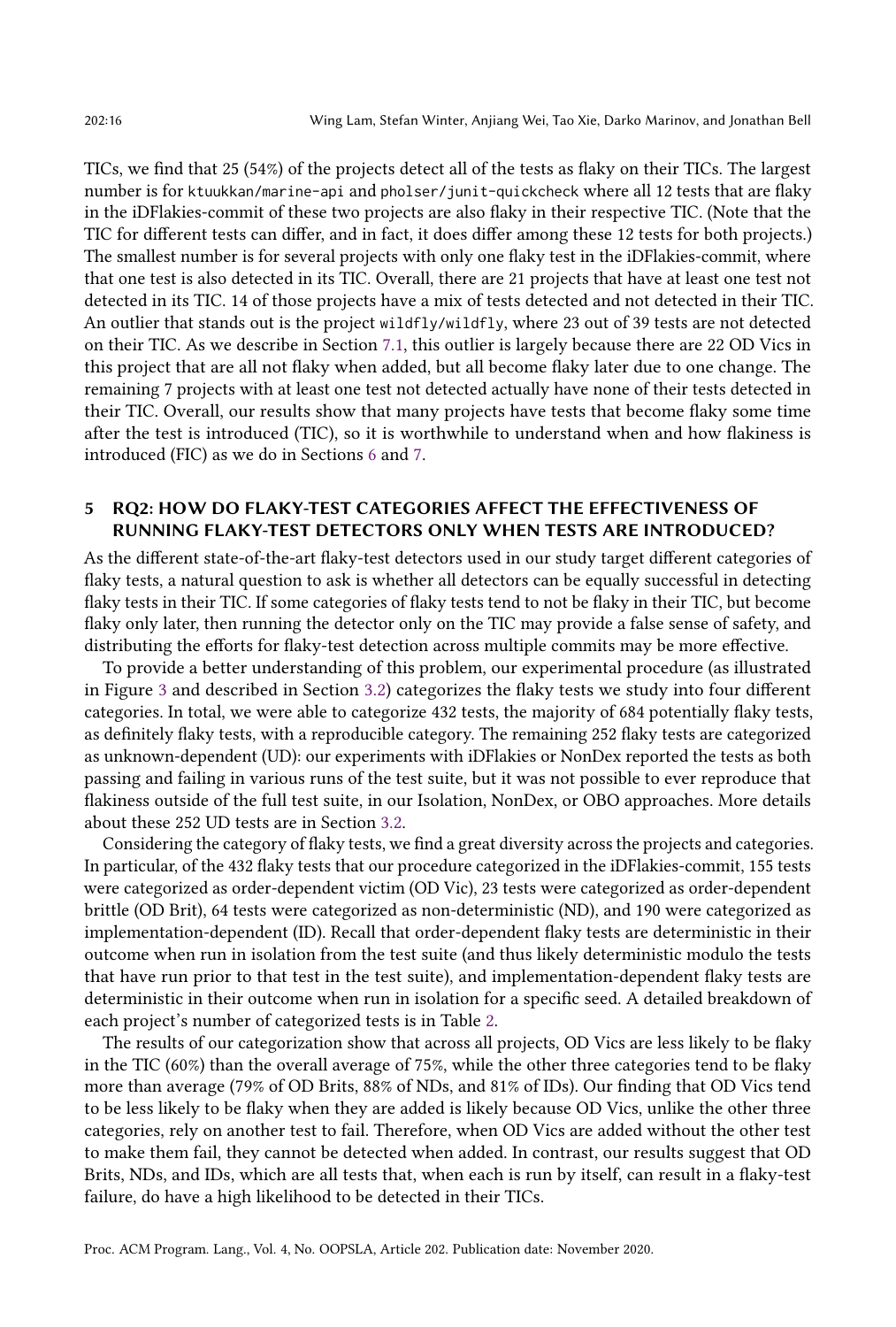<span id="page-16-0"></span>Table 3. Flaky tests not detected as flaky on their test-introducing commit (TIC) and the information about their flakiness-introducing commit (FIC). For each FIC, we show which kinds of files are modified by the change: test class containing the flaky test (TC), test suite (TS), code under test (CUT), or a build configuration file (B). For each intervening commit between the TIC and FIC, we tally how many of those commits change each of these kinds of files.

|                                    |                                        |                      |        |        | <b>Files Changed by FIC</b> |        | <b>Commits from TIC-FIC Changing</b> |                       |                       |                        |                       | Days                  |
|------------------------------------|----------------------------------------|----------------------|--------|--------|-----------------------------|--------|--------------------------------------|-----------------------|-----------------------|------------------------|-----------------------|-----------------------|
| Project                            | <b>Test</b>                            | Category             | TC     | TS     | $_{\rm{CUT}}$               | B      | TC                                   | <b>TS</b>             | $_{\rm{CUT}}$         | B                      | Any                   | TIC-<br>FIC           |
| activiti/activiti                  | testErrorC                             | ID                   | X      | X      | X                           |        | 6                                    | 1,784                 | 2,600                 | 642                    | 3,294                 | 1,177                 |
|                                    | test 1                                 | ID                   | Χ      | X      | X                           |        | $\bf 5$                              | 498                   | 607                   | 140                    | 770                   | 1,217                 |
| alibaba/fastjson                   | test date<br>test_for                  | N <sub>D</sub><br>ID | X<br>X | X<br>X |                             |        | $\,1\,$<br>$\mathbf{1}$              | $\,1\,$<br>16         | 1<br>13               | 3                      | $\mathbf{1}$<br>20    | $\boldsymbol{2}$<br>7 |
|                                    | test list                              | ID                   | X      | X      | X                           |        | $1\,$                                | 3                     | $\overline{4}$        |                        | $\overline{4}$        | $\mathbf{1}$          |
|                                    | test_rese                              | ID                   | X      | X      | X                           | Х      |                                      | $\mathbf{1}$          |                       |                        | $\mathbf{1}$          | $\,1$                 |
| apache/hbase                       | testConcur                             | ID                   |        | X      |                             | Х      | $\overline{2}$                       | 412                   | 525                   | 74                     | 726                   | 122                   |
|                                    | testBindin                             | OD-Vic               |        | X      | X                           |        | $1\,$                                | 20                    | 29                    | $\overline{7}$         | 38                    | 22                    |
| apache/incubator-dubbo             | testClearR<br>testGetInv               | OD-Vic<br>OD-Vic     |        | X<br>X | X<br>X                      |        |                                      | 20<br>$\overline{7}$  | 29<br>4               | $\scriptstyle{7}$<br>3 | 38<br>16              | 22<br>$\,9$           |
|                                    | testGetInv                             | OD-Vic               |        | X      | X                           |        |                                      | $\overline{7}$        | $\overline{4}$        | 3                      | 16                    | $\boldsymbol{9}$      |
|                                    | customJson                             | ID                   | Χ      | X      | X                           | X      | 3                                    | 206                   | 221                   | 226                    | 554                   | 582                   |
|                                    | customJson                             | ID                   | X      | X      | X                           | Х      | 3                                    | 206                   | 221                   | 226                    | 554                   | 582                   |
|                                    | customJson                             | ID                   | X      | X      | X                           | Х      | 3                                    | 206                   | 221                   | 226                    | 554                   | 582                   |
| dropwizard/dropwizard              | printsDidY                             | ID<br>OD-Vic         | Х      | X<br>X | X                           |        | 23<br>8                              | 234<br>664            | 257<br>754            | 179<br>539             | 552<br>1,615          | 379<br>1,143          |
|                                    | testLogbac<br>testPretty               | ID                   | X      | X      | X                           | Х      | $\mathbf{1}$                         | 73                    | 75                    | 99                     | 197                   | 171                   |
|                                    | testPretty                             | ID                   | X      | X      | X                           | Х      | $\mathbf{1}$                         | 73                    | 75                    | 99                     | 197                   | 171                   |
|                                    | assertExec                             | ID                   | X      | X      | X                           |        | 6                                    | 130                   | 166                   | 32                     | 225                   | 82                    |
| elasticjob/elastic-job-lite        | assertPers                             | OD-Vic               | Х      | Χ      | X                           |        | 3                                    | 52                    | 61                    | 29                     | 116                   | 148                   |
|                                    | assertUpda                             | ID                   |        | X      | X                           |        | $\overline{4}$                       | 78                    | 118                   | 47                     | 145                   | 72                    |
| espertechinc/esper<br>feroult/yawp | testRegres<br>testFlowDr               | ID<br>N <sub>D</sub> |        |        | Х                           | X      | 15<br>$\mathbf{1}$                   | 128<br>$\overline{2}$ | 227<br>$\overline{4}$ | 32                     | 254<br>$\overline{4}$ | 650<br>$\mathbf{0}$   |
| fluent/fluent-logger-java          | testReconn                             | ID                   |        | X      | Χ                           |        | 10                                   | 25                    | 33                    | 10                     | 57                    | 740                   |
| kevinsawicki/http-request          | basicProxy                             | OD-Vic               | Х      | X      | X                           |        | 3                                    | 8                     | 16                    | 10                     | 38                    | 28                    |
| openpojo/openpojo                  | shouldSkip                             | OD-Vic               |        |        | X                           |        |                                      | 10                    | 11                    | 5                      | 21                    | 20                    |
| orbit/orbit                        | testConstr                             | ID                   |        |        | X                           | X      | 3                                    | 23                    | 76                    | 71                     | 143                   | 408                   |
|                                    | testDefaul                             | ID<br>ID             |        |        | X<br>X                      | X      | 3<br>3                               | 23<br>127             | 76<br>142             | 71<br>61               | 143<br>206            | 408<br>188            |
| querydsl/querydsl<br>spinn3r/noxy  | execute2<br>testBulkCl                 | ID                   | X      | X      | X                           |        |                                      |                       |                       |                        |                       | $\overline{0}$        |
|                                    | testUndepl                             | ND                   | X      | Χ      |                             |        | 20                                   | 76                    | 116                   | 17                     | 154                   | 160                   |
| spotify/helios                     | verifySupe                             | ND                   | X      | X      | Χ                           |        | 42                                   | 652                   | 1,375                 | 415                    | 1,924                 | 830                   |
| tools4j/unix4j                     | find file                              | OD-Vic               | Χ      | X      | X                           |        |                                      |                       |                       |                        |                       | $\mathbf{0}$          |
| vmware/admiral                     | testGetKub                             | ID<br>OD-Brit        | X<br>X | X<br>X | X<br>X                      |        | $\mathbf 1$<br>30                    | 29<br>243             | 50<br>447             | 8<br>93                | 99<br>522             | 36<br>475             |
| wikidata/wikidata-toolkit          | testMwDail<br>testMwMost OD-Brit       |                      | Χ      | X      | X                           |        | 30                                   | 243                   | 447                   | 93                     | 522                   | 475                   |
|                                    | testMwRece OD-Brit                     |                      | X      | X      | X                           |        | 30                                   | 243                   | 447                   | 93                     | 522                   | 475                   |
|                                    | testBindAn                             | OD-Vic               |        |        | X                           | X      | 30                                   | 9,929                 | 17,810                | 7,301                  | 23, 448               | 2,648                 |
|                                    | testBindAn                             | OD-Vic               |        |        | X                           | X      | 30                                   | 9,929                 | 17,810                | 7,301                  | 23,448                | 2,648                 |
|                                    | testBindRe                             | OD-Vic               |        |        | Χ                           | Х      | 82                                   | 7,342                 | 11, 223               | 5,732                  | 15,000                | 2,048                 |
|                                    | testCompos OD-Vic<br>testCompos OD-Vic |                      |        |        | X<br>Χ                      | Х<br>X | 51<br>51                             | 1,228<br>1,228        | 1,526<br>1,526        | 1,056<br>1,056         | 2,273<br>2,273        | 333<br>333            |
|                                    | testCreate                             | OD-Vic               |        |        | X                           | X      | 95                                   | 10,061                | 18, 228               | 7,413                  | 23,936                | 2,717                 |
|                                    | testFireMu                             | OD-Vic               |        |        | X                           | Х      | 6                                    | 10,058                | 18, 225               | 7,413                  | 23,933                | 2,717                 |
|                                    | testFireOb                             | OD-Vic               |        |        | X                           | Х      | $\,6$                                | 10,058                | 18, 225               | 7,413                  | 23,933                | 2,717                 |
|                                    | testInitia                             | OD-Vic               |        |        | X                           | Х      | 10                                   | 10,061                | 18, 228               | 7,413                  | 23,936                | 2,717                 |
|                                    | testJavaCo                             | OD-Vic<br>OD-Vic     |        |        | Χ<br>X                      | Х<br>Х | 10<br>95                             | 10,061<br>10,061      | 18, 228<br>18, 228    | 7,413<br>7,413         | 23,936<br>23,936      | 2,717<br>2,717        |
| wildfly/wildfly                    | testListBi<br>testListBi               | OD-Vic               |        |        | X                           | Х      | 95                                   | 10,061                | 18, 228               | 7,413                  | 23,936                | 2,717                 |
|                                    | testListBi                             | OD-Vic               |        |        | X                           | Х      | 95                                   | 10,061                | 18, 228               | 7,413                  | 23,936                | 2,717                 |
|                                    | testListNa                             | OD-Vic               |        |        | X                           | Х      | 95                                   | 10,061                | 18, 228               | 7,413                  | 23,936                | 2,717                 |
|                                    | testListWi                             | OD-Vic               |        |        | X                           | Х      | 95                                   | 10,061                | 18, 228               | 7,413                  | 23,936                | 2,717                 |
|                                    | testList                               | OD-Vic               |        |        | X                           | Х      | 95                                   | 10,061                | 18, 228               | 7,413                  | 23,936                | 2,717                 |
|                                    | testLookup<br>testLookup               | OD-Vic<br>OD-Vic     |        |        | X<br>X                      | Х<br>Х | 95<br>95                             | 10,061<br>10,061      | 18, 228<br>18, 228    | 7,413<br>7,413         | 23,936<br>23,936      | 2,717<br>2,717        |
|                                    | testOnlyEx                             | OD-Vic               |        |        | X                           | Х      | 75                                   | 5,575                 | 8,017                 | 4,912                  | 10,816                | 1,554                 |
|                                    | testPermis                             | OD-Brit              |        |        | X                           | Х      | 70                                   | 6,332                 | 9,398                 | 5,344                  | 12,651                | 1,764                 |
|                                    | testRebind                             | OD-Vic               |        |        | X                           | Х      | 82                                   | 7,342                 | 11, 223               | 5,732                  | 15,000                | 2,048                 |
|                                    | testReject                             | OD-Vic               |        |        | X                           | Х      | 23                                   | 596                   | 651                   | 512                    | 1,056                 | 220                   |
| zalando/riptide                    | testReject<br>shouldReco               | OD-Vic<br>OD-Vic     | X      | X      | Χ<br>X                      | Х      | 23<br>$\overline{2}$                 | 596<br>7              | 651<br>8              | 512<br>7               | 1,056<br>12           | 220<br>$1\,$          |
|                                    |                                        |                      |        |        |                             |        |                                      |                       |                       |                        |                       |                       |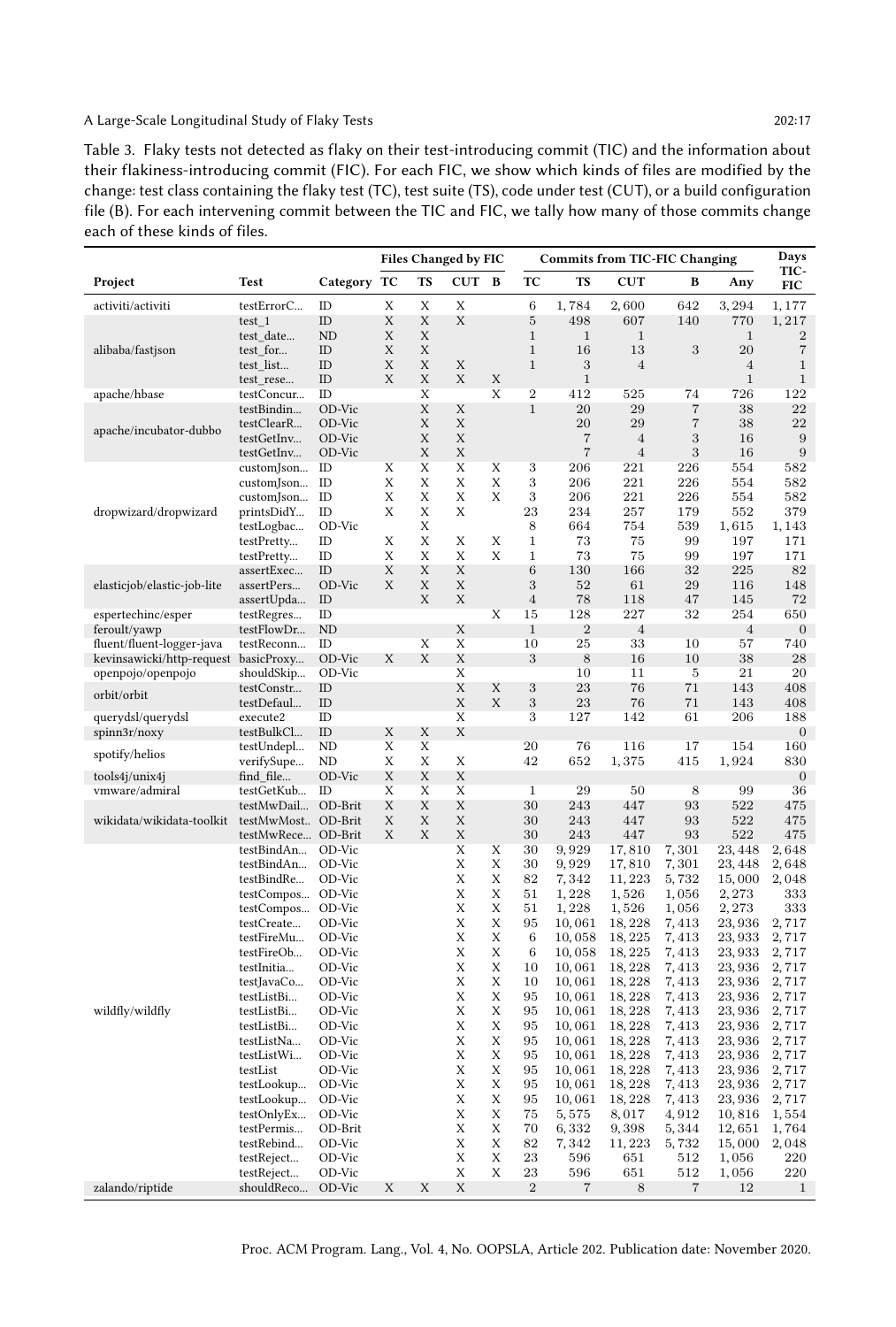## <span id="page-17-0"></span>6 RQ3: WHEN SHOULD ONE RUN FLAKY-TEST DETECTORS?

To better understand when a test becomes flaky, we analyze in detail (mostly manually with some automated tool support) all 61 tests that are not flaky on their TIC. In Section [7,](#page-19-0) we describe in detail how some of these tests become flaky in their FIC. Analyzing each test takes a few hours to first find the appropriate commit that introduces flakiness (FIC), and then to comprehend which exact part of that commit causes flakiness.

#### 6.1 TIC-FIC Characteristic Differences for All Flaky-Test Categories

Table [3](#page-16-0) shows the results of the analysis of what files the FIC changed (and where the change was that introduced the flakiness). In particular, we distinguish the following types of commits: (1) the commit changed the code of the test itself (note that this need not be just the test method body but can also include modifying the @Before or @After parts in the test class or its superclasses), (2) the commit did not change the test itself but did change other tests in the test suite (which is relevant for studying OD Vic cases), (3) the commit did not change any test code but did change the code under test, and (4) the commit did not change any source code of the project under test but did change the build configuration, for instance, changing dependencies in a pom.xml. Distinguishing these types of commits is important to determine what strategy one could use to run flaky-test detectors on various commits. Running such detectors is generally costly (i.e., they require multiple runs of the entire test suite or at least some tests, using various random seeds or other causes of "noise" [\[Burckhardt et al.](#page-27-28) [2010\]](#page-27-28)), so projects typically do not run these detectors on all tests for each and every commit. For example, Mozilla runs its "test verification" [\[MozillaChaosMode 2019\]](#page-28-10) only on tests newly added or modified in a commit.

As described in Section [4,](#page-13-0) we find that 75% of flaky tests in our study are detected as flaky on their TIC. From column "TC" (Test Class) in Table [3,](#page-16-0) we further find that 24 of 61 (39%) tests not flaky on their TIC become flaky in a commit that changes the code of the class containing the flaky test. Combining these 24 tests and the 184 tests that are flaky when they are added, we find that 208 of 245 (85%) tests can be detected by running flaky-test detectors on newly added or existing, but directly modified tests. However, it still leaves 15% of flaky tests that become flaky due to changes not being directly in the test class itself but rather elsewhere in the test suite, code under test, or library dependencies. As a result, if the goal is to automatically identify flakiness soon after it is introduced (or ideally right when it is introduced), it is necessary to do more than simply running flaky-test detectors on newly added or directly modified tests.

A straight-forward approach would be to run detectors on all tests and limit detector runs to the proximity of the TIC, or perhaps to run detectors less as the distance to the TIC increases. To assess the impact if one were to do so, we investigate when these tests become flaky following the methodology outlined in Section [3.1.2.](#page-10-2) Once we know the FIC for a test, we analyze the commit distance between its TIC and FIC, i.e., the number of commits and the number of days (Section [3.3.1\)](#page-13-1) between the introduction of a test and when it becomes flaky.

When we analyze the commit distance across all 61 flaky tests that we detected in commits after the TIC, we find a high average distance of 7,089 commits between TICs and FICs with the median distance being lower at 554 commits. Running flaky-test detectors for such a large number of consecutive commits is likely prohibitively expensive for most organizations. Therefore, we conclude that (1) flaky tests are often flaky when they are added and (2) flaky tests that are not flaky when added typically do not become flaky for many commits after their TIC.

As developers at organizations, such as Mozilla [\[MozillaChaosMode 2019\]](#page-28-10) and Netflix [\[Netflix-](#page-28-4)[AutomationTalk 2017\]](#page-28-4), run detectors on newly added or modified tests, we next explore how long it takes a flaky test class to be changed if the flaky test class was not changed in the FIC. Specifically,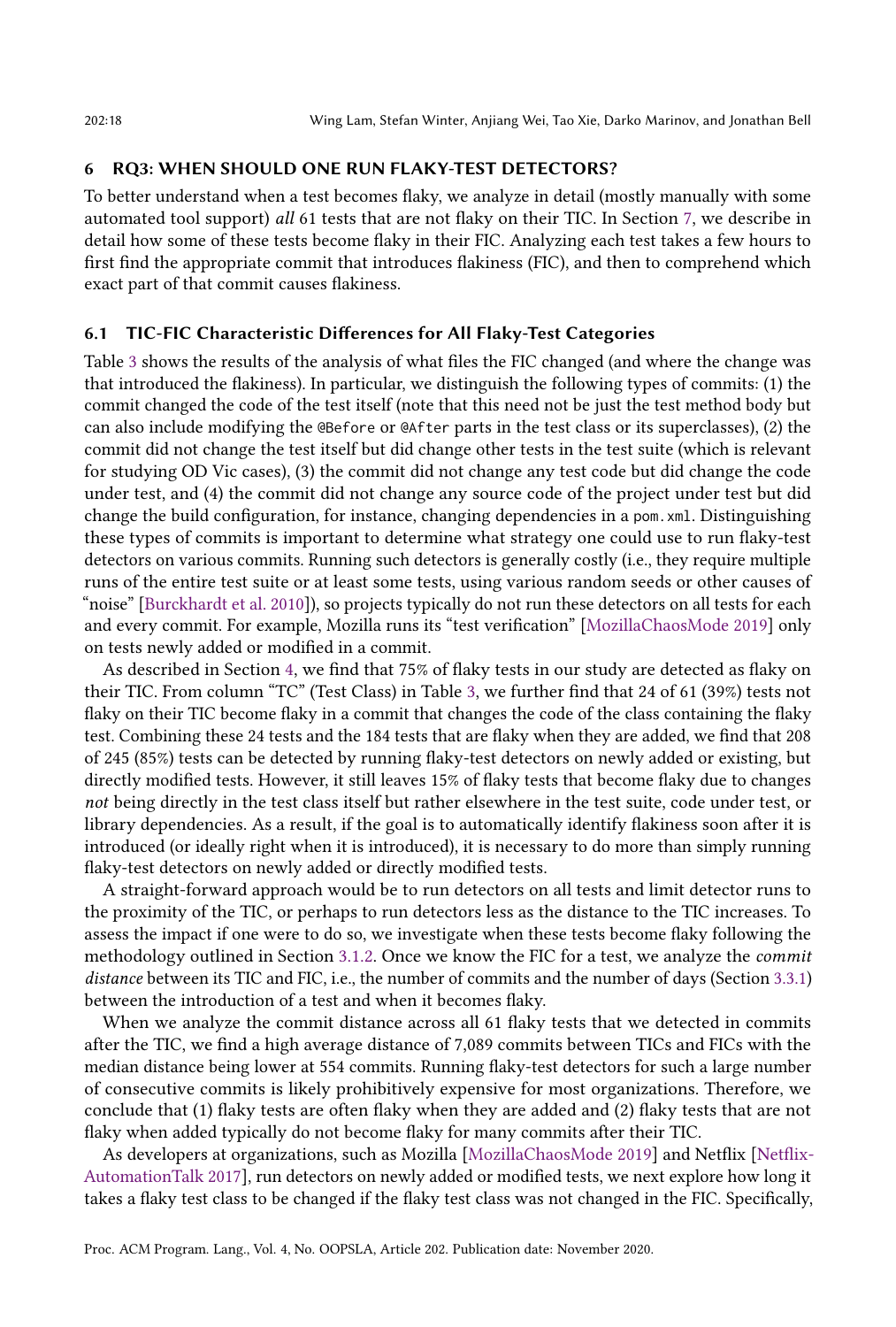<span id="page-18-0"></span>

Fig. 4. Flaky-test detectability over commit distance between TIC and FIC.

39% (24 out of 61) of the FICs included changes to the test class containing the flaky test; the other 61% (37 out of 61) did not. Hence, only running flaky-test detectors on tests that are changed could not have detected the FICs for 37 tests immediately. To understand the delay to detect these 37 tests if detectors were run only on test classes that are changed, we search for such changes in between the FIC and iDFlakies-commit. We find that changes to the test class containing the flaky tests happened for only 8 of the 37 tests. For these 8 tests, the commits are a median of 62 commits and 22 days after the FIC. The remaining 29 tests do not have any changes to the test class containing the flaky test after the FIC, so these tests could be detected only if detectors were run on only modified test classes even for all commits. If detectors are run on all tests for all commits that change test code, the remaining 29 flaky tests would be detected in the median of only 3 commits or 3.6 days after the FIC. However, because most commits have changes to some test code, as shown in Table [3,](#page-16-0) running flaky-test detectors on all tests whenever tests are changed would still be prohibitively expensive. Hence, we suggest that detectors should be run when tests are added and later detectors may be suspended for a large range of commits to achieve a good detection-to-cost ratio. The range of commits depends on developers' budget for running detectors. Excluding wildfly/wildfly tests (being 38% of tests), we find medians of 144 commits and 154 days between TIC and FIC. Thus, one may consider running detectors periodically, say, every 150 commits.

### 6.2 TIC-FIC Characteristic Differences for Different Flaky-Test Categories

We next explore how the characteristic differences of TICs and FICs may vary depending on the category of the flaky test. Either on the test's TIC or after a change to its test class, our results show that 65% of OD Vics (48 from TIC + 4 from modifying test class / 80 runnable on TIC), 95% of OD Brits (15 from TIC + 3 from modifying test class / 19 runnable on TIC), 97% of NDs (29 from TIC + 3 from modifying test class / 33 runnable on TIC), and 94% of IDs (92 from TIC + 14 from modifying test class / 113 runnable on TIC) can be detected. It is promising that the majority of OD Brit, ND, and ID tests become flaky right after their test code has been added or changed, which shows that how Mozilla [\[MozillaChaosMode 2019\]](#page-28-10) and Netflix[\[NetflixAutomationTalk 2017\]](#page-28-4) handle new or modified tests is a good strategy for detecting these categories of flaky tests. However, the comparatively low ratio for OD Vic tests (65%) indicates that this strategy may miss a nontrivial fraction of other flaky tests. (If wildfly/wildfly with its many undetected tests on TIC is ignored, being an outlier, the percentage of tests detected becomes 90%, which does better justify the strategy of running flaky-test detectors when tests are added or modified.)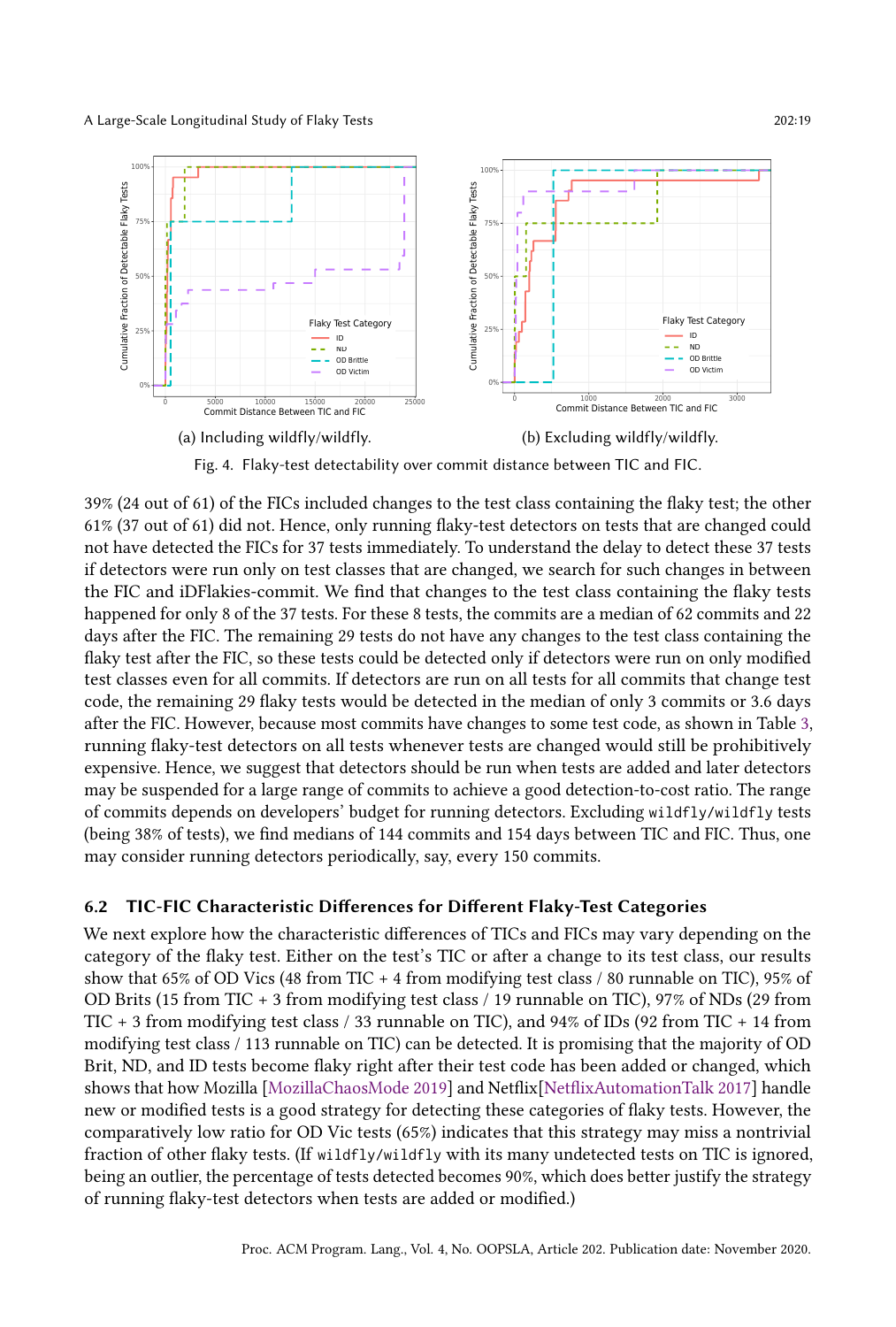Figure [4](#page-18-0) shows the cumulative distribution functions of flaky-test detectability over commit distance (for any type of change) for the four different flaky-test categories targeted by the detectors in our study. While Figure [4a](#page-18-0) includes all data, Figure [4b](#page-18-0) excludes data from the wildfly/wildfly project as it is an outlier due to the extreme commit and time spans between TIC and FIC, and the large fraction of flaky tests associated with one identical TIC-FIC pair. From Figure [4a](#page-18-0) we can see that flaky tests of ID type have a much lower commit distance (median 201.5 commits corresponding to a median time difference of 188 days) between TIC and FIC than flaky tests of type OD Vic (median 15,000 commits, 5.6 years). According to this finding based on our unfiltered data, running detectors for ID flaky tests (e.g., NonDex) would be most effective when concentrated on commits that are relatively close to the TIC, whereas OD Vic detectors (e.g., iDFlakies) are better applied more sparsely. However, if the ID, OD Brit, and OD Vic tests of wildfly/wildfly are ignored, the conclusion changes: while the median numbers for ID tests change only slightly, the median commit distance for OD Vic tests changes to only 38 commits and the median time span to 21 days. For OD Brit tests, we cannot derive a clear tendency, either; Figure [4a](#page-18-0) suggests that the commit distance lies between that for ID and OD Vic tests, but the observation is based on only four data points. 75% of the ND tests have an even lower commit distance than ID tests. However, the observation is again based on just four data points, and no robust detectors for ND tests exist, so this result may not generalize and would be difficult to reproduce in repetitions of our study. For these reasons, we do not draw conclusions on OD Brit and ND tests' commit distances. Nonetheless, our results indicate that efforts for flaky-test detection may be most effective shortly after a test's introduction (e.g., about 20 days for OD Vic test and 180 days for ID tests).

## <span id="page-19-0"></span>7 CASE STUDIES OF TESTS NOT FLAKY AT TIC

We inspected all tests that are not flaky at their TIC and confirmed the FIC for each test. We next present more details for a number of these tests. We select a diverse set of cases from various categories of flaky tests and from various projects. These cases show that the causes of flakiness, both where the flakiness is and what kind of change introduces it, are rather diverse, so one cannot easily build a general technique to detect all of these causes. For each case, we highlight (in bold) the specific reason for why we selected that case.

## <span id="page-19-1"></span>7.1 Order-Dependent Victim

Victim added before a polluter. Consider the test HttpRequestTest.basicProxyAuthentication from the project kevinsawicki/http-request. The test is a victim that is added in the commit bf07c2f, but this test does not become flaky until cb9e021. In the FIC, the changes include adding the polluter, adding another test, and some changes to the code under test. The polluter test (HttpRequestTest.customConnectionFactory) would call setConnectionFactory with a customized ConnectionFactory, which consequently causes the victim to fail because the ConnectionFactory set by the polluter is not the ConnectionFactory that the victim expects.

Ignored test. Consider the test FindFileTimeDependentTest.find\_fileCreatedBeforeNow from the project tools4j/unix4j. In the commit 1c9524d, the test is added, in the sense that the test method is added to the test class. However, the test is added with an @Ignore annotation that instructs JUnit not to run the test. This test was committed into the project repository before it was finished, and to indicate that it was not ready to use, the developer marked it with an @Ignore annotation. Two commits later, in the commit dfc4c77, the test was completed, and the @Ignore annotation was removed, so then the test becomes flaky. Hence, this test may even be considered flaky when it was first "added" based on how one defines added. Strictly speaking, the test was not flaky in its TIC, based on how we defined the TIC (to be able to objectively find it by mining Git repositories).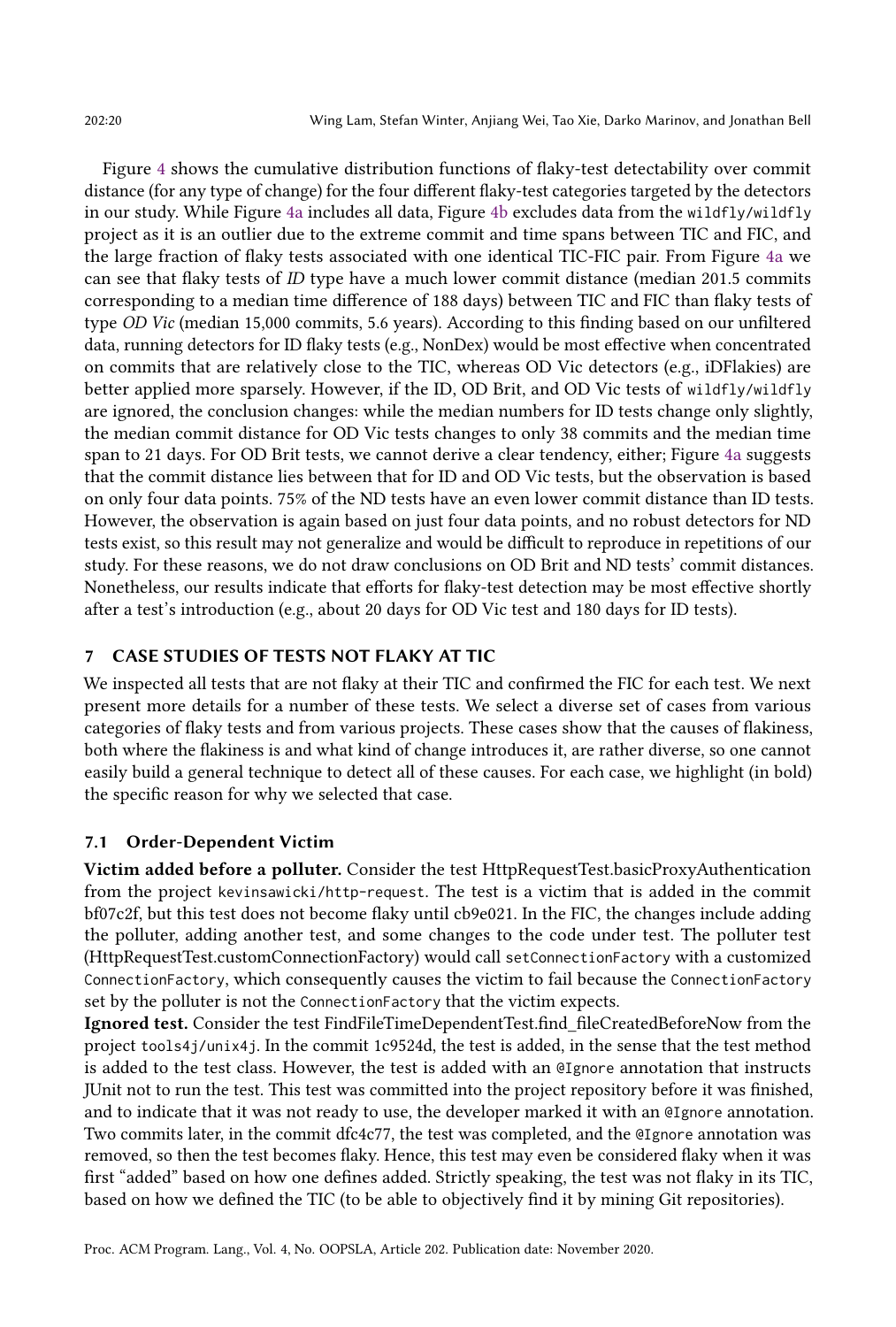A non-flaky test becomes a brittle and a polluter. Consider the 22 tests from the project wildfly/wildfly that are OD Vics in iDFlakies-commit but not flaky on their TIC. All 22 of these tests become victims for the same reason, namely, they all fail when another test fails. Specifically, the test WritableServiceBasedNamingStoreTestCase.testPermissions becomes OD Brit in the commit c22e231 due to a change in a dependency. More details about this OD Brit test are in Section [7.2.](#page-20-0) When this test is run without its state-setter, not only does it fail itself but it also pollutes the state such that 22 OD Vic tests that run after it also fails! That is, if testPermissions fails as an OD Brit, then it does not run some clean up code for the WildFlySecurityManager class, resulting in that class entering a corrupt state that causes the OD Vics to fail.

### <span id="page-20-0"></span>7.2 Order-Dependent Brittle

Flakiness introduced due to a dependency change. Consider the test WritableServiceBased-NamingStoreTestCase.testPermissions from the project wildfly/wildfly. This test is added in the commit f7a03d7 but becomes OD Brit in the commit c22e231. The FIC changes are relatively small and only modify (1) one dependency (in pom. xml) and (2) one file (CredentialSourceDependency.java). The file itself is in the code under test, not in the test code, and even in a module (clustering) different from the test class' module (naming); however, the test could still be flaky due to the file change. Interestingly enough, our inspection shows that the flakiness is due only to the dependency change and not due to the file change. This example illustrates that even if a detector ran all tests when the source code of a project changes, it would still miss some flakiness introduced due to dependency changes.

Precisely identifying flakiness cause and what part of code it belongs to. Consider the test MwDumpFileProcessingTest.testMwDailyDumpFileProcessing from the project wikidata/ wikidata-toolkit. This case illustrates some interesting points in understanding what changes introduce flakiness and what flaky-test detection strategy could detect that flakiness. This test is added in the commit 1c192a3 and is not flaky then. The test becomes OD Brit in the commit f7cb408. (As a side note, this commit was found automatically by git bisect: confirming OD Brit tests is the easiest of all categories, because it requires just running one test in isolation by itself with no other tool but Maven.) The test does not fail when run in the test suite, because the test suite contains a "state-setter" [\[Shi et al.](#page-28-14) [2019\]](#page-28-14) that happens to run before the brittle, but the test does fail when run by itself.

The changes in the FIC are relatively large, modifying 15 files across 4 modules, and also deleting 1 file and adding 1 file, but the majority of the changes in the commit are merely for renaming or refactoring existing files. Our careful inspection shows that the relevant parts of the commit are (1) changes in the test class and test method itself because of some API change in a class that the test method calls, and (2) changes in another class that actually introduces the flakiness for this test. Specifically, the commit happens to modify the file MwDumpFileProcessingTest.java that contains the test class with the test method of interest. In fact, the body of the test method itself is modified but mostly for refactoring some method calls. If one used a detector that runs all modified tests in isolation, one would detect this test immediately in the FIC. However, the change of the test code in this FIC is not what introduces the flakiness. In fact, the commit could have been split into two: one that performs the refactorings and the other that makes the behavior change, which happens to be a real flakiness-introducing change. In such a scenario, the first hypothetical commit would change the test but not make it flaky, and the second hypothetical commit would be the one that actually introduces flakiness; hence, using a detector that runs all modified tests in isolation would not run this test in the second commit and would not detect this test in its (hypothetical, second) FIC.

The relevant change that introduces flakiness is in the file MockDirectoryManager.java, which is not even in the same module as the brittle's test class. The change makes some (mocked) directory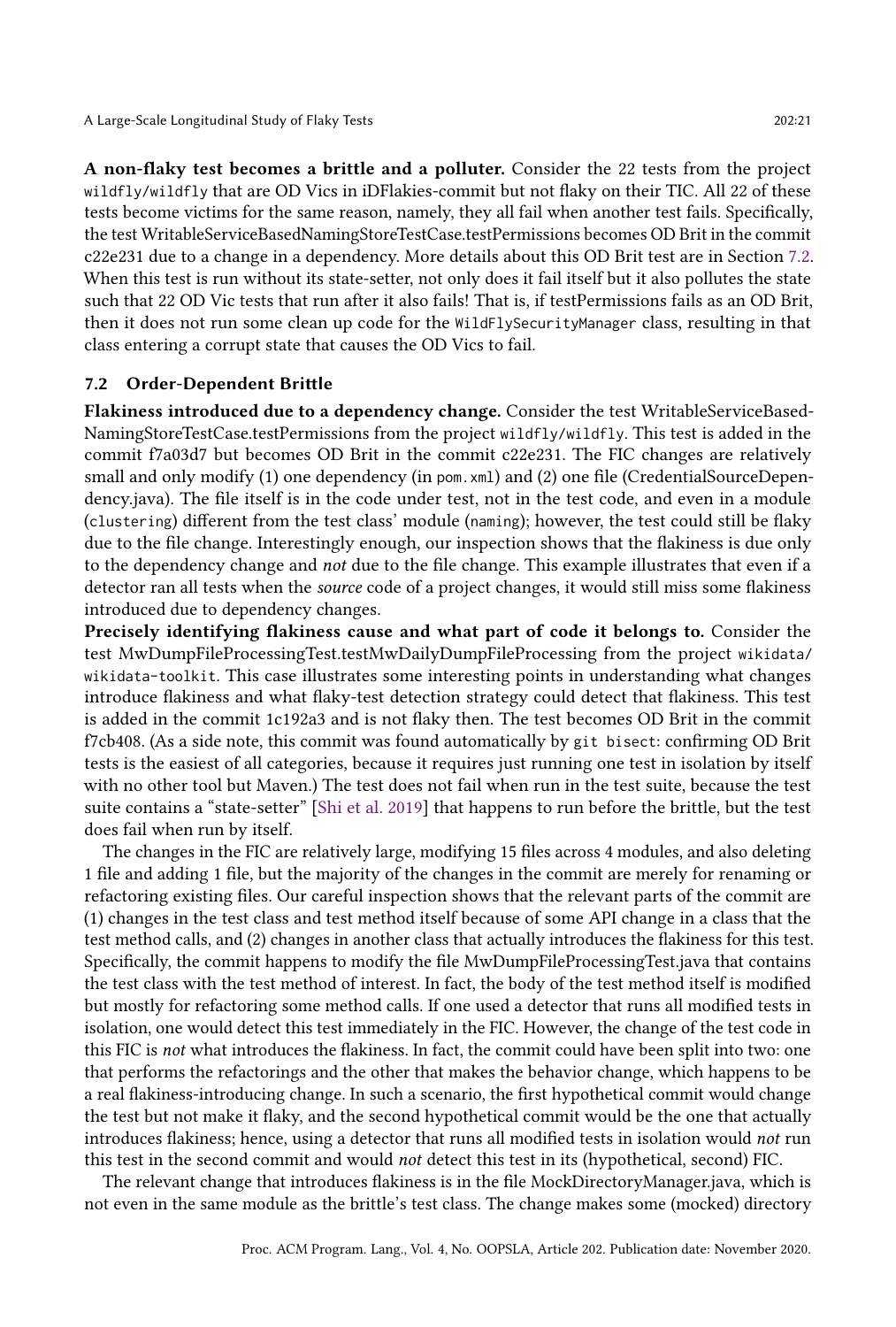read-only by default, hence the test of interest fails when it attempts to write to the directory. An interesting aspect is how one should even label where this change is for our Table [3.](#page-16-0) The change is in src/main and not src/test, so it could be considered to be in the code under test, but the change is in a class that is used only for testing: the module is wdtk-testing, which provides utility classes for testing other modules in the project, and the class name suggests that it is for mock testing. If we had a hypothetical scenario as described in the previous paragraph, this could create issues for labeling the second commit that would only change this file. As the actual FIC has many changes due to the renaming and refactoring, we label the changes of the FIC as it is, namely, that it changes the test class, test suite, and code under test of this flaky test.

#### 7.3 Non-Deterministic

Flakiness introduced due to a change in the test code and ability to precisely measure flakiness rate. Consider the test DateParseTest9.test\_dates\_different\_timeZones from the project alibaba/fastjson. This test is added in 8061e09. The test becomes flaky in the commit d296511. The test code is changed, so a flaky-test detection strategy that runs modified tests could detect this flaky test. Interestingly, this test is an ND flaky test because it depends on the timezone in which the test is run. In the commit ec17139 (about three hours after becoming flaky), a change is made claiming to "fix" the test by making it no longer depend on the timezone. However, the fix does not fully remove the flakiness because it changes the test to not depend on the timezone in which the test is run but instead to depend on a random seed (which itself depends on time) to set a timezone. In fact, this test is an unusual case where we can precisely measure the probability in which the test fails. This test's outcome depends on the length of an array from which the random number picks one index, and the test fails for some indexes but passes for others. On Java version 1.8.0\_25-b17, the array has size 613, and 67 indexes fail, so if indexes are chosen uniformly, the probability of failure is 10.9%.

Flakiness due to Concurrency and Async Wait. Two other ND tests which do not fail on their TIC are FlowDropsTest.testFlowDropsToSameSink from the project feroult/yawp and SupervisorTest.verifySupervisorStartsAndStopsDockerContainer from the project spotify/helios. In commits where these tests fail, they fail in only 1-2% of runs. We check the FICs of these tests by confirming with 500 runs that the tests do fail on the FICs, while the tests do not fail in the parent commits of the FICs. If a test fails in about 1% of runs, and all runs are independent, then the probability that it fails at least once in 500 runs goes up to 99.3%  $(1 - 0.99^{500})$ .

For the testFlowDropsToSameSink test, the flakiness is due to Concurrency (as defined by [Luo](#page-27-0) [et al.](#page-27-0) [\[2014\]](#page-27-0)), namely, the randomness of thread scheduling in a library dependency. The test at some point asserts that all objects are removed from a list. In the FIC (abae178), only code under test (CUT) is changed, and based on the FIC's change and commit message, some asynchronous code is introduced to improve performance. The introduced asynchronous code may improve performance, but it also causes the testFlowDropsToSameSink test to be flaky because the removal of objects from the list may no longer happen before the assertion (depending on the scheduling of threads).

For the verifySupervisorStartsAndStopsDockerContainer test, the flakiness is due to Async Wait (as defined by [Luo et al.](#page-27-0) [\[2014\]](#page-27-0)). The code change in the FIC (0232600) shows that flakiness is introduced in both CUT and the test itself. In the parent of the FIC, the test starts a Docker container, does some computation in the container, and stops the container before checking whether the container is stopped. In the FIC, the stopping of the container is changed to be asynchronous with a timeout. In most runs of this test, the stopping of the container asynchronously can complete before the check, but the check can fail depending on the load of the machine running the test.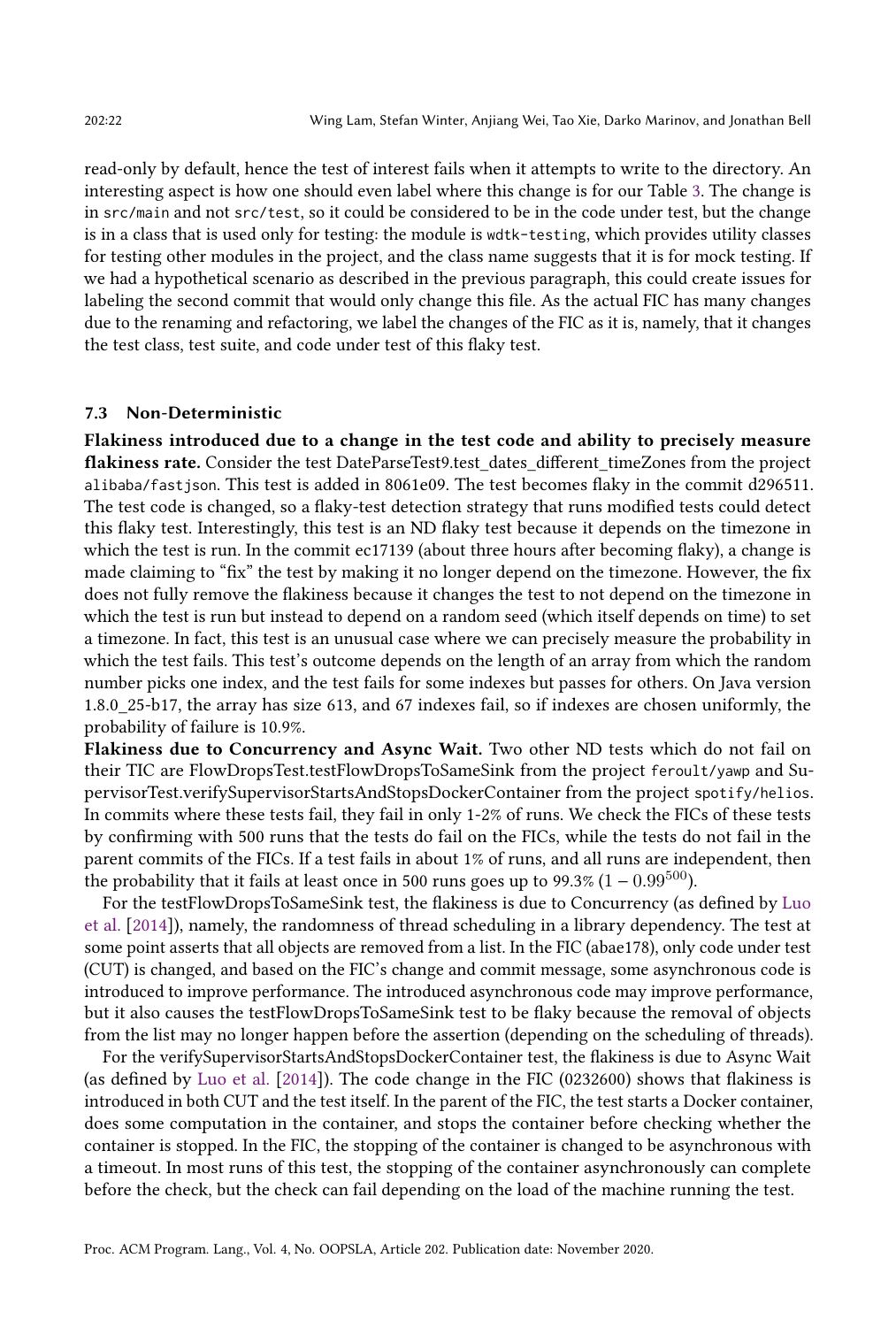#### 7.4 Implementation-Dependent

Resolving compilation problems to identify precise FIC. Consider the test KubeConfigContentServiceTest.testGetKubeConfigWithBearerToken from the project vmware/admiral. We use this example not only to discuss how flakiness was introduced but also to illustrate some challenges in compiling older versions of projects and searching for the FIC. This test is added in the commit 0d6718d and is not flaky right then. Using git bisect, with some manual inspection, we confirmed that the test is still not flaky at 2a96edc but is definitely flaky at 6ccaa16. There are 39 commits in the range 2a96edc..6ccaa16, but the project does not compile for any of them. For this case, we invested extra effort to identify a precise commit in that range that introduced the flakiness.

One reason that the project does not compile is that one of the required modules (admiral-photon) fails with an unmet dependency, com. vmware. xenon: xenon-common: jar: 1.5.4\_9-SNAPSHOT. While we cannot find the compiled .jar file or source code for such missing dependencies, fortunately, we could find the entire source history for the Xenon project in vmware-archive/xenon on GitHub. We studied the dates in Xenon commits between versions 1.5.4\_9-SNAPSHOT and 1.5.4\_9, and the relationship of these dates with the dates of vmware/admiral in the range 2a96edc..6ccaa16. The test class of interest was itself changed in two commits in that range, so we focused on those two commits. Fortunately, we found that both of those commits can use 1.5.4\_9 instead of 1.5.4\_9-SNAPSHOT, thereby allowing us to restore the same code that the developers of vmware/admiral had when they built the code. We were then able to compile the code, run the test, and confirm that the flakiness starts from the commit 75b53f3, with its parent, 934e0a7, not failing with NonDex. This example is relatively simple as a change in the test class introduced flakiness, and the category of flakiness is the same in FIC as in the iDFlakies-commit. However, in terms of the "archaeological" work needed to precisely find the FIC, this example illustrates some of the challenges.

Adding an assertion makes flakiness manifest. Consider the test ZKTest.testBulkClusterJoining from the project spinn3r/noxy. The test is added in 7029534. While it does not fail by itself or with NonDex, interestingly enough, it does produce different values that it prints on the standard output. The very next commit, b26d669, adds an assertion for the value printed on the standard output, and the test then fails with NonDex (but does not fail without NonDex). One could argue here that flakiness existed even in the TIC but simply did not show up in test failures. [Zhang et al.](#page-28-12) [\[2014\]](#page-28-12) call this phenomenon manifest flakiness and argue that one should report only such cases where a test fails. In contrast, [Huo and Clause](#page-27-16) [\[2014\]](#page-27-16) and [Gyori et al.](#page-27-15) [\[2015\]](#page-27-15) argue that one could report even tests that may become flaky in the future. Indeed, if a goal is to detect (undesirable) flakiness as soon as it is introduced, one would want to have techniques that report potential flakiness, at the expense of some false alarms. For example, this specific example test could have been found at TIC by reporting that the test prints different values with NonDex.

Flakiness introduced due to a change in the code under test. Consider the test Construction-Test.testConstruction from the project orbit/orbit. This test is added in ebcc9ef. The test becomes ID in the commit 553f955. The change is in the code under test (not in the test code), specifically in the file Stage.java. The change replaces an invocation of a constructor, new JGroupsClusterPeer(), with an invocation through reflection, JGroupsClusterPeer.class.getConstructors()[0].newInstance(). More precisely, the class object is created from a string to avoid direct compilation dependency on the class JGroupsClusterPeer. The class JGroupsClusterPeer has two constructors, and the specification of getConstructors() does not specify in what order they should be returned, so indexing at offset [0] can return the other constructor (with one argument), not the no-argument constructor. At a glance, one may expect that newInstance() could not be invoked on the other constructor, so it would raise an exception right then. However, the constructor actually gets invoked with the null value for the argument (which is stored in a field and then leads to an exception much later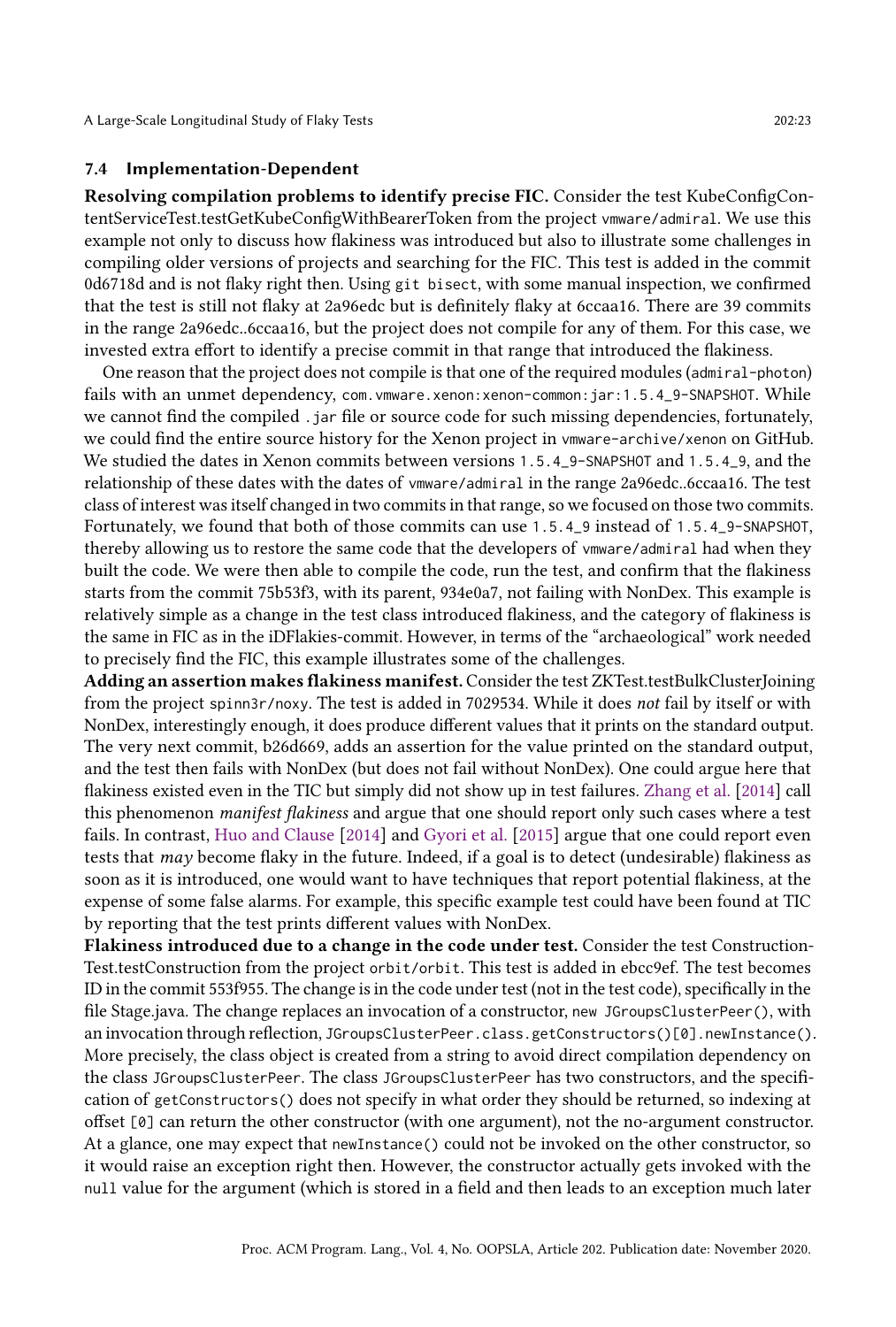when the field is referenced). This example illustrates how a change in the code under test can introduce flakiness and also how some of these cases can be challenging to analyze and debug.

#### 8 DISCUSSION

Our study has a variety of implications for researchers and developers alike. By detecting and then categorizing flaky tests as order-dependent brittle, order-dependent victim, implementationdependent, non-deterministic, and unknown-dependent (Section [5\)](#page-15-0), we provide guidance to researchers creating new flaky-test detectors. In particular, we found that 252 of the 684 flaky tests that we detected were unknown-dependent, and could not be easily categorized outside of the test suite. This result shows the need for the community to develop new flaky-test detectors that do not focus on order or implementation dependence.

Our study provides empirical evidence to support the adoption of techniques used in industry for finding flaky tests—specifically, because 85% of flaky tests are flaky when added or directly modified, developers can extensively run flaky-test detectors on added or modified tests. However, we found that this result varies across projects: in some projects, all flaky tests were flaky on their TIC, and in others, none were. Hence, researchers studying the applicability of flaky-test tools should consider a diverse set of projects. We carefully investigated all cases where tests were not flaky on their TIC, and found a range of explanations for why these tests become flaky later on. Because no common, simple explanation for why tests become flaky later exists, we suggest that developers run flaky-test detectors not only when tests are added or modified, but also with a minimum regular frequency (e.g., monthly). We make our entire dataset publicly available (including the category of each flaky test, its TIC, and its FIC), so future research can use this data for evaluations and to better detect and categorize these tests [\[FlakyTestFICWebsite 2020\]](#page-27-19).

#### 8.1 Threats to Validity

We next discuss threats to validity of our study following the classification by [Wohlin et al.](#page-28-19) [\[2012\]](#page-28-19).

8.1.1 Conclusion Validity. While the main conclusions of our study do not rely on inferential statistics, we do apply such methods for some of our work. For the correlation analysis of flaky test numbers and project characteristics, we chose Kendall's  $\tau$ , as it is non-parametric and more robust than Spearman's  $\rho$  [\[Croux and Dehon 2010\]](#page-27-29). We conduct a test for the equality of proportions to determine whether the number of flaky tests increases proportionally with various project characteristics. To determine whether the number of flaky tests grows under- or over-proportionally with characteristics, we investigate scatter plots (Figure [1\)](#page-6-2) and find that its results confirm the validity of the proportionality test's conclusion.

8.1.2 Internal Validity. Flaky tests are non-deterministic by nature, and hence create a number of potential threats to the validity of our conclusions. We believe that we have identified and taken steps to mitigate many of these concerns. For instance, it is possible that some flaky tests were not detected by iDFlakies or NonDex on the iDFlakies-commit. We ran the detectors following their recommended configurations, but acknowledge that these detectors do not guarantee the detection of every flaky test. Furthermore, the flaky tests that we study come from only two detectors. Unfortunately, there are no other publicly available flaky-test detectors that are robust enough to run on our set of Java projects, and hence, we could not extend and compare our results with those other detectors. Nevertheless, our primary goal is to determine when flaky tests become flaky, so even if we studied only a fraction of all flaky tests in our projects, we believe that this selection can be representative so our results may generalize to the other flaky tests in these projects.

To determine when each flaky test first becomes flaky, we face the risk that it might be flaky on an earlier commit than observed in our experiments. This issue can, again, be due to the inherent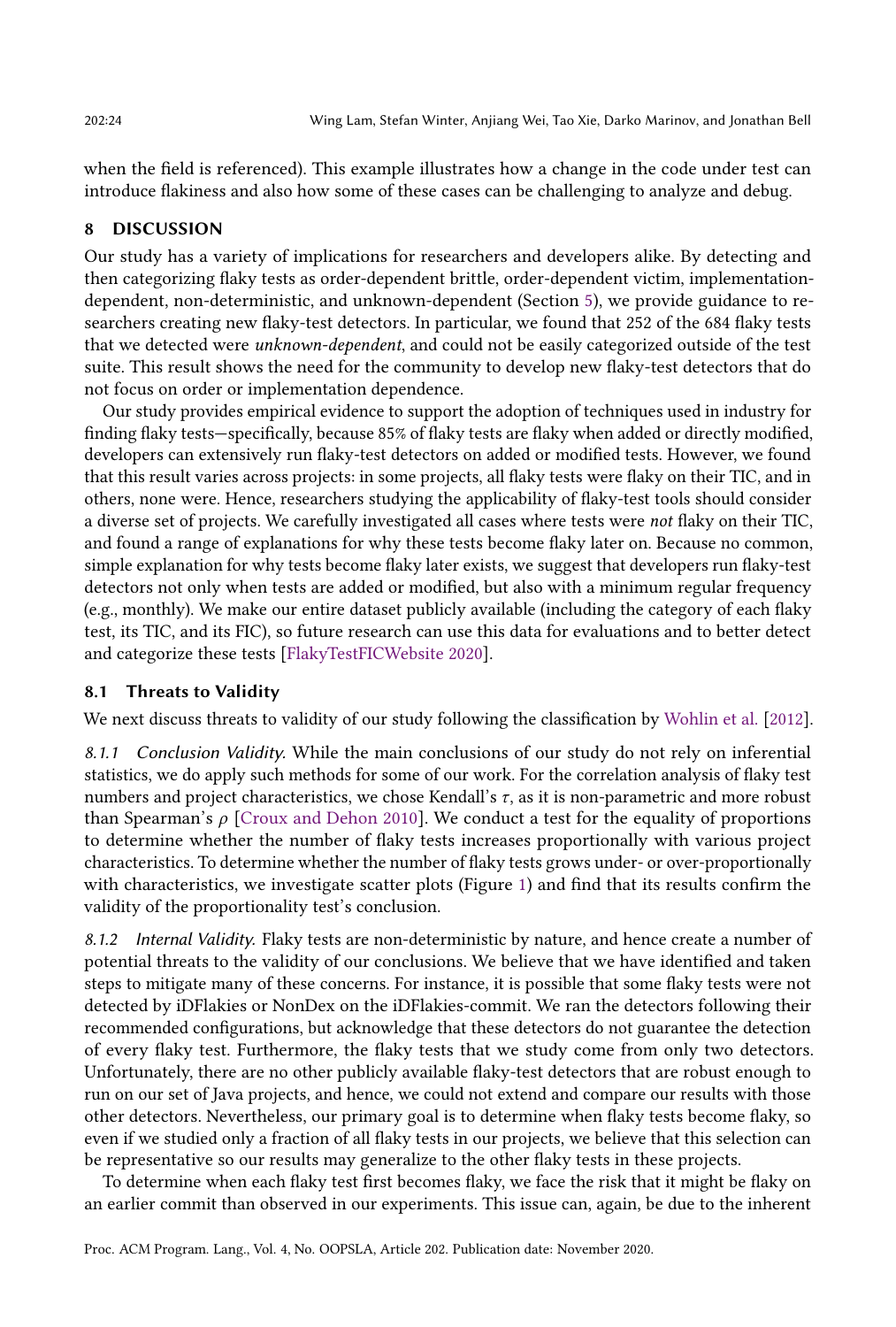non-determinism of flaky tests. We alleviate this concern by categorizing flaky tests into categories that allow us to more precisely reproduce them. For example, for every test that we categorize as an OD Vic (i.e., a specific "polluter" test running before the victim causes the victim to fail) we also find which tests pollute the shared state. With the polluter, we can deterministically reproduce the failure of the victim when we run it after the polluter. Note that running OBO for detecting OD Vics can miss tests whose failures depend on *multiple* other tests. Such cases have previously been found to be rare though [\[Shi et al.](#page-28-14) [2019\]](#page-28-14). The NonDex tool similarly allows for a rather consistent reproduction of ID flaky-test failures. Moreover, we manually inspected all of the cases where a test was not found flaky on the TIC, providing even greater confidence in our identification of FICs.

The infrastructure that we built to locate TICs may also contain faults that could have affected our results. To mitigate this threat, our infrastructure outputs all commits that it considers to be a potential TIC of a flaky test. Two authors of the paper randomly sampled the logs of these tests to confirm the TICs of the sampled tests. The remaining parts of our experiments largely involve using Maven to run tests in isolation and a simple, yet effective custom Maven Surefire to run tests in OBO. We do rely on iDFlakies and NonDex to help us detect flaky tests, and these detectors themselves may also have faults that could have impacted our results. We attempt to mitigate this threat by analyzing a sample of the logs produced by Maven, iDFlakies, and NonDex, and automatically confirming flaky tests detected by the latter two using the procedure in Figure [3.](#page-11-0)

Due to the fact that flaky tests non-deterministically pass or fail, our results may not be easily reproducible, especially flaky-test failures. We attempt to mitigate this threat by rerunning every potential flaky test detected by iDFlakies and NonDex, and categorizing tests as UD when they are not reproducible to prevent such tests from affecting the results of our research questions. By default, tools such as iDFlakies also reruns a suspected flaky test in its failing and passing order before outputting its category. Nevertheless, it may still be possible that the tests found to be OD from iDFlakies or our reruns are actually not OD tests. Note that the inverse would not be possible because once a test is observed to pass and fail in one order, it cannot be an OD test.

8.1.3 Construct and External Validity. The results from our study may not generalize to a larger population of projects, flaky tests, or flaky-test detectors. As described in Section [2.2,](#page-5-0) we attempt to mitigate this threat by selecting a large and wide variety of projects to evaluate. Our projects are obtained from iDFlakies, therefore our results may be biased the same way that our previous results may be biased [\[Lam et al.](#page-27-17) [2019b\]](#page-27-17) (e.g., finding OD tests more frequent than they really are). However, the diversity of our results (e.g., high numbers of both OD and ID tests) between different projects do suggest that our sample of projects and tests may be representative of other projects. We acknowledge the limitation of our presented results to the chosen detectors, but we are not aware of other publicly available detectors that work for the large corpus of projects that we studied and offer the degree of automation that is mandated by a large scale study like ours.

### 9 RELATED WORK

In recent years we have seen a number of studies on the characteristics of flaky tests [\[Eck et al.](#page-27-10) [2019;](#page-27-10) [Gao et al.](#page-27-30) [2015;](#page-27-30) [Jiang et al.](#page-27-9) [2017;](#page-27-9) [Kowalczyk et al.](#page-27-31) [2020;](#page-27-31) [Lam et al.](#page-27-7) [2020a,](#page-27-7) [2019b,](#page-27-17) [2020b;](#page-27-32) [Luo](#page-27-0) [et al.](#page-27-0) [2014\]](#page-27-0). [Luo et al.](#page-27-0) [\[2014\]](#page-27-0) appears to be the first academic study on the various categories of flaky tests. That study is based on a *manual investigation* of commits that are likely related to fixing flaky tests, with the commits found by searching for certain flaky-test related keywords. The study reported 78% of flaky tests being flaky in the commits in which the tests are added. In contrast, we run flaky tests using Isolation, NonDex, and OBO on the tests' TIC, and we find that 75% of flaky tests are flaky in the commits in which the tests are added. Our methodology for detecting flaky tests differs substantially from [Luo et al.](#page-27-0) [\[2014\]](#page-27-0) in that we use two state-of-the-art flaky-test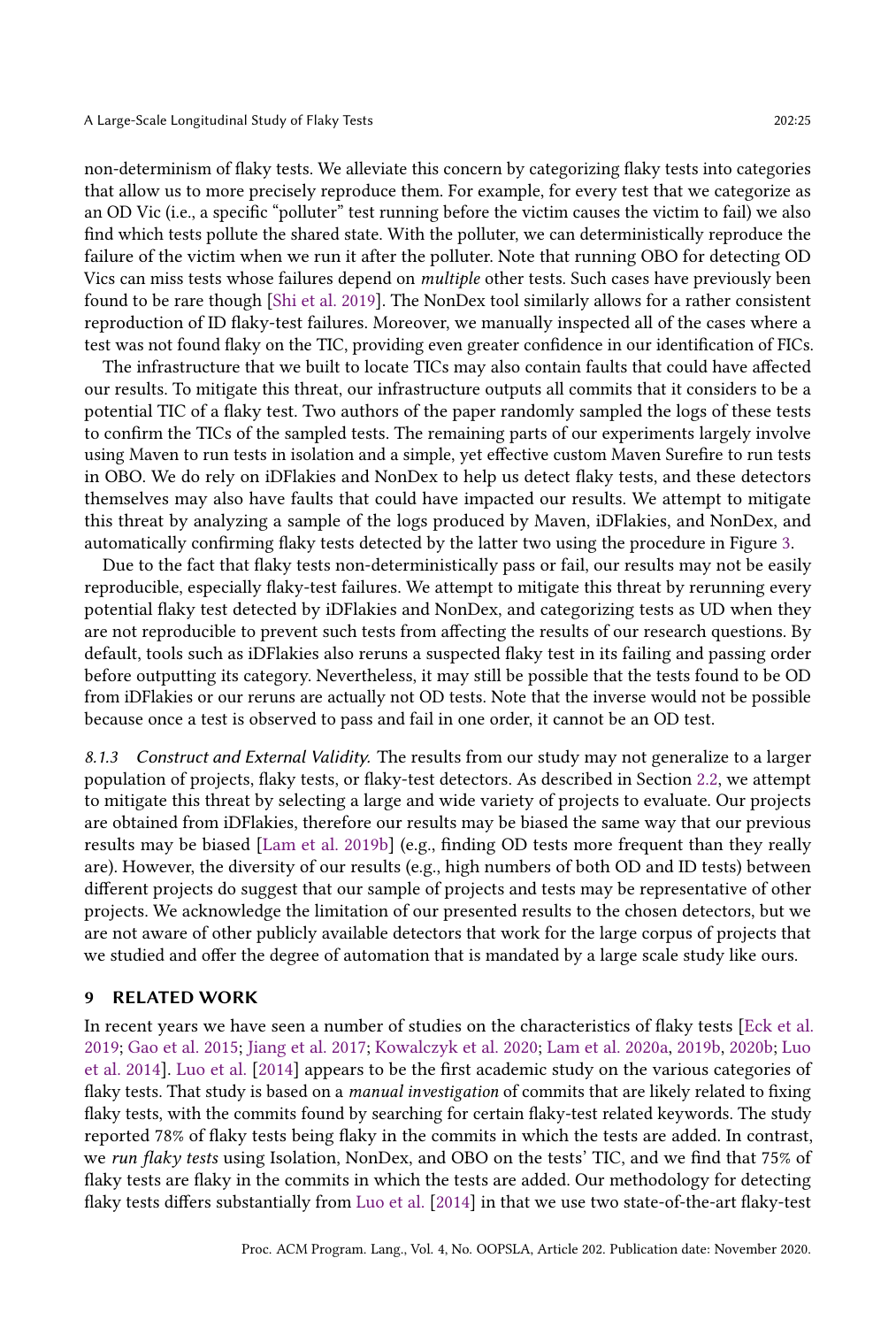detectors, while [Luo et al.](#page-27-0) [\[2014\]](#page-27-0) found flaky tests by reading changelogs. Also, [Luo et al.](#page-27-0) [\[2014\]](#page-27-0) reported that 12% of flaky tests are order-dependent (OD), while 88% are not OD. When we apply our three targeted approaches to categorize flaky tests, we find that 26% of flaky tests are OD and 74% are not OD. Note that we apply iDFlakies and NonDex on different projects and different versions from those studied by [Luo et al.](#page-27-0) [\[2014\]](#page-27-0), and the manual investigation from that study is highly costly to reproduce, so we do not further dissect the differences in our results.

A more recent study on flaky tests interviewed Mozilla developers after they fixed flaky tests in Mozilla-related projects [\[Eck et al.](#page-27-10) [2019\]](#page-27-10). This study extends the one from [Luo et al.](#page-27-0) [\[2014\]](#page-27-0) by identifying additional categories of flaky tests, based on developer surveys. We do not directly compare our results with this study because the projects substantially differ (e.g., programming languages, build systems, and testing frameworks used). Nevertheless, we believe that such interviews are highly valuable and could help minimize the threat of manual analysis that we performed on flaky tests, so we advocate for more future work with developer interviews.

Another recent work of ours [\[Lam et al.](#page-27-32) [2020b\]](#page-27-32) studied flaky tests by rerunning test suites many times to observe whether non-deterministic flaky tests depend on the order in which the tests are run. The study presented in this paper differs in four main ways: (1) this study contains non-deterministic, implementation-dependent, and order-dependent flaky tests, while the other study focuses solely on non-deterministic tests, (2) this study considers multiple commits for each flaky test (e.g., TIC, FIC, and iDFlakies-commit), while the other study focuses solely on the iDFlakies-commit, (3) this study uses projects from the iDFlakies dataset regardless of whether the projects have OD or ND tests, while the other study focuses solely on projects with ND tests, and (4) this study uses iDFlakies and NonDex to detect the flaky tests, while the other study used only Maven Surefire [\[Surefire 2020\]](#page-28-16) to run tests in various test-class orders.

Our prior work [\[Lam et al.](#page-27-17) [2019b\]](#page-27-17) provided the iDFlakies tool for detecting flaky tests in Mavenbased Java projects. Using our tool, we studied the frequency of OD and ND tests. We reported that 50.5% of flaky tests are OD, and 49.5% are not. The difference in the frequency of OD tests reported in this paper and our prior work is due to the different number of runs for each test suite, the use of NonDex for detection of flaky tests, and our use of targeted approaches to categorize flaky tests. Focusing on tests that this paper's experiments categorize as ND, while our prior work categorized as OD, we find only three such tests. Our manual inspection confirms that all three are indeed ND, and all have a substantially lower chance of failing when run in isolation than when run after some other tests. One of the three tests can fail when run after one of two polluters. The test always fails when run after one of its polluters, appearing to be OD Vic. However, the test can pass or fail when run after the other polluter, appearing to be ND. The other two tests behave similarly, i.e., either have polluters with substantially different chances for the test to fail, or running the test in isolation has a substantially different chance to fail than running it after polluters. We find no tests that this paper's experiments categorize as OD, while our prior work categorized as ND.

Several projects have proposed techniques for detecting flaky tests [\[Bell et al.](#page-27-33) [2018;](#page-27-33) [Gambi et al.](#page-27-18) [2018;](#page-27-18) [Pinto et al.](#page-28-20) [2020;](#page-28-20) [Terragni et al.](#page-28-21) [2020;](#page-28-21) [Zhang et al.](#page-28-12) [2014\]](#page-28-12). Specifically, [Zhang et al.](#page-28-12) [\[2014\]](#page-28-12) proposed randomizing test orders to detect OD tests. [Bell et al.](#page-27-33) [\[2018\]](#page-27-33) proposed monitoring the changes between revisions to determine whether test failures are due to flaky tests or not. [Gambi](#page-27-18) [et al.](#page-27-18) [\[2018\]](#page-27-18) proposed using data-flow analysis to detect OD tests. [Pinto et al.](#page-28-20) [\[2020\]](#page-28-20) proposed using machine learning techniques based on tokens obtained from test-method code to detect flaky tests. [Terragni et al.](#page-28-21) [\[2020\]](#page-28-21) proposed using various containers, each specialized to detect and root cause a certain category of flaky tests. None of these detectors would be effective if applied immediately on the TIC if the test is not yet flaky. This observation is important because running these techniques constantly (i.e., on every commit) can be costly in machine time, even if the detection is done offline to not block the developers' critical path.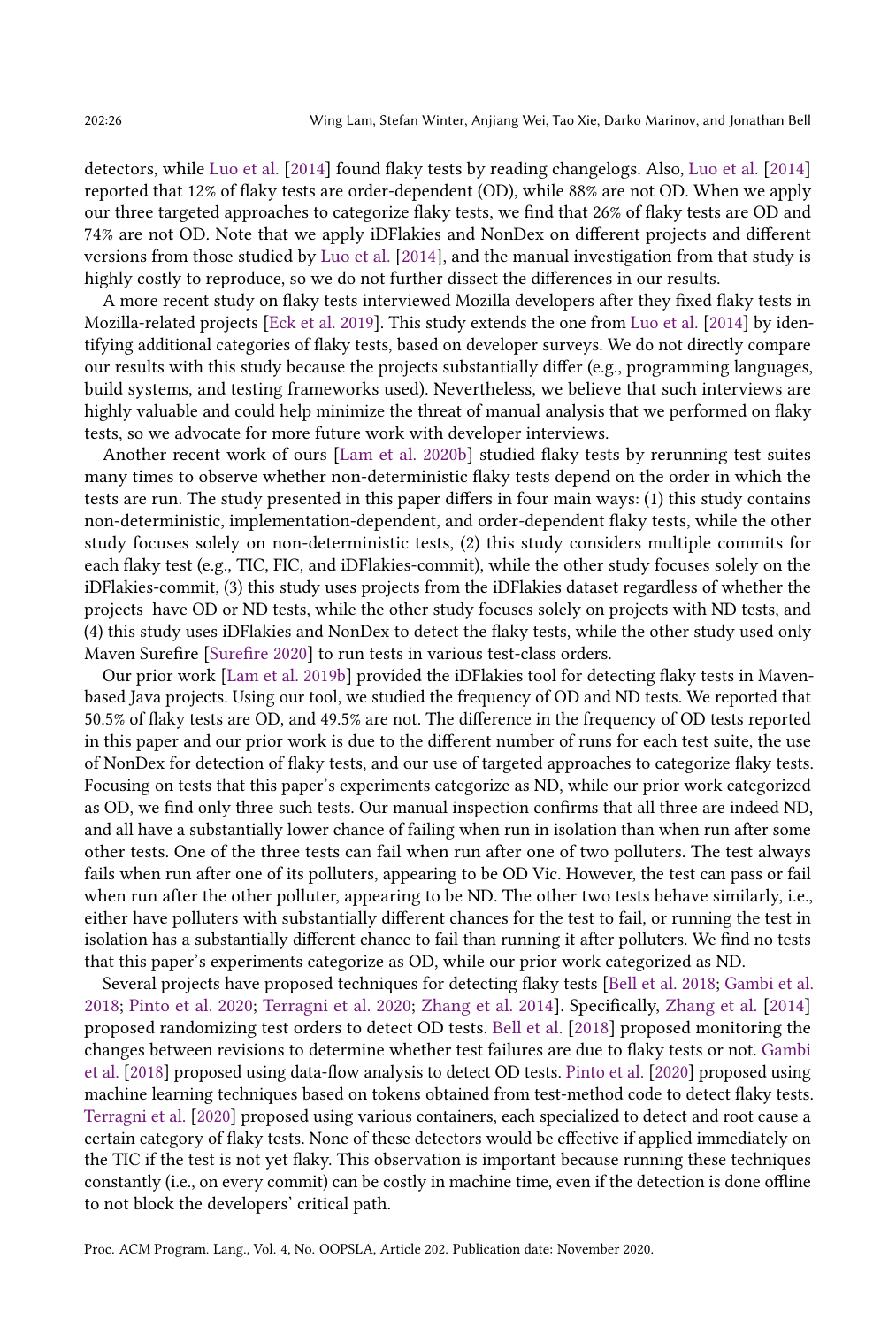Another line of prior work [\[Bell 2014;](#page-27-24) [Bell and Kaiser 2014;](#page-27-25) [Muşlu et al.](#page-28-15) [2011\]](#page-28-15) has proposed isolating tests from each other during their runs. Although doing so may help reduce or even eliminate the likelihood of flaky-test failures, such techniques are typically much slower than running the test without such techniques, even with the recent work that describes how to reduce the overhead of test isolation in Maven Surefire [\[Nie et al.](#page-28-22) [2020\]](#page-28-22). [Gyori et al.](#page-27-15) [\[2015\]](#page-27-15) proposed PolDet, which monitors the heap and filesystem to detect tests that may become polluters later. Complementary, [Huo and Clause](#page-27-16) [\[2014\]](#page-27-16) proposed detecting "brittle assertions", which can detect tests that may become either victims or brittles later. These last two techniques could indeed be effective at detecting potential flaky tests starting at the TIC. However, these specific techniques focus on the shared heap, while flaky tests have many other sources of flakiness (e.g., random numbers, network, timing, concurrency, or I/O) that still remain to be addressed.

#### 10 CONCLUSION

Our study has first identified a large corpus of flaky tests, then categorized them by the category of flakiness, and finally traced those tests back in time to determine when they first become flaky. We have detected 245 flaky tests that we could compile and run on their test-introducing commit (TIC). We find that 75% of these tests are flaky when added, indicating that there can be substantial value for developers to run flaky-test detectors specifically on newly added tests. We also find that 85% of flaky tests are flaky when added or directly modified, confirming the benefits of the approach taken by organizations such as Mozilla [\[MozillaChaosMode 2019\]](#page-28-10) and Netflix [\[NetflixAutomationTalk](#page-28-4) [2017\]](#page-28-4). However, the remaining 15% of flaky tests become flaky due to other changes, providing motivation for studying how to better detect such tests in the future.

One option would, on every revision, run detectors on the entire test suite (not just on the newly added or directly modified tests) using a lot of randomization, e.g., a combination of iDFlakies to randomize the test order, NonDex to randomize the choices of non-deterministic libraries, and even more "chaos" mode tools to randomize other choices, e.g., the thread schedules [\[Burckhardt](#page-27-28)] [et al.](#page-27-28) [2010\]](#page-27-28). The test suite could be run only once, thus taking about the same amount of time as if not using any randomization, but increasing the chance to detect some flaky tests soon after they become flaky. While such an approach could indeed detect flaky tests, it would make debugging of test failures more difficult: any test failure could be either due to the recent code changes or due to the randomizations. The question of whether a test suite should be by default run in a random order (similar to iDFlakies) led to a lengthy discussion for the RSpec testing tool for Ruby [\[RSpecIssue635](#page-28-23) [2020\]](#page-28-23), with both sides passionately arguing why their position is the "right" default. In the end, the decision was to not have randomization by default, decreasing the chance to detect flaky tests. In the future, we expect similar debates to be reopened, and our study provides motivation for understanding the trade-off for what to run at which points in development. To further improve on the early detection of flaky tests, we need more advanced ways to determine when flaky tests become flaky, so we can use the various detectors efficiently. We may also need to adopt proactive techniques that find potentially flaky tests even if they cannot yet manifest in flaky-test failures. To help with future research, we make our dataset of flaky tests with labeled TICs and FICs publicly available [\[FlakyTestFICWebsite 2020\]](#page-27-19).

#### ACKNOWLEDGMENTS

We thank Pu Yi for helping us inspect specific flaky tests, and Reed Oei and August Shi for general discussions about flaky tests. This work was partially supported by NSF grant nos. CNS-1564274, CCF-1763788, CCF-1763822, CCF-1816615, and CCF-1844880. We acknowledge support for research on flaky tests from Facebook and Google.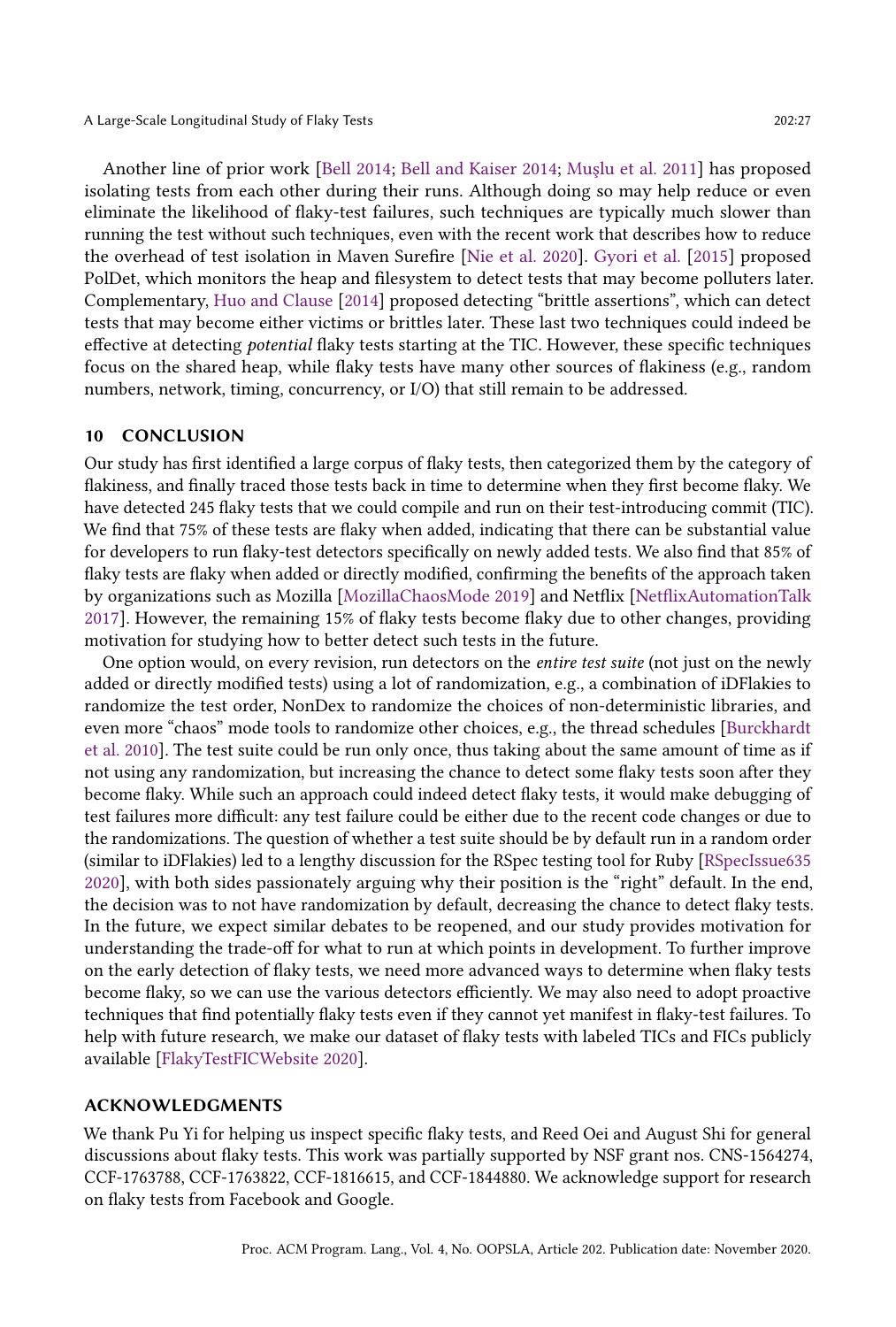#### REFERENCES

<span id="page-27-3"></span>AvoidingFlakeyTests 2019. TotT: Avoiding flakey tests. [http://goo.gl/vHE47r.](http://goo.gl/vHE47r)

- <span id="page-27-24"></span>Jonathan Bell. 2014. Detecting, isolating, and enforcing dependencies among and within test cases. In FSE.
- <span id="page-27-25"></span>Jonathan Bell and Gail Kaiser. 2014. Unit test virtualization with VMVM. In ICSE.
- <span id="page-27-33"></span>Jonathan Bell, Owolabi Legunsen, Michael Hilton, Lamyaa Eloussi, Tifany Yung, and Darko Marinov. 2018. DeFlaker: Automatically detecting flaky tests. In ICSE.
- <span id="page-27-28"></span>Sebastian Burckhardt, Pravesh Kothari, Madanlal Musuvathi, and Santosh Nagarakatte. 2010. A randomized scheduler with probabilistic guarantees of finding bugs. In ASPLOS.

<span id="page-27-11"></span>Coverity 2014. Static analysis in industry. <http://popl.mpi-sws.org/2014/andy.pdf>

- <span id="page-27-29"></span>Christophe Croux and Catherine Dehon. 2010. Influence functions of the Spearman and Kendall correlation measures. Statistical methods & applications (2010).
- <span id="page-27-10"></span>Moritz Eck, Fabio Palomba, Marco Castelluccio, and Alberto Bacchelli. 2019. Understanding flaky tests: The developer's perspective. In ESEC/FSE.
- <span id="page-27-2"></span>FacebookFlakyTestCall 2019. Facebook testing and verification request for proposals. [https://research.fb.com/programs/](https://research.fb.com/programs/research-awards/proposals/facebook-testing-and-verification-request-for-proposals-2019) [research-awards/proposals/facebook-testing-and-verification-request-for-proposals-2019](https://research.fb.com/programs/research-awards/proposals/facebook-testing-and-verification-request-for-proposals-2019)

<span id="page-27-23"></span>fastjsonGitIssue 2020. fastjson - Git issue. <https://github.com/alibaba/fastjson/issues/2584>

- <span id="page-27-4"></span>FlakinessDashboardHOWTO 2020. Flakiness dashboard HOWTO. [http://www.chromium.org/developers/testing/flakiness](http://www.chromium.org/developers/testing/flakiness-dashboard)[dashboard](http://www.chromium.org/developers/testing/flakiness-dashboard)
- <span id="page-27-19"></span>FlakyTestFICWebsite 2020. A Large-Scale Longitudinal Study of Flaky Tests - Tools and Dataset. [https://sites.google.com/](https://sites.google.com/view/first-commit-flaky-test) [view/first-commit-flaky-test](https://sites.google.com/view/first-commit-flaky-test)

<span id="page-27-18"></span>Alessio Gambi, Jonathan Bell, and Andreas Zeller. 2018. Practical test dependency detection. In ICST.

- <span id="page-27-30"></span>Zebao Gao, Yalan Liang, Myra B. Cohen, Atif M. Memon, and Zhen Wang. 2015. Making system user interactive tests repeatable: When and what should we control?. In ICSE.
- <span id="page-27-27"></span>GitBisect 2020. Git bisect. <https://git-scm.com/docs/git-bisect>
- <span id="page-27-21"></span>GitHub 2020. GitHub. <https://github.com>
- <span id="page-27-15"></span>Alex Gyori, August Shi, Farah Hariri, and Darko Marinov. 2015. Reliable testing: Detecting state-polluting tests to prevent test dependency. In ISSTA.
- <span id="page-27-1"></span>Mark Harman and Peter O'Hearn. 2018. From start-ups to scale-ups: Opportunities and open problems for static and dynamic program analysis. In SCAM.
- <span id="page-27-5"></span>Brian Harry. 2019. How we approach testing VSTS to enable continuous delivery. [https://blogs.msdn.microsoft.com/](https://blogs.msdn.microsoft.com/bharry/2017/06/28/testing-in-a-cloud-delivery-cadence) [bharry/2017/06/28/testing-in-a-cloud-delivery-cadence](https://blogs.msdn.microsoft.com/bharry/2017/06/28/testing-in-a-cloud-delivery-cadence)
- <span id="page-27-8"></span>Kim Herzig, Michaela Greiler, Jacek Czerwonka, and Brendan Murphy. 2015. The art of testing less without sacrificing quality. In ICSE.
- <span id="page-27-16"></span>Chen Huo and James Clause. 2014. Improving oracle quality by detecting brittle assertions and unused inputs in tests. In FSE.
- <span id="page-27-12"></span>Infer 2020. Infer static analyzer. <https://fbinfer.com>
- <span id="page-27-22"></span>JavaModules 2020. Java Platform Module System. [https://www.oracle.com/corporate/features/understanding-java-9](https://www.oracle.com/corporate/features/understanding-java-9-modules.html) [modules.html](https://www.oracle.com/corporate/features/understanding-java-9-modules.html)
- <span id="page-27-9"></span>He Jiang, Xiaochen Li, Zijiang Yang, and Jifeng Xuan. 2017. What causes my test alarm? Automatic cause analysis for test alarms in system and integration testing. In ICSE.
- <span id="page-27-31"></span>Emily Kowalczyk, Karan Nair, Zebao Gao, Leopold Silberstein, Teng Long, and Atif Memon. 2020. Modeling and ranking flaky tests at Apple. In ICSE.
- <span id="page-27-6"></span>Wing Lam, Patrice Godefroid, Suman Nath, Anirudh Santhiar, and Suresh Thummalapenta. 2019a. Root causing flaky tests in a large-scale industrial setting. In ISSTA.
- <span id="page-27-7"></span>Wing Lam, Kivanç Muşlu, Hitesh Sajnani, and Suresh Thummalapenta. 2020a. A study on the lifecycle of flaky tests. In ICSE.
- <span id="page-27-17"></span>Wing Lam, Reed Oei, August Shi, Darko Marinov, and Tao Xie. 2019b. iDFlakies: A framework for detecting and partially classifying flaky tests. In ICST.
- <span id="page-27-32"></span>Wing Lam, Stefan Winter, Angello Astorga, Victoria Stodden, and Darko Marinov. 2020b. Understanding Reproducibility and Characteristics of Flaky Tests Through Test Reruns in Java Projects. In ISSRE.
- <span id="page-27-13"></span>Jim Larus, Tom Ball, Manuvir Das, Rob DeLine, Manuel Fahndrich, Jon Pincus, Sriram Rajamani, and Ramanathan Venkatapathy. 2004. Righting software. IEEE Software (2004).
- <span id="page-27-20"></span><span id="page-27-0"></span>Barbara Liskov and John Guttag. 2000. Program development in Java: Abstraction, specification, and object-oriented design. Qingzhou Luo, Farah Hariri, Lamyaa Eloussi, and Darko Marinov. 2014. An empirical analysis of flaky tests. In FSE. Maven 2020. Maven. <https://maven.apache.org>
- <span id="page-27-26"></span><span id="page-27-14"></span>Atif Memon, Zebao Gao, Bao Nguyen, Sanjeev Dhanda, Eric Nickell, Rob Siemborski, and John Micco. 2017. Taming Google-scale continuous testing. In ICSE SEIP.

Proc. ACM Program. Lang., Vol. 4, No. OOPSLA, Article 202. Publication date: November 2020.